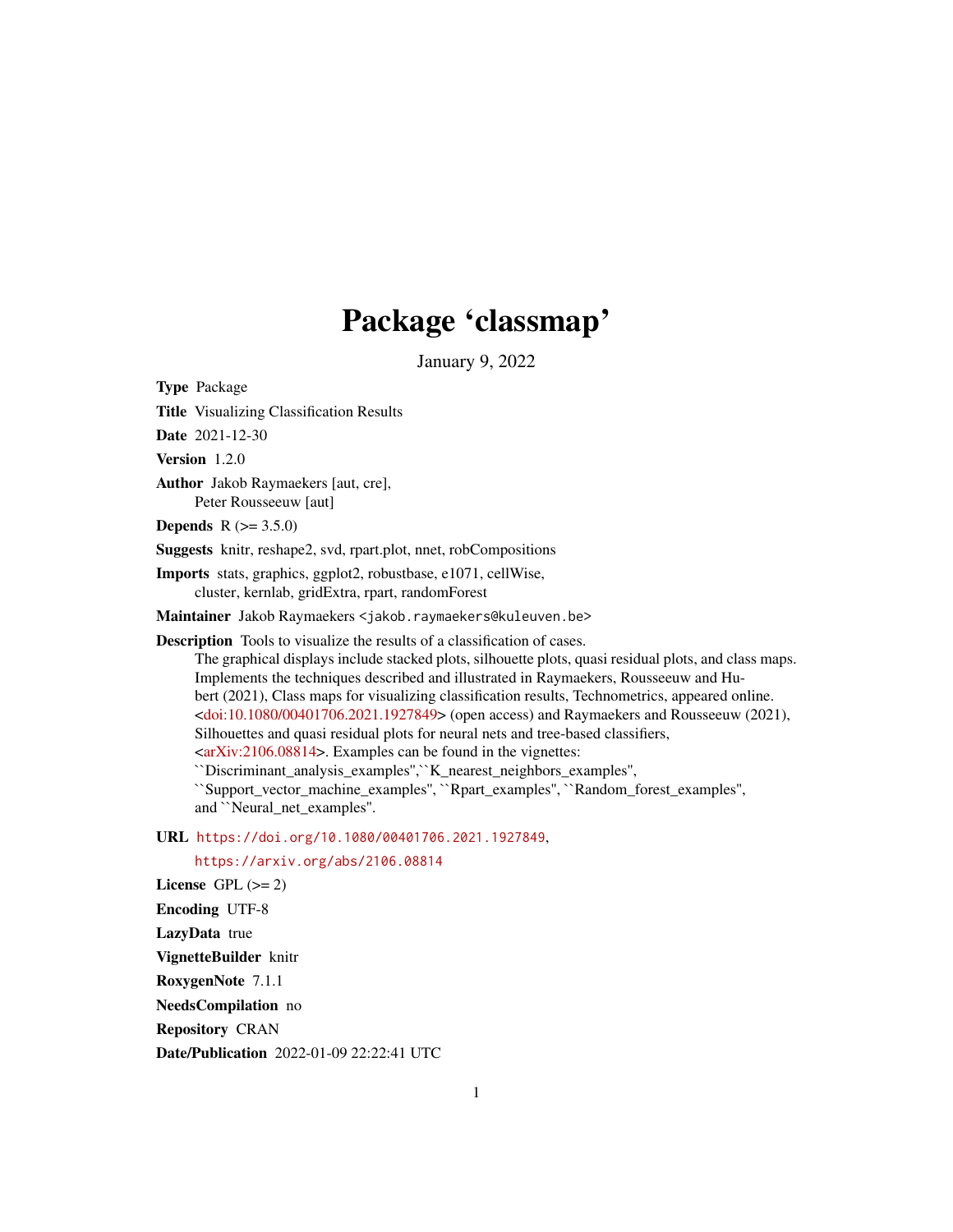# <span id="page-1-0"></span>R topics documented:

|       | $\overline{4}$ |
|-------|----------------|
|       | -6             |
|       | $\overline{7}$ |
|       |                |
|       | $\overline{Q}$ |
|       |                |
|       |                |
|       |                |
|       |                |
|       |                |
|       |                |
|       |                |
|       |                |
|       |                |
|       |                |
|       |                |
|       |                |
|       |                |
|       |                |
|       |                |
|       |                |
|       |                |
| Index | 41             |

<span id="page-1-1"></span>classmap *Draw the class map to visualize classification results.*

# Description

Draw the class map to visualize classification results, based on the output of one of the vcr. $\star$ . $\star$ functions in this package. The vertical axis of the class map shows each case's PAC, the conditional probability that it belongs to an alternative class. The farness on the horizontal axis is the probability of a member of the given class being at most as far from the class as the case itself.

# Usage

```
classmap(vcrout, whichclass, classLabels = NULL, classCols = NULL,
        main = NULL, cutoff = 0.99, plotcutoff = TRUE,
         identity = FALSE, cex = 1, cex.main = 1.2, cex.lab = NULL,cex. axis = NULL, opacity = 1,squareplot = TRUE, maxprob = NULL, maxfactor = NULL)
```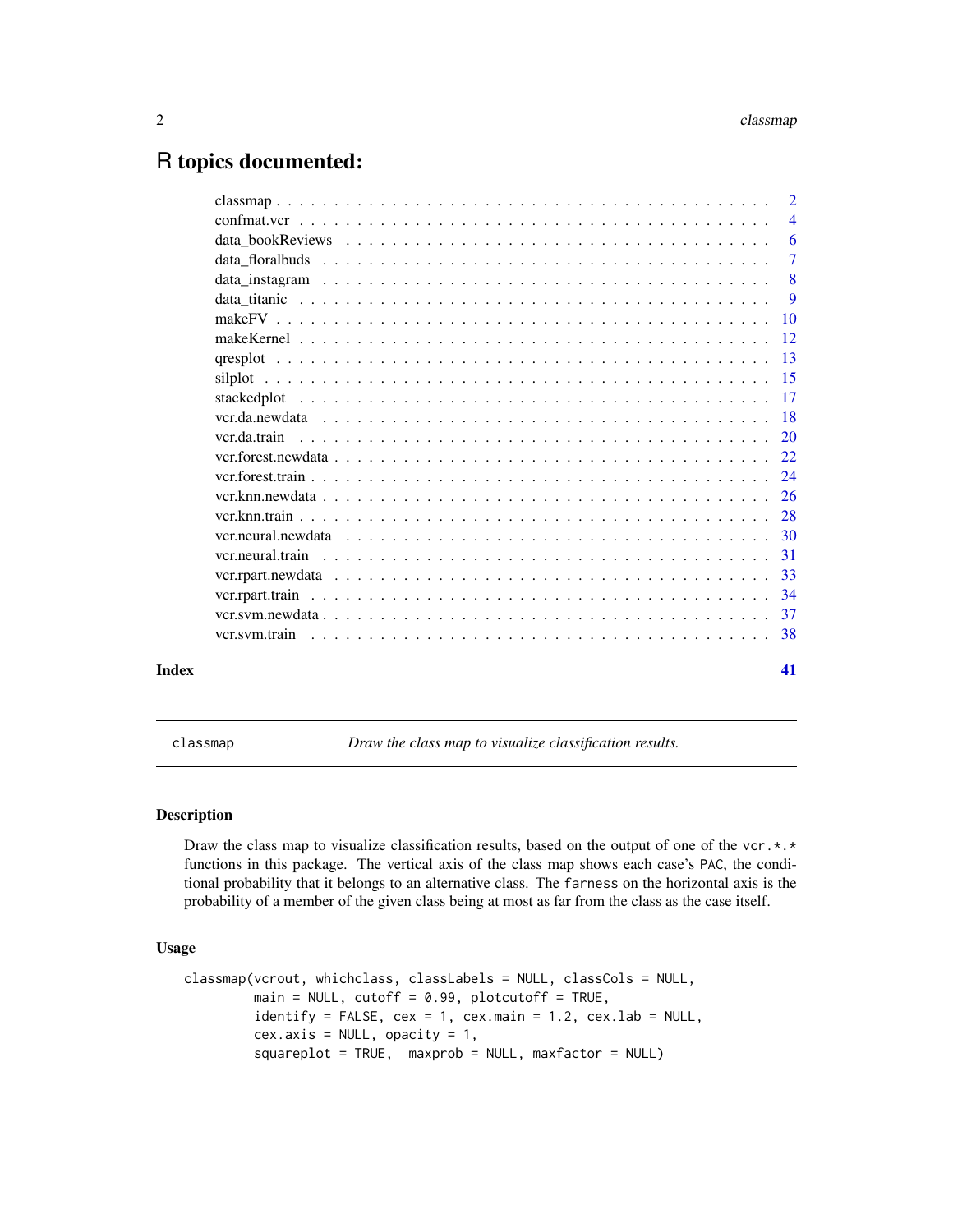#### <span id="page-2-0"></span>classmap 3

# Arguments

| vcrout      | output of vcr.*.train or vcr.*.newdata. Required.                                                                                           |
|-------------|---------------------------------------------------------------------------------------------------------------------------------------------|
| whichclass  | the number or level of the class to be displayed. Required.                                                                                 |
| classLabels | the labels (levels) of the classes. If NULL, they are taken from vcrout.                                                                    |
| classCols   | a list of colors for the class labels. There should be at least as many as there are<br>levels. If NULL the classCols are taken as 2, 3, 4, |
| main        | title for the plot.                                                                                                                         |
| cutoff      | cases with overall farness vcrout\$ofarness > cutoff are flagged as outliers.                                                               |
| plotcutoff  | If true, plots the cutoff on the farness values as a vertical line.                                                                         |
| identify    | if TRUE, left-click on a point to get its number, then ESC to exit.                                                                         |
| cex         | passed on to graphics::plot.                                                                                                                |
| cex.main    | same, for title.                                                                                                                            |
| cex.lab     | same, for labels on horizontal and vertical axes.                                                                                           |
| cex.axis    | same, for axes.                                                                                                                             |
| opacity     | determines opacity of plotted dots. Value between 0 and 1, where 0 is transpar-<br>ent and 1 is opaque.                                     |
| squareplot  | If TRUE, makes the axes of the plot equally long.                                                                                           |
| maxprob     | draws the farness axis at least upto probability maxprob. If NULL, the limits are<br>obtained automatically.                                |
| maxfactor   | if not NULL, a number slightly higher than 1 to increase the space at the right<br>hand side of the plot, to make room for marking points.  |

# Value

Executing the function plots the class map and returns

coordinates a matrix with 2 columns containing the coordinates of the plotted points. The first coordinate is the quantile of the farness probability. This makes it easier to add text next to interesting points. If identify = T, the attribute ids of coordinates contains the row numbers of the identified points in the matrix coordinates.

# Author(s)

Raymaekers J., Rousseeuw P.J.

# References

Raymaekers J., Rousseeuw P.J., Hubert M. (2021). Class maps for visualizing classification results. *Technometrics*, appeared online. doi: [10.1080/00401706.2021.1927849\(](https://doi.org/10.1080/00401706.2021.1927849)link to open access pdf)

Raymaekers J., Rousseeuw P.J.(2021). Silhouettes and quasi residual plots for neural nets and treebased classifiers. [\(link to open access pdf\)](https://arxiv.org/abs/2106.08814)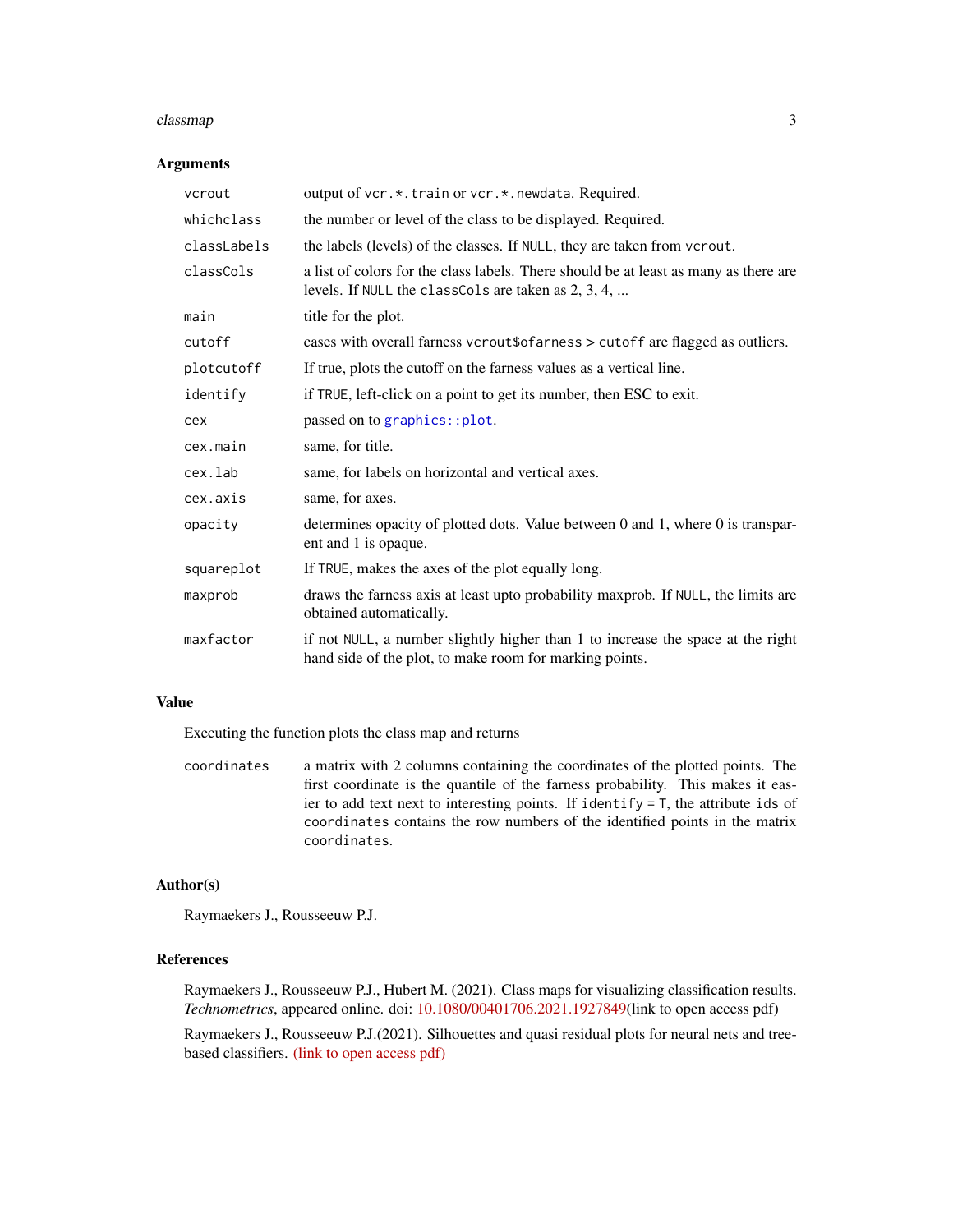# See Also

```
vcr.da.train, vcr.da.newdata,
vcr.knn.train, vcr.knn.newdata,
vcr.svm.train, vcr.svm.newdata,
vcr.rpart.trainvcr.rpart.newdata,
vcr.forest.trainvcr.forest.newdata,
vcr.neural.trainvcr.neural.newdata
```
# Examples

```
vcrout <- vcr.da.train(iris[, 1:4], iris[, 5])
classmap(vcrout, "setosa", classCols = 2:4) # tight class
classmap(vcrout, "versicolor", classCols = 2:4) # less tight
# The cases misclassified as virginica are shown in blue.
classmap(vcrout, "virginica", classCols = 2:4)
# The case misclassified as versicolor is shown in green.
# For more examples, we refer to the vignettes:
## Not run:
vignette("Discriminant_analysis_examples")
vignette("K_nearest_neighbors_examples")
vignette("Support_vector_machine_examples")
vignette("Rpart_examples")
vignette("Random_forest_examples")
vignette("Neural_net_examples")
```

```
## End(Not run)
```
confmat.vcr *Build a confusion matrix from the output of a function* vcr.\*.\**.*

#### **Description**

Build a confusion matrix from the output of a function vcr.  $\star$ .  $\star$ . Optionally, a separate column for outliers can be added to the confusion matrix.

#### Usage

```
confmat.vcr(vcrout, cutoff = 0.99, showClassNumbers = FALSE,
            showOutliers = TRUE, silent = FALSE)
```
#### Arguments

| vcrout           | output of vcr. *. train or vcr. *. newdata.                                         |
|------------------|-------------------------------------------------------------------------------------|
| cutoff           | cases with overall farness vcrout\$ of areas $\geq$ cutoff are flagged as outliers. |
| showClassNumbers |                                                                                     |
|                  | if TRUE, the row and column names are the number of each level instead of the       |
|                  | level itself. Useful for long level names.                                          |

<span id="page-3-0"></span>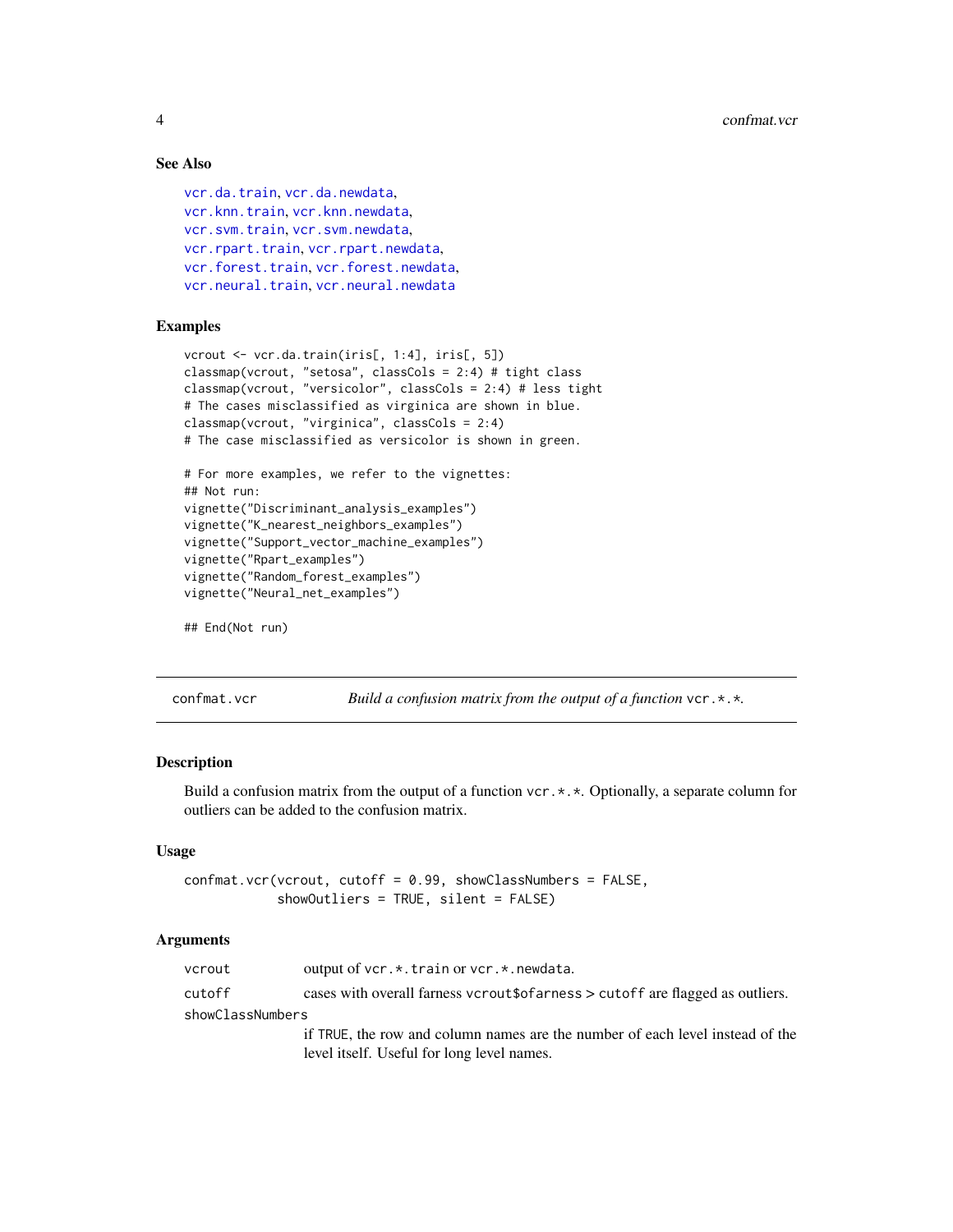#### <span id="page-4-0"></span>confmat.vcr 5

| showOutliers | if TRUE and some points were flagged as outliers, it adds an extra column on the<br>right of the confusion matrix for these outliers, with label "outl". |
|--------------|----------------------------------------------------------------------------------------------------------------------------------------------------------|
| silent       | if FALSE, the confusion matrix and accuracy are shown on the screen.                                                                                     |

#### Value

A confusion matrix

#### Author(s)

Raymaekers J., Rousseeuw P.J.

# References

Raymaekers J., Rousseeuw P.J., Hubert M. (2021). Class maps for visualizing classification results. *Technometrics*, appeared online. doi: [10.1080/00401706.2021.1927849\(](https://doi.org/10.1080/00401706.2021.1927849)link to open access pdf)

#### See Also

```
vcr.da.train, vcr.da.newdata,
vcr.knn.train, vcr.knn.newdata,
vcr.svm.train, vcr.svm.newdata,
vcr.rpart.trainvcr.rpart.newdata,
vcr.forest.trainvcr.forest.newdata,
vcr.neural.trainvcr.neural.newdata
```
# Examples

```
vcrout \leq vcr.knn.train(scale(iris[, 1:4]), iris[, 5], k = 5)
# The usual confusion matrix:
confmat.vcr(vcrout, showOutliers = FALSE)
# Cases with ofarness > cutoff are flagged as outliers:
confmat.vcr(vcrout, cutoff = 0.98)
# With the default cutoff = 0.99 only one case is flagged here:
confmat.vcr(vcrout)
# Note that the accuracy is computed before any cases
# are flagged, so it does not depend on the cutoff.
confmat.vcr(vcrout, showClassNumbers = TRUE)
# Shows class numbers instead of labels. This option can
# be useful for long level names.
# For more examples, we refer to the vignettes:
## Not run:
vignette("Discriminant_analysis_examples")
vignette("K_nearest_neighbors_examples")
vignette("Support_vector_machine_examples")
vignette("Rpart_examples")
```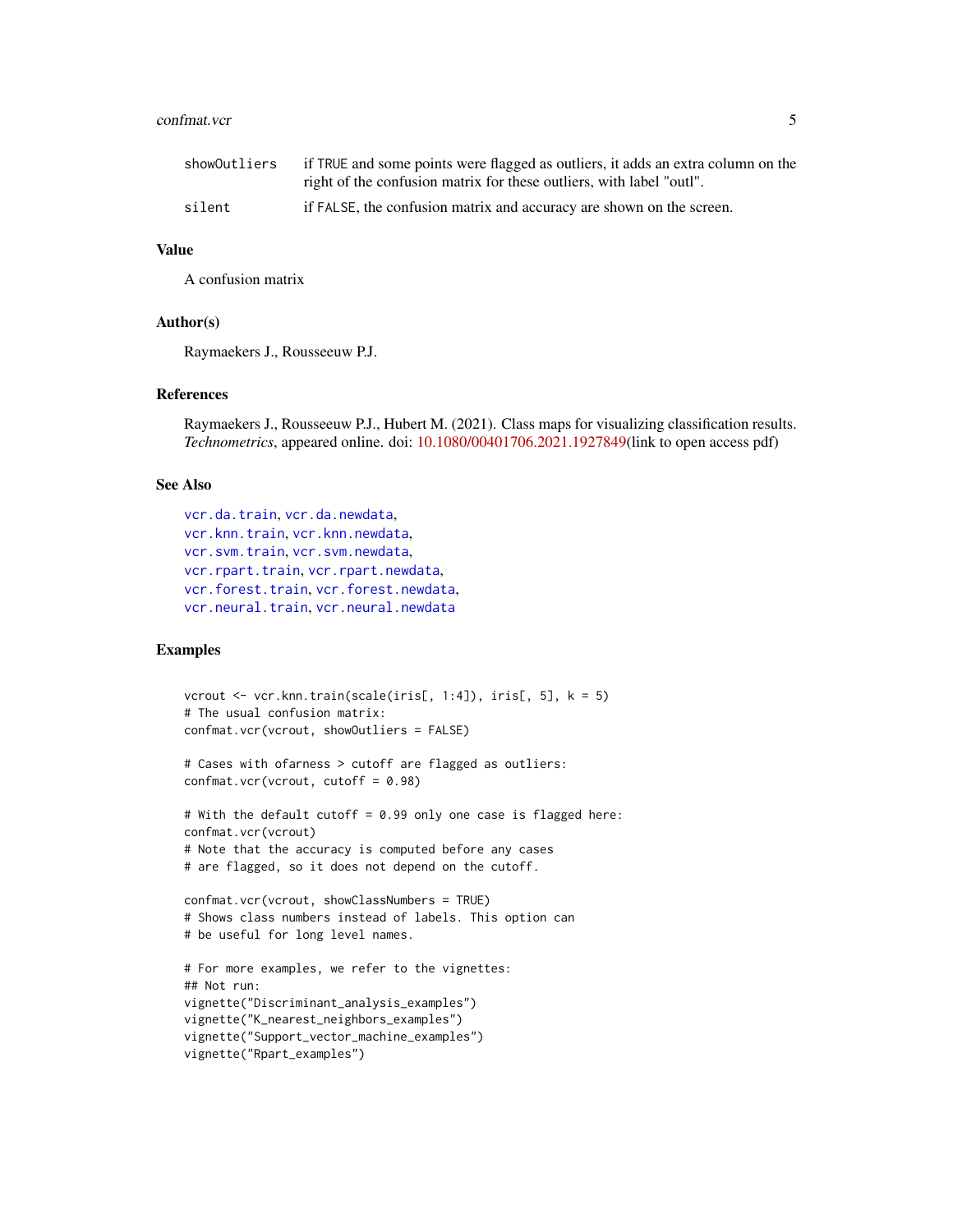```
vignette("Random_forest_examples")
vignette("Neural_net_examples")
## End(Not run)
```
data\_bookReviews *Amazon book reviews data*

#### Description

This is a subset of the data used in the paper, which was assembled by Prettenhofer and Stein (2010). It contains 1000 reviews of books on Amazon, of which 500 were selected from the original training data and 500 from the test data.

The full dataset has been used for a variety of things, including classification using svm. The subset was chosen small enough to keep the computation time low, while still containing the examples in the paper.

# Usage

```
data("data_bookReviews")
```
#### Format

A data frame with 1000 observations on the following 2 variables.

review the review in text format (character)

sentiment factor indicating the sentiment of the review: negative (1) or positive (2)

#### Source

Prettenhofer, P., Stein, B. (2010). Cross-language text classification using structural correspondence learning. *Proceedings of the 48th annual meeting of the association for computational linguistics*, 1118-1127.

#### Examples

```
data(data_bookReviews)
# Example review:
data_bookReviews[5, 1]
# The data are used in:
## Not run:
vignette("Support_vector_machine_examples")
```
## End(Not run)

<span id="page-5-0"></span>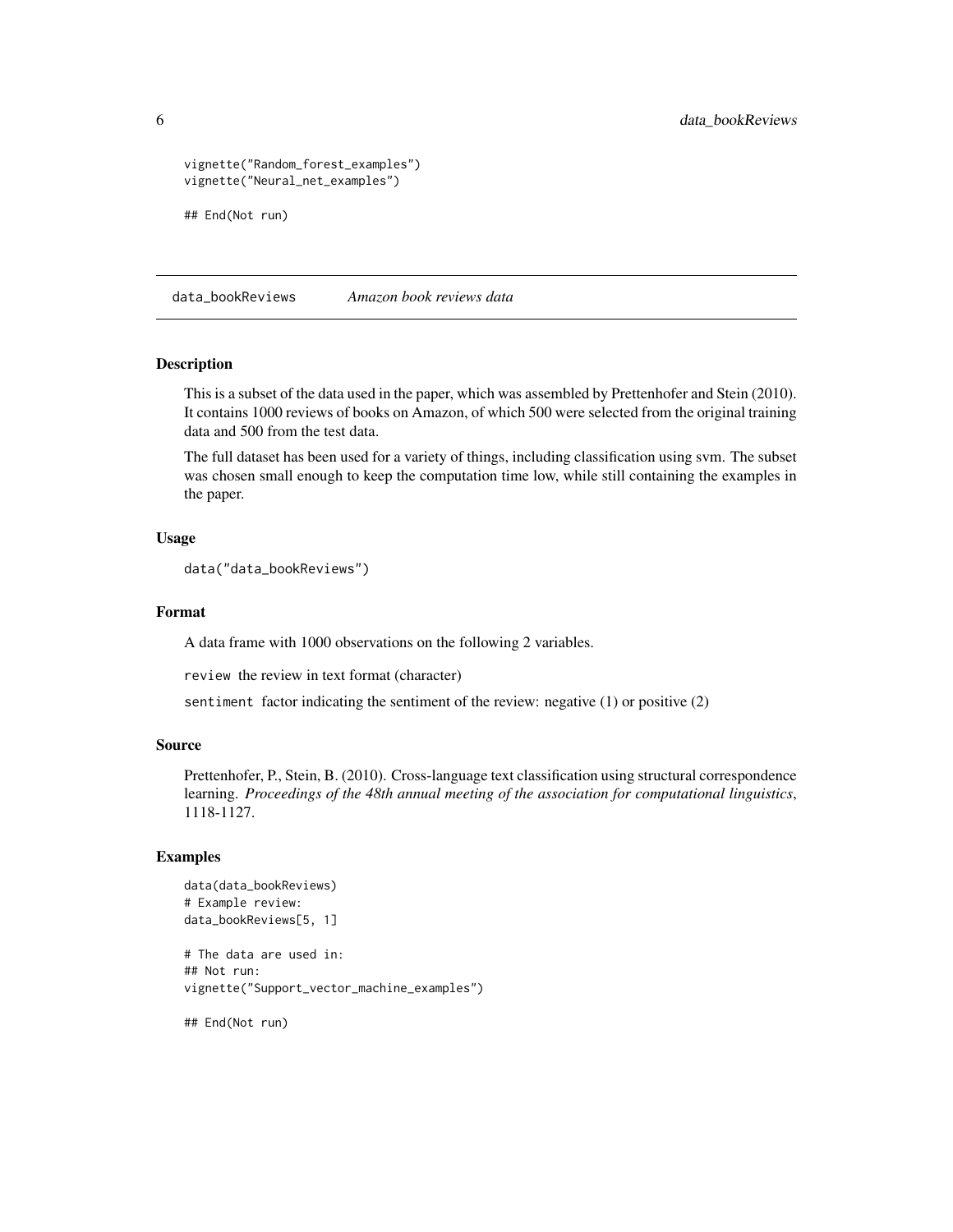# <span id="page-6-0"></span>Description

This data on floral pear bud detection was first described by Wouters et al. The goal is to classify the instances into buds, branches, scales and support. The numeric vectors resulted from a multispectral vision sensor and describe the scanned images.

#### Usage

data("data\_floralbuds")

## Format

A data frame with 550 observations on the following 7 variables.

- X1 numeric vector
- X2 numeric vector
- X3 numeric vector
- X4 numeric vector
- X5 numeric vector
- X6 numeric vector
- y a factor with levels branch bud scales support

#### Source

Wouters, N., De Ketelaere, B., Deckers, T. De Baerdemaeker, J., Saeys, W. (2015). Multispectral detection of floral buds for automated thinning of pear. *Comput. Electron. Agric.* 113, C, 93–103. <doi:10.1016/j.compag.2015.01.015>

#### Examples

```
data("data_floralbuds")
str(data_floralbuds)
summary(data_floralbuds)
```

```
# The data are used in:
## Not run:
vignette("Discriminant_analysis_examples")
vignette("Neural_net_examples")
```
## End(Not run)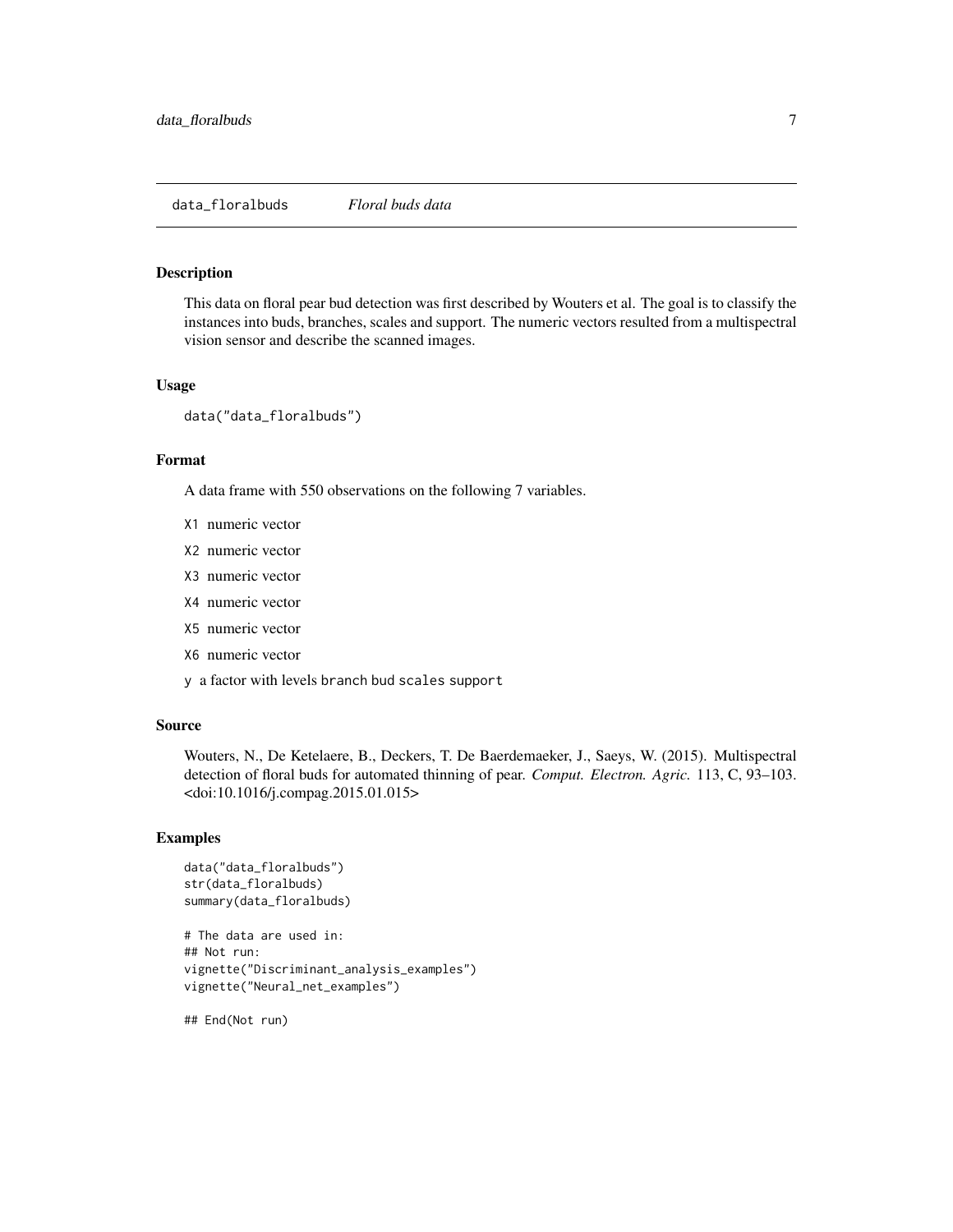#### <span id="page-7-0"></span>Description

This dataset contains information on fake (spam) accounts on Instagram. The original source is https://www.kaggle.com/free4ever1/instagram-fake-spammer-genuine-accounts by Bardiya Bakhshandeh.

The data contains information on 696 Instagram accounts. For each account, 11 variables were recorded describing its characteristics. The goal is to detect fake instagram accounts, which are used for spamming.

#### Usage

```
data("data_instagram")
```
#### Format

A data frame with 696 observations on the following variables.

profile.pic binary, indicates whether profile has picture.

nums.length.username ratio of number of numerical chars in username to its length.

fullname.words number of words in full name.

nums.length.fullname ratio of number of numerical characters in full name to its length.

name..username binary, indicates whether the name and username of the profile are the same.

description.length length of the description/biography of the profile (in number of characters).

external.URL binary, indicates whether profile has external url.

private binary, indicates whether profile is private or not.

X.posts number of posts made by profile.

X.followers number of followers.

X.follows numbers of follows.

y whether profile is fake or not.

dataType vector taking the values "train" or "test" indicating whether the observation belongs to the training or the test data.

#### Source

https://www.kaggle.com/free4ever1/instagram-fake-spammer-genuine-accounts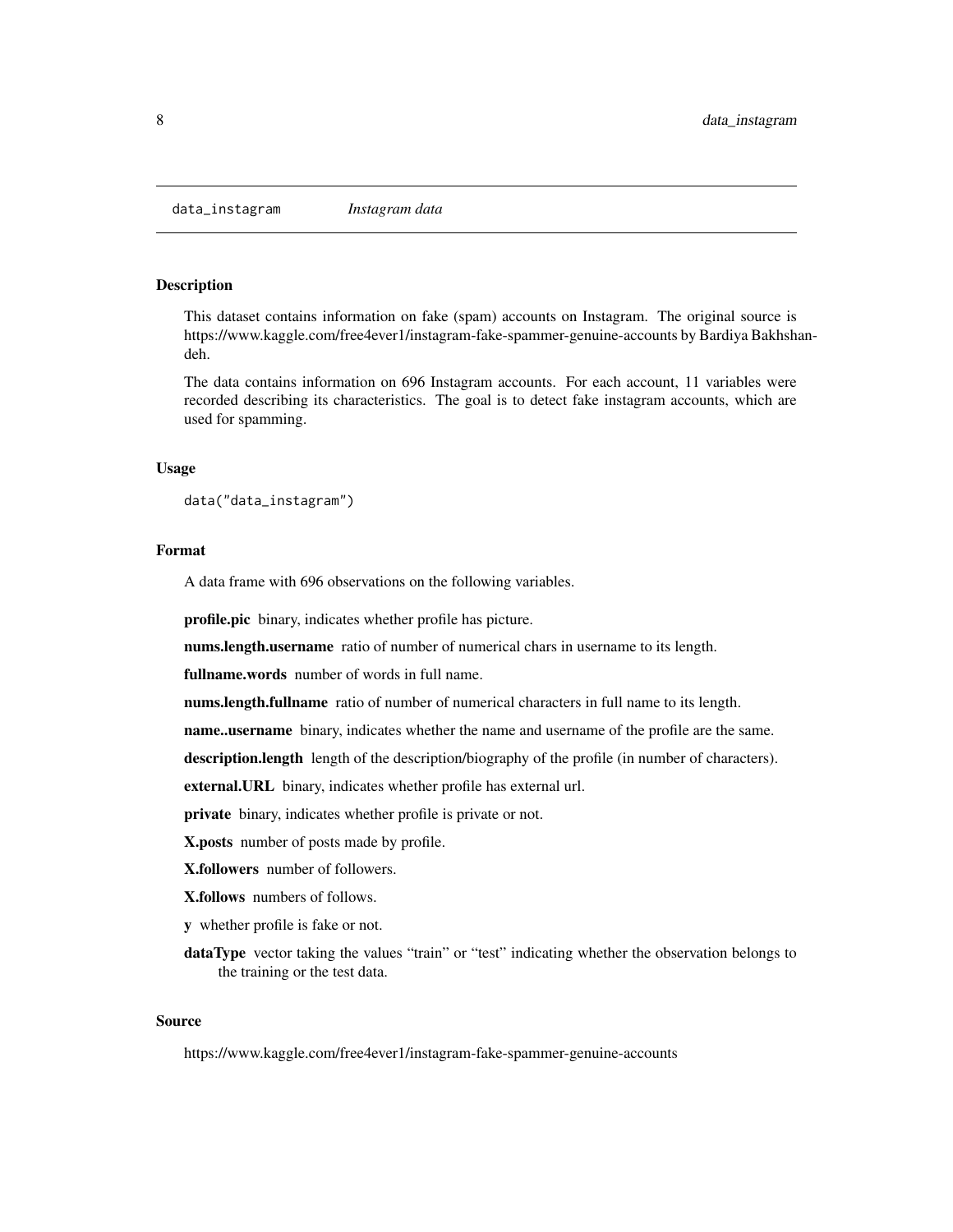# <span id="page-8-0"></span>data\_titanic 9

#### Examples

data(data\_instagram) str(data\_instagram) # The data are used in: ## Not run: vignette("Random\_forest\_examples")

## End(Not run)

data\_titanic *Titanic data*

#### Description

This dataset contains information on 1309 passengers of the RMS Titanic. The goal is to predict survival based on 11 characteristics such as the travel class, age and sex of the passengers.

The original data source is https://www.kaggle.com/c/titanic/data

The data is split up in a training data consisting of 891 observations and a test data of 418 observations. The response in the test set was obtained by combining information from other data files, and has been verified by submitting it as a 'prediction' to kaggle and getting perfect marks.

#### Usage

data("data\_titanic")

#### Format

A data frame with 1309 observations on the following variables.

PassengerId a unique identified for each passenger.

Pclass travel class of the passenger.

Name name of the passenger.

Sex sex of the passenger.

Age age of the passenger.

SibSp number of siblings and spouses traveling with the passenger.

Parch number of parents and children traveling with the passenger.

Ticket Ticket number of the passenger.

Fare fare paid for the ticket.

Cabin cabin number of the passenger.

Embarked Port of embarkation. Takes the values C (Cherbourg), Q (Queenstown) and S (Southampton).

y factor indicating casualty or survivor.

dataType vector taking the values "train" or "test" indicating whether the observation belongs to the training or the test data.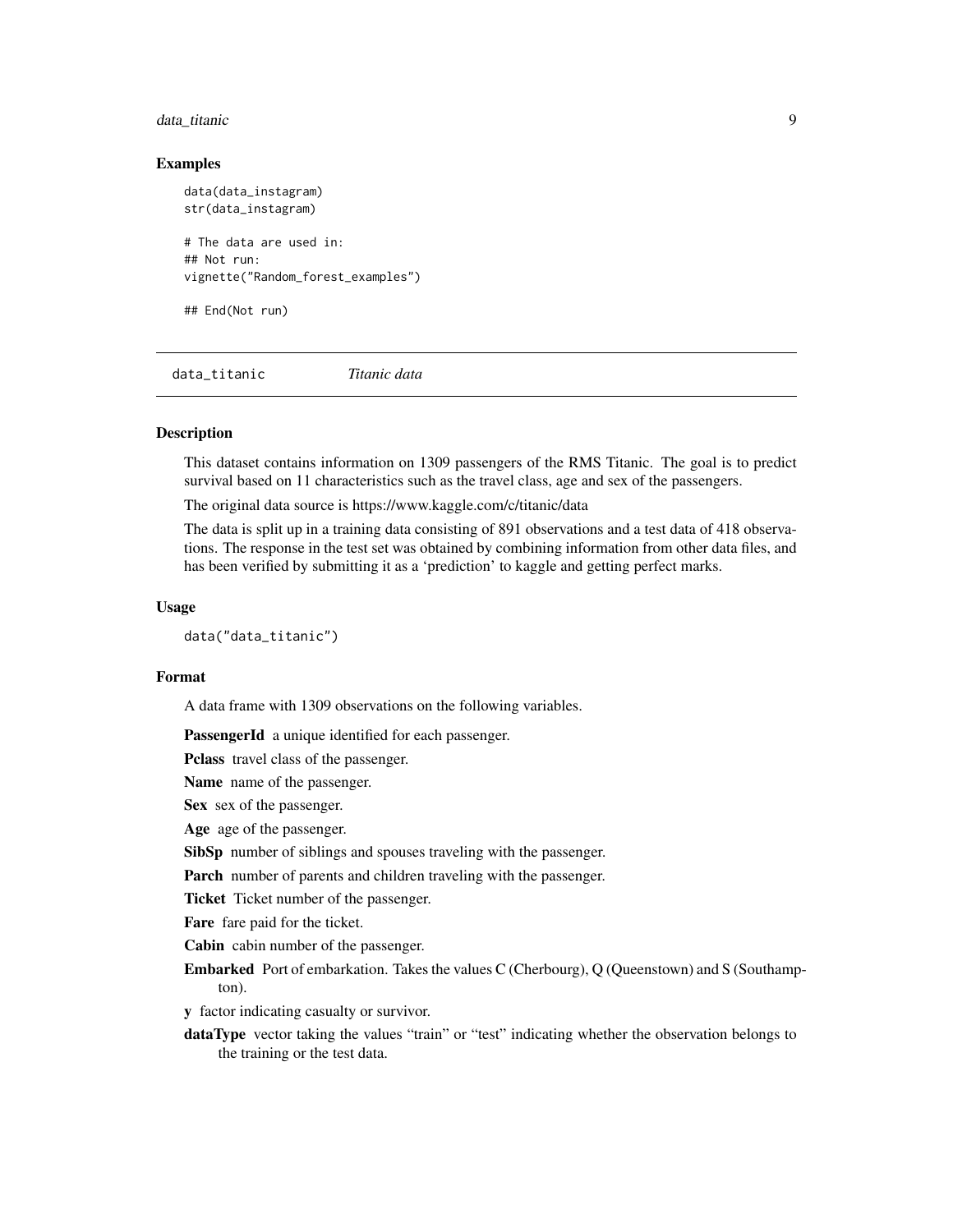#### Source

https://www.kaggle.com/c/titanic/data

#### Examples

```
data("data_titanic")
traindata <- data_titanic[which(data_titanic$dataType == "train"), -13]
testdata <- data_titanic[which(data_titanic$dataType == "test"), -13]
str(traindata)
table(traindata$y)
# The data are used in:
## Not run:
vignette("Rpart_examples")
## End(Not run)
```
<span id="page-9-1"></span>makeFV *Constructs feature vectors from a kernel matrix.*

#### Description

Constructs feature vectors from a kernel matrix.

#### Usage

```
makeFV(kmat, transfront = NULL, precS = 1e-12)
```
#### Arguments

| kmat      | a kernel matrix. If transfmat is NULL, we are dealing with training data and<br>then kmat must be a square kernel matrix (of size n by n when there are n<br>cases). Such a PSD matrix kmat can e.g. be produced by make Kernel or by<br>kernlab:: kernelMatrix. If on the other hand transfmat is not NULL, we are<br>dealing with a test set. See details for the precise working. |
|-----------|--------------------------------------------------------------------------------------------------------------------------------------------------------------------------------------------------------------------------------------------------------------------------------------------------------------------------------------------------------------------------------------|
| transfmat | transformation matrix. If not NULL, it is the value transfmat of makeFV on<br>training data. It has to be a square matrix, with as many rows as there were<br>training data.                                                                                                                                                                                                         |
| precS     | if not NULL, eigenvalues of kmat below precs will be set equal to precs.                                                                                                                                                                                                                                                                                                             |

# Details

If transfmat is non-NULL, we are dealing with a test set. Denote the number of cases in the test set by  $m \geq 1$ . Each row of kmat of the test set then must contain the kernel values of a new case with all cases in the training set. Therefore the kernel matrix kmat must have dimensions  $m$  by  $n.$  The matrix kmat can e.g. be produced by [makeKernel](#page-11-1). It can also be obtained by running kernlab:: kernelMatrix on the union of the training set and the test set, yielding an  $(n + m)$  by  $(n + m)$  matrix, from which one then takes the  $[(n + 1) : m, 1 : n]$  submatrix.

<span id="page-9-0"></span>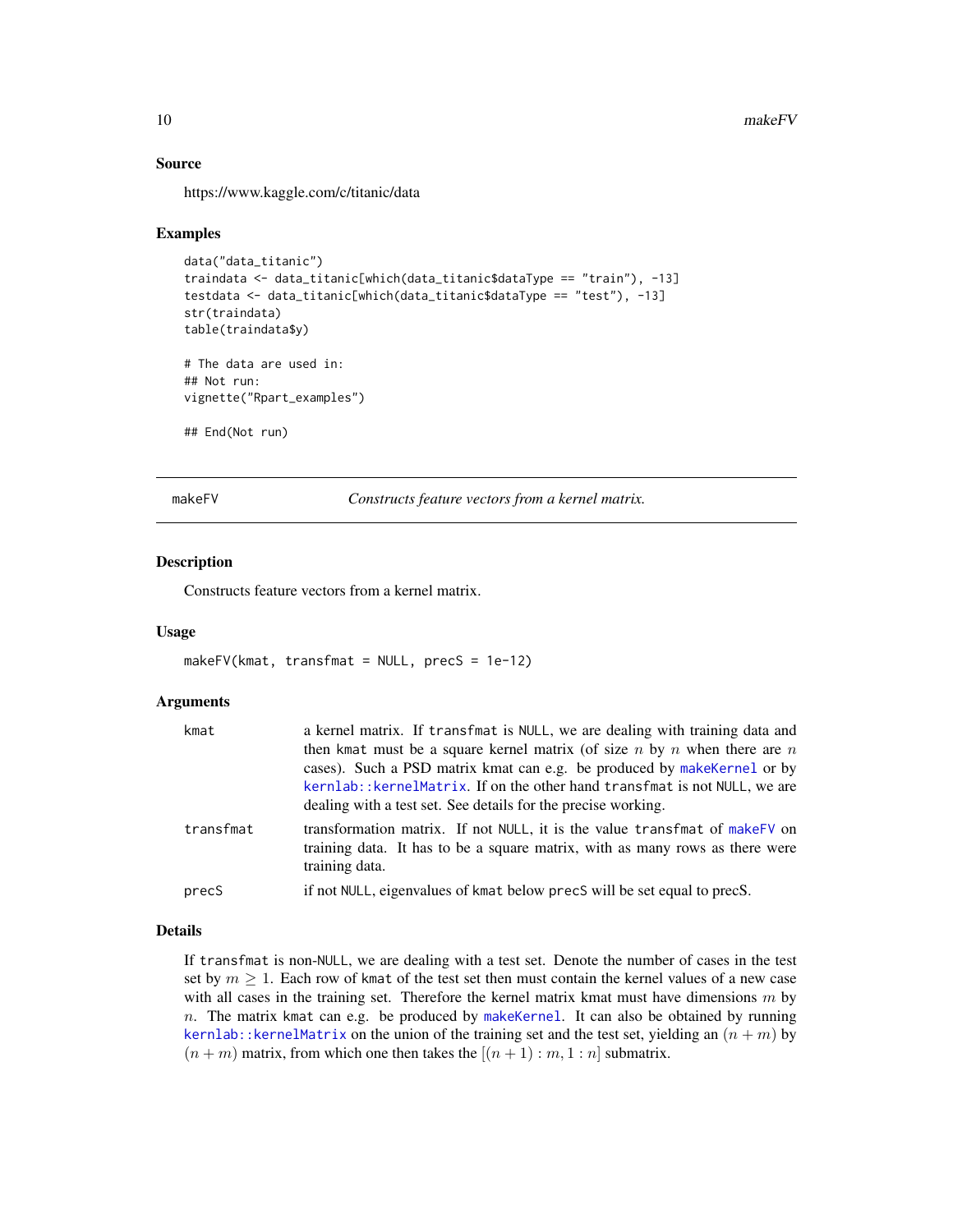#### <span id="page-10-0"></span> $makeFV$  and  $11$

# Value

A list with components:

| Xf        | When make KV is applied to the training set, $Xf$ has coordinates of n points (vec-<br>tors), the plain inner products of which equal the kernel matrix of the training<br>set. That is, kmat = $Xf'$ . The $Xf'$ are expressed in an orthogonal basis in which<br>the variance of the coordinates is decreasing, which is useful when plotting the |
|-----------|-----------------------------------------------------------------------------------------------------------------------------------------------------------------------------------------------------------------------------------------------------------------------------------------------------------------------------------------------------|
|           | first few coordinates. When make FV is applied to a test set, Xf are coordinates of<br>the feature vectors of the test set in the same space as those of the training set,<br>and then kmat $= Xf Xf_{\text{triangle}}$                                                                                                                             |
| transfmat | square matrix for transforming kmat to Xf. The actual transformation needs to<br>be carried out by makeFV because it is not a simple matrix product.                                                                                                                                                                                                |

### Author(s)

Raymaekers J., Rousseeuw P.J.

#### References

Raymaekers J., Rousseeuw P.J., Hubert M. (2021). Class maps for visualizing classification results. *Technometrics*, appeared online. doi: [10.1080/00401706.2021.1927849\(](https://doi.org/10.1080/00401706.2021.1927849)link to open access pdf)

# See Also

[makeKernel](#page-11-1)

# Examples

```
library(e1071)
set.seed(1); X \leq matrix(rnorm(200 * 2), ncol = 2)
X[1:100, ] \leftarrow X[1:100, ] + 2X[101:150, ] \leftarrow X[101:150, ] - 2y <- as.factor(c(rep("blue", 150), rep("red", 50)))
cols <- c("deepskyblue3", "red")
plot(X, col = cols[as.numeric(y)], pch = 19)# We now fit an SVM with radial basis kernel to the data:
svmfit \leq svm(y\leq., data = data.frame(X = X, y = y), scale = FALSE,
             \text{kernel} = \text{"radial", cost} = 10, \text{gamma} = 1, \text{probability} = \text{TRUE}Kxx <- makeKernel(X, svfit = svmfit)
outFV <- makeFV(Kxx)
Xf <- outFV$Xf # The data matrix in this feature space.
dim(Xf) # The feature vectors are high dimensional.
# The inner products of Xf match the kernel matrix:
max(abs(as.vector(Kxx - crossprod(t(Xf), t(Xf)))) # 6.167711e-11 # tiny, OKrange(rowSums(Xf^2)) # all points in Xf lie on the unit sphere.
pairs(Xf[, 1:5], col = cols[as.numeric(y)])# In some of these we see spherical effects, e.g.
plot(Xf[, 1], Xf[, 5], col = cols[as.numeric(y)], pch = 19)# The data look more separable here than in the original
# two-dimensional space.
```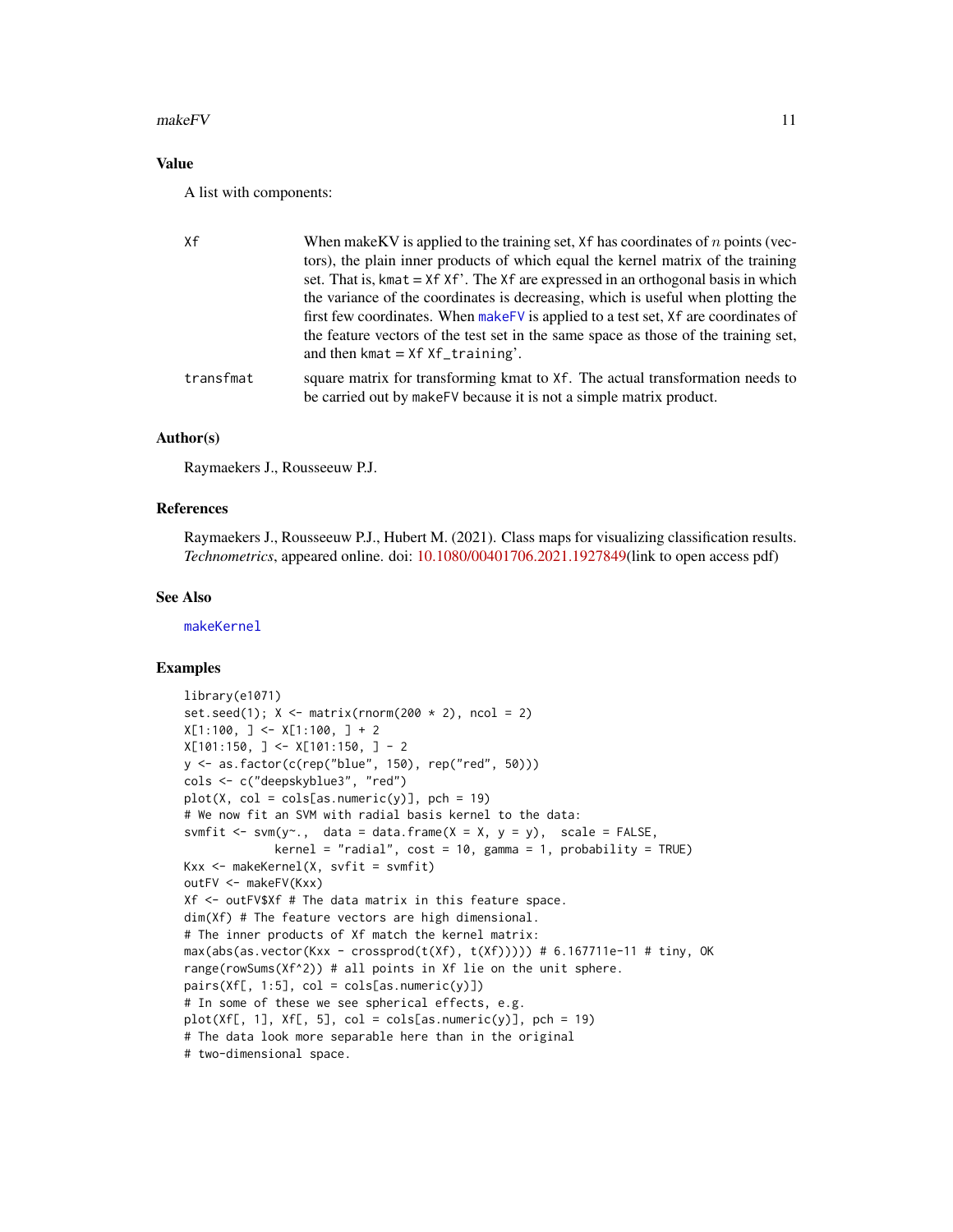```
# For more examples, we refer to the vignette:
## Not run:
vignette("Support_vector_machine_examples")
```
## End(Not run)

<span id="page-11-1"></span>makeKernel *Compute kernel matrix*

# Description

Computes kernel value or kernel matrix, where the kernel type is extracted from an svm trained by [e1071::svm](#page-0-0).

# Usage

makeKernel(X1, X2 = NULL, svfit)

# Arguments

| Х1    | first matrix (or vector) of coordinates.                                       |
|-------|--------------------------------------------------------------------------------|
| Х2    | if not NULL, second data matrix or vector. If NULL, X2 is assumed equal to X1. |
| svfit | output from $e1071$ : : svm.                                                   |

# Value

the kernel matrix, of dimensions nrow(X1) by nrow(X2). When both X1 and X2 are vectors, the result is a single number.

#### Author(s)

Raymaekers J., Rousseeuw P.J.

# References

Raymaekers J., Rousseeuw P.J., Hubert M. (2021). Class maps for visualizing classification results. *Technometrics*, appeared online. doi: [10.1080/00401706.2021.1927849\(](https://doi.org/10.1080/00401706.2021.1927849)link to open access pdf)

# See Also

[makeFV](#page-9-1)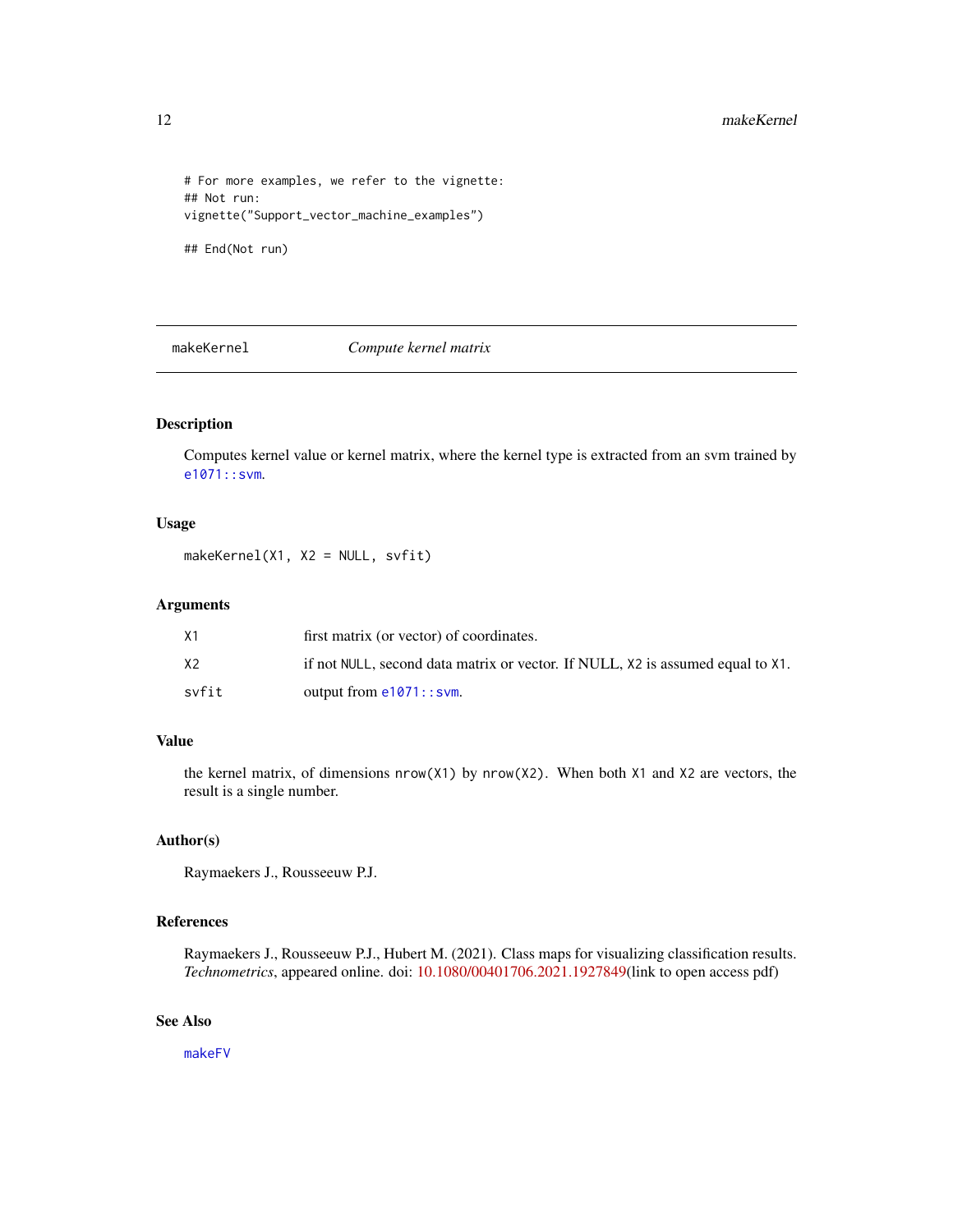#### <span id="page-12-0"></span>qresplot that the contract of the contract of the contract of the contract of the contract of the contract of the contract of the contract of the contract of the contract of the contract of the contract of the contract of

# Examples

```
library(e1071)
set.seed(1); X \leq matrix(rnorm(200 * 2), ncol = 2)
X[1:100, ] \leftarrow X[1:100, ] + 2X[101:150, ] <- X[101:150, ] - 2
y <- as.factor(c(rep("blue", 150), rep("red", 50))) # two classes
# We now fit an SVM with radial basis kernel to the data:
set.seed(1) # to make the result of svm() reproducible.
svmfit \leq svm(y\leq., data = data.frame(X = X, y = y), scale = FALSE,
             kernel = "radial", cost = 10, gamma = 1, probability = TRUE)Kxx \leq makeKernel(X, svfit = svmfit)
# The result is a square kernel matrix:
dim(Kxx) # 200 200
Kxx[1:5, 1:5]
# For more examples, we refer to the vignette:
## Not run:
vignette("Support_vector_machine_examples")
## End(Not run)
```
#### **Description**

Draw a quasi residual plot to visualize classification results. The vertical axis of the quasi residual plot shows each case's probability of alternative class (PAC). The horizontal axis shows the feature given as the second argument in the function call.

#### Usage

```
qresplot(PAC, feat, xlab = NULL, xlim = NULL,
         main = NULL, identify = FALSE, gray = TRUE,
         opacity = 1, squareplot = FALSE, plotLoess = FALSE,
         plotErrorBars = FALSE, plotQuantiles = FALSE,
         grid = NULL, probs = c(0.5, 0.75),cols = NULL, fac = 1, cex = 1,cex.mainloop = 1.2, cexu = 1,cex. axis = 1, pch = 19
```
#### Arguments

PAC vector with the PAC values of a classification, typically the \$PAC in the return of a call to a function vcr.\*.\*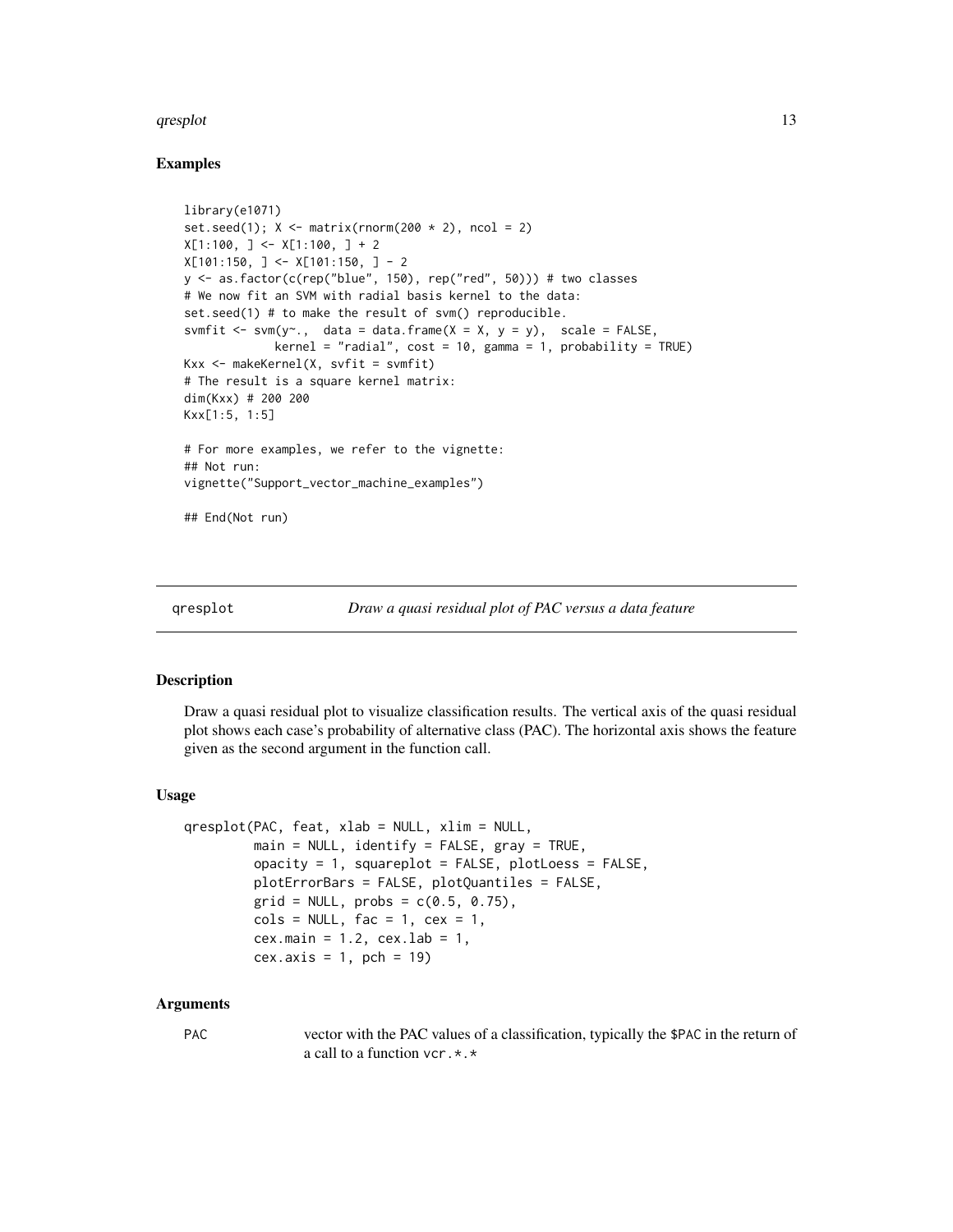<span id="page-13-0"></span>

| feat          | the PAC will be plotted versus this data feature. Note that feat does not have to<br>be one of the explanatory variables of the model. It can be another variable, a<br>combination of variables (like a sum or a principal component score), the row<br>number of the cases if they were recorded succesively, etc.                                           |
|---------------|----------------------------------------------------------------------------------------------------------------------------------------------------------------------------------------------------------------------------------------------------------------------------------------------------------------------------------------------------------------|
| xlab          | label for the horizontal axis, <i>i.e.</i> the name of variable feat.                                                                                                                                                                                                                                                                                          |
| xlim          | limits for the horizontal axis. If NULL, the range of feat is used.                                                                                                                                                                                                                                                                                            |
| main          | title for the plot.                                                                                                                                                                                                                                                                                                                                            |
| identify      | if TRUE, left-click on a point to get its number, then ESC to exit.                                                                                                                                                                                                                                                                                            |
| gray          | logical, if TRUE (the default) the plot region where $PAC < 0.5$ gets a light gray<br>background. Points in this region were classified into their given class, and the<br>points above this region were misclassified.                                                                                                                                        |
| opacity       | determines opacity of plotted dots. Value between 0 and 1, where 0 is transpar-<br>ent and 1 is opaque.                                                                                                                                                                                                                                                        |
| squareplot    | if TRUE, the horizontal and vertical axis will get the same length.                                                                                                                                                                                                                                                                                            |
| plotLoess     | if TRUE, a standard loess curve is fitted and superimposed on the plot. May<br>not work well if feat is discrete with few values. At most one of the options<br>plotLoess, plotErrorbars, or plotQuantiles can be selected.                                                                                                                                    |
| plotErrorBars | if TRUE, the average PAC and its standard error are computed on the intervals<br>of a grid (see option grid). Then a red curve connecting the averages is plot-<br>ted, as well as two blue curves corresponding to the average plus or minus<br>one standard error. At most one of the options plotLoess, plotErrorbars,<br>or plotQuantiles can be selected. |
| plotQuantiles | if TRUE, one or more quantiles of the PAC are computed on the intervals of<br>a grid (see option grid). The quantiles correspond the probabilities in option<br>probs. Then the curves connecting the quantiles are plotted. At most one of the<br>options plotLoess, plotErrorbars, or plotQuantiles can be selected.                                         |
| grid          | only used when plotErrorBars or plotQuantiles are selected. This is a vec-<br>tor with increasing feat values, forming the grid. If NULL, the grid consists of the<br>minimum and the maximum of feat, with 9 equispaced points between them.                                                                                                                  |
| probs         | only used when plotQuantiles is selected. This is a vector with probabilities<br>determining the quantiles. If NULL, defaults to $c(0.5, 0.75)$ .                                                                                                                                                                                                              |
| cols          | only used when plotquantiles is selected. A vector with the colors of the quantile<br>curves. If NULL the cols are taken as 2, 3,                                                                                                                                                                                                                              |
| fac           | only used when plotLoess, plotErrorBars or plotQuantiles are selected.<br>A real number to multiply the resulting curves. A value $fac > 1$ can be useful<br>to better visualize the curves when they would be too close to zero. By default<br>$(fac = 1)$ this is not done.                                                                                  |
| cex           | passed on to plot.                                                                                                                                                                                                                                                                                                                                             |
| cex.main      | same, for title.                                                                                                                                                                                                                                                                                                                                               |
| cex.lab       | same, for labels on horizontal and vertical axes.                                                                                                                                                                                                                                                                                                              |
| cex.axis      | same, for axes.                                                                                                                                                                                                                                                                                                                                                |
| pch           | plot character for the points, defaults to 19.                                                                                                                                                                                                                                                                                                                 |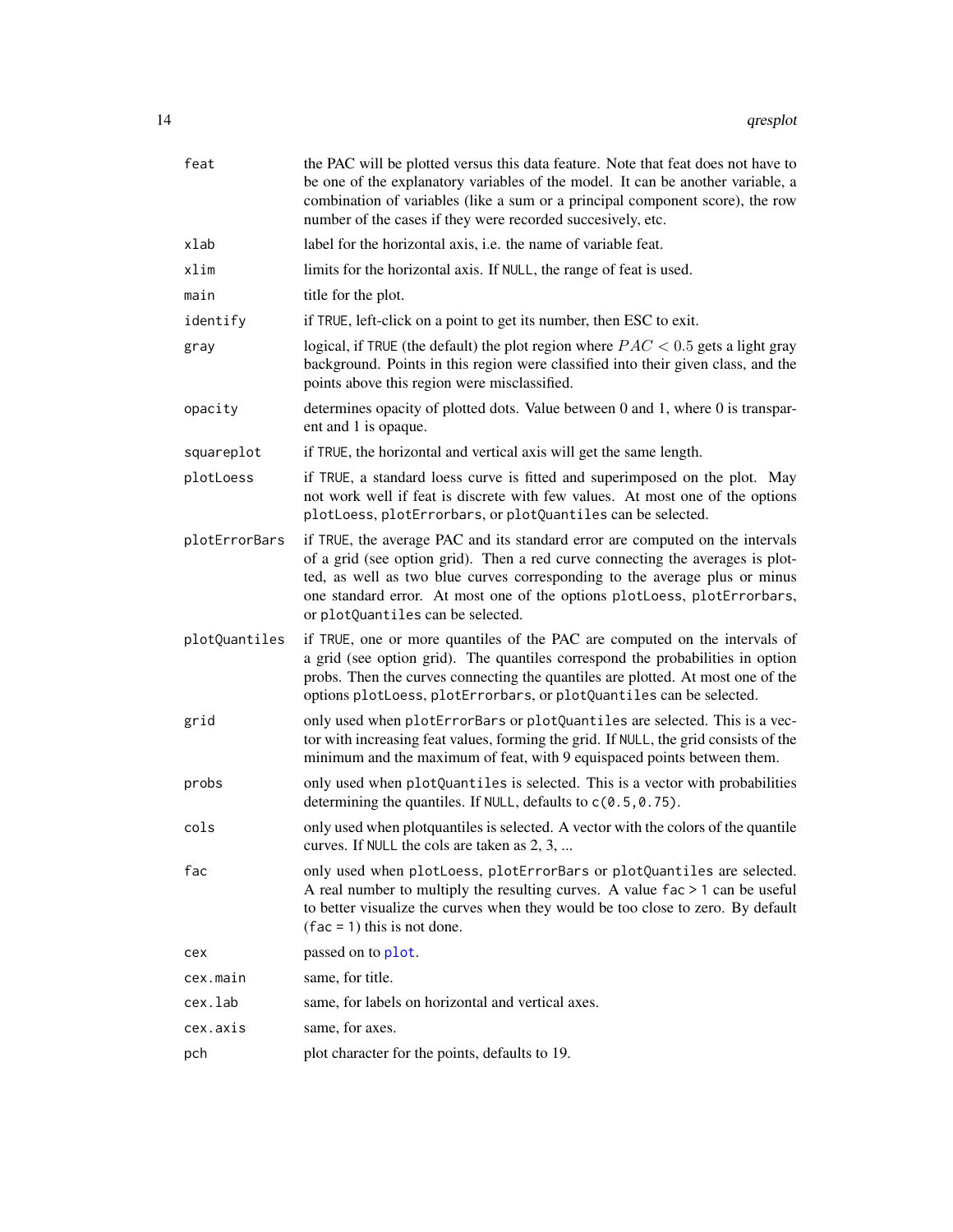#### <span id="page-14-0"></span>silplot that the state of the state of the state of the state of the state of the state of the state of the state of the state of the state of the state of the state of the state of the state of the state of the state of t

#### Value

coordinates a matrix with 2 columns containing the coordinates of the plotted points. This makes it easier to add text next to interesting points. If identify = TRUE, the attribute ids of coordinates contains the row numbers of the identified points in the matrix coordinates.

# Author(s)

Raymaekers J., Rousseeuw P.J.

# References

Raymaekers J., Rousseeuw P.J.(2021). Silhouettes and quasi residual plots for neural nets and treebased classifiers. [\(link to open access pdf\)](https://arxiv.org/abs/2106.08814)

# Examples

```
library(rpart)
data("data_titanic")
traindata <- data_titanic[which(data_titanic$dataType == "train"), -13]
set.seed(123) # rpart is not deterministic
rpart.out \le- rpart(y \sim Pclass + Sex + SibSp +
                    Parch + Fare + Embarked,
                  data = traindata, method = 'class', model = TRUE)
mytype <- list(nominal = c("Name", "Sex", "Ticket", "Cabin", "Embarked"), ordratio = c("Pclass"))
x_train <- traindata[, -12]
y_train <- traindata[, 12]
vcrtrain <- vcr.rpart.train(x_train, y_train, rpart.out, mytype)
# Quasi residual plot versus age, for males only:
PAC <- vcrtrain$PAC[which(x_train$Sex == "male")]
feat <- x_train$Age[which(x_train$Sex == "male")]
qresplot(PAC, feat, xlab = "Age (years)", opacity = 0.5,
         main = "quasi residual plot for male passengers",
         plotLoess = TRUE)
text(x = 14, y = 0.60, "loess curve", col = "red", cex = 1)
```
<span id="page-14-1"></span>silplot *Draw the silhouette plot of a classification*

#### Description

Draw the silhouette plot to visualize classification results, based on the output of one of the vcr. $\star$ . $\star$ functions in this package. The horizontal axis of the silhouette plot shows each case's  $s(i)$ .

#### Usage

```
silplot(vcrout, classLabels = NULL, classCols = NULL,
       showLegend = TRUE, showClassNumbers = FALSE,
        showCases = FALSE, drawLineAtAverage = FALSE,
       topdown = TRUE, main = NULL, summary = TRUE)
```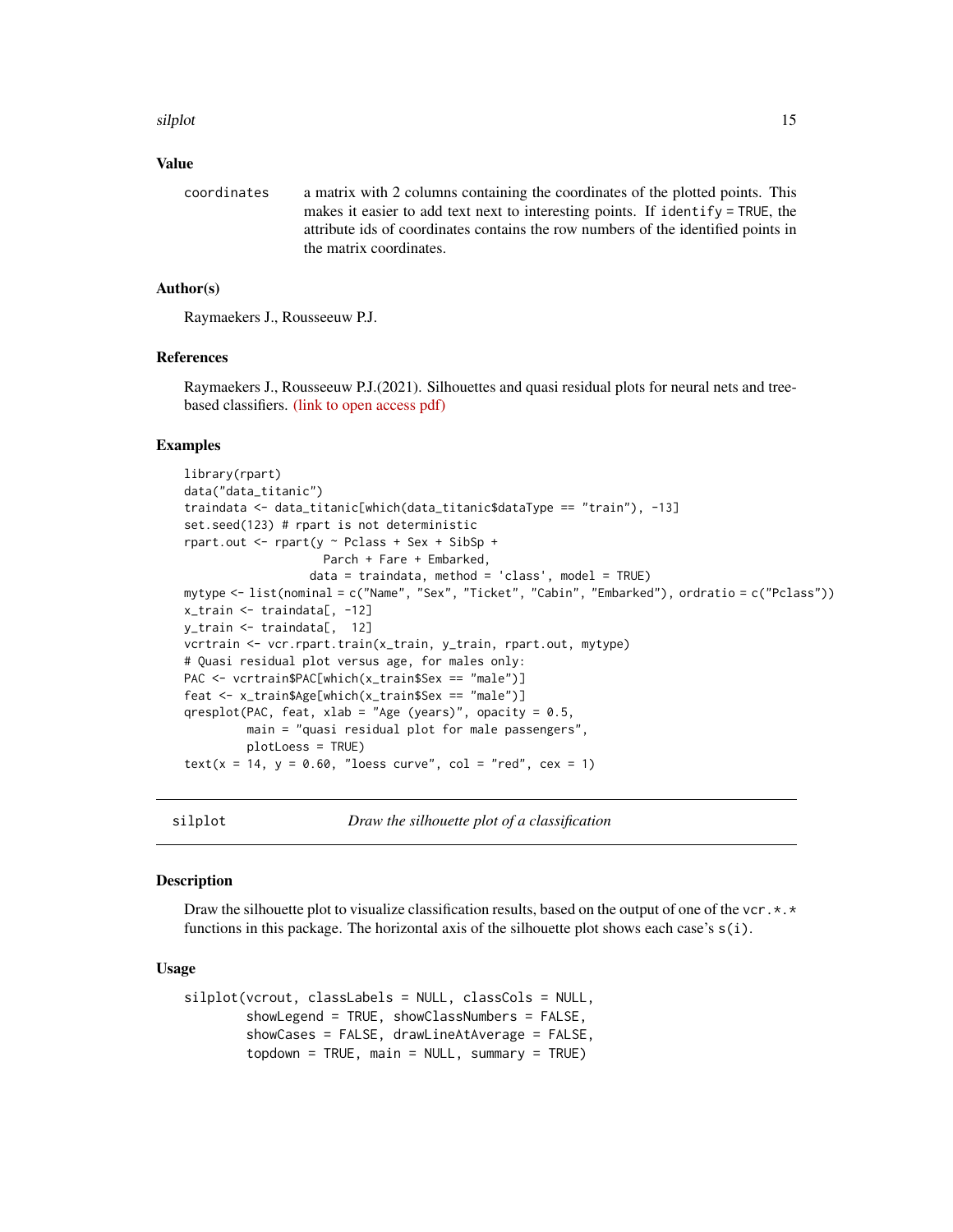# <span id="page-15-0"></span>Arguments

| vcrout            | output of vcr.*.train or vcr.*.newdata. Required.                                                                                              |  |
|-------------------|------------------------------------------------------------------------------------------------------------------------------------------------|--|
| classLabels       | the labels (levels) of the classes. If NULL, they are taken from vcrout.                                                                       |  |
| classCols         | a list of colors for the classes. There should be at least as many as there are<br>levels. If NULL a default palette is used.                  |  |
| showLegend        | if TRUE, a legend is shown to the right of the plot.                                                                                           |  |
| showClassNumbers  |                                                                                                                                                |  |
|                   | if TRUE, the legend will show the class numbers instead of the class labels.                                                                   |  |
| showCases         | if TRUE, the plot shows the numbers of the cases. They are only readable when<br>the number of cases is relatively small.                      |  |
| topdown           | if TRUE (the default), the silhouettes are plotted from top to bottom. Otherwise<br>they are plotted from left to right.                       |  |
| drawLineAtAverage |                                                                                                                                                |  |
|                   | if TRUE, drwas a line at the average value of the $s(i)$ .                                                                                     |  |
| main              | title for the plot. If NULL, a default title is used.                                                                                          |  |
| summary           | if TRUE, puts a summary table on the screen with for each class its number, label,<br>number of class members, and the average of its $s(i)$ . |  |

# Value

A ggplot object containing the silhouette plot.

# Author(s)

Raymaekers J., Rousseeuw P.J.

# References

Raymaekers J., Rousseeuw P.J.(2021). Silhouettes and quasi residual plots for neural nets and treebased classifiers. [\(link to open access pdf\)](https://arxiv.org/abs/2106.08814)

# See Also

```
vcr.da.train, vcr.da.newdata,
vcr.knn.train, vcr.knn.newdata,
vcr.svm.train, vcr.svm.newdata,
vcr.rpart.trainvcr.rpart.newdata,
vcr.forest.trainvcr.forest.newdata,
vcr.neural.trainvcr.neural.newdata
```
# Examples

```
vcrout <- vcr.da.train(iris[, 1:4], iris[, 5])
silplot(vcrout)
# For more examples, we refer to the vignettes:
## Not run:
vignette("Discriminant_analysis_examples")
```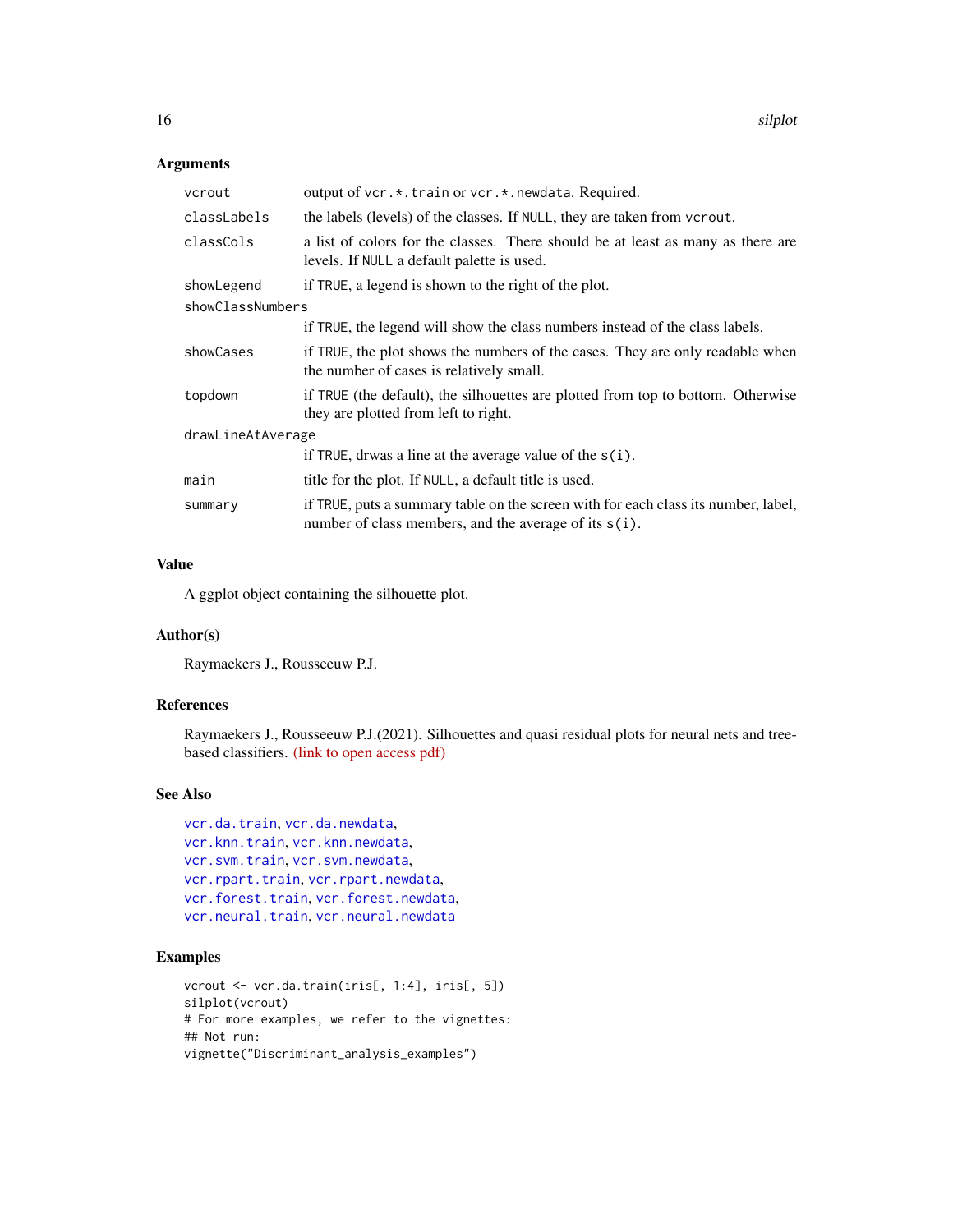# <span id="page-16-0"></span>stackedplot 17

```
vignette("K_nearest_neighbors_examples")
vignette("Support_vector_machine_examples")
vignette("Rpart_examples")
vignette("Forest_examples")
vignette("Neural_net_examples")
```
## End(Not run)

<span id="page-16-1"></span>stackedplot *Make a vertically stacked mosaic plot of class predictions.*

#### Description

Make a vertically stacked mosaic plot of class predictions from the output of vcr.\*.train or vcr.\*.newdata. Optionally, the outliers for each class can be shown as a gray rectangle at the top.

# Usage

```
stackedplot(vcrout, cutoff = 0.99, classCols = NULL,
classLabels = NULL, separSize=1, minSize=1.5,
showOutliers = TRUE, showLegend = FALSE, main = NULL,
htitle = NULL, vtitle = NULL)
```
# Arguments

| vcrout       | output of vcr.*.train or vcr.*.newdata.                                                                                                                                         |
|--------------|---------------------------------------------------------------------------------------------------------------------------------------------------------------------------------|
| cutoff       | cases with overall farness vcrout \$66 arness > cutoff are flagged as outliers.                                                                                                 |
| classCols    | user-specified colors for the classes. If NULL a default palette is used.                                                                                                       |
| classLabels  | names of given labels. If NULL they are taken from vcrout.                                                                                                                      |
| separSize    | how much white between rectangles.                                                                                                                                              |
| minSize      | rectangles describing less than minSize percent of the data, are shown as minSize<br>percent.                                                                                   |
| showOutliers | if TRUE, shows a separate class in gray with the outliers, always at the top.                                                                                                   |
| showLegend   | if TRUE, a legend is shown to the right of the plot. Default FALSE, since the<br>legend is not necessary as the colors are already visible in the bottom part of<br>each stack. |
| main         | title for the plot.                                                                                                                                                             |
| htitle       | title for horizontal axis (given labels). If NULL, a default title is shown.                                                                                                    |
| vtitle       | title for vertical axis (predicted labels). If NULL, a default title is shown.                                                                                                  |
|              |                                                                                                                                                                                 |

#### Value

A ggplot object.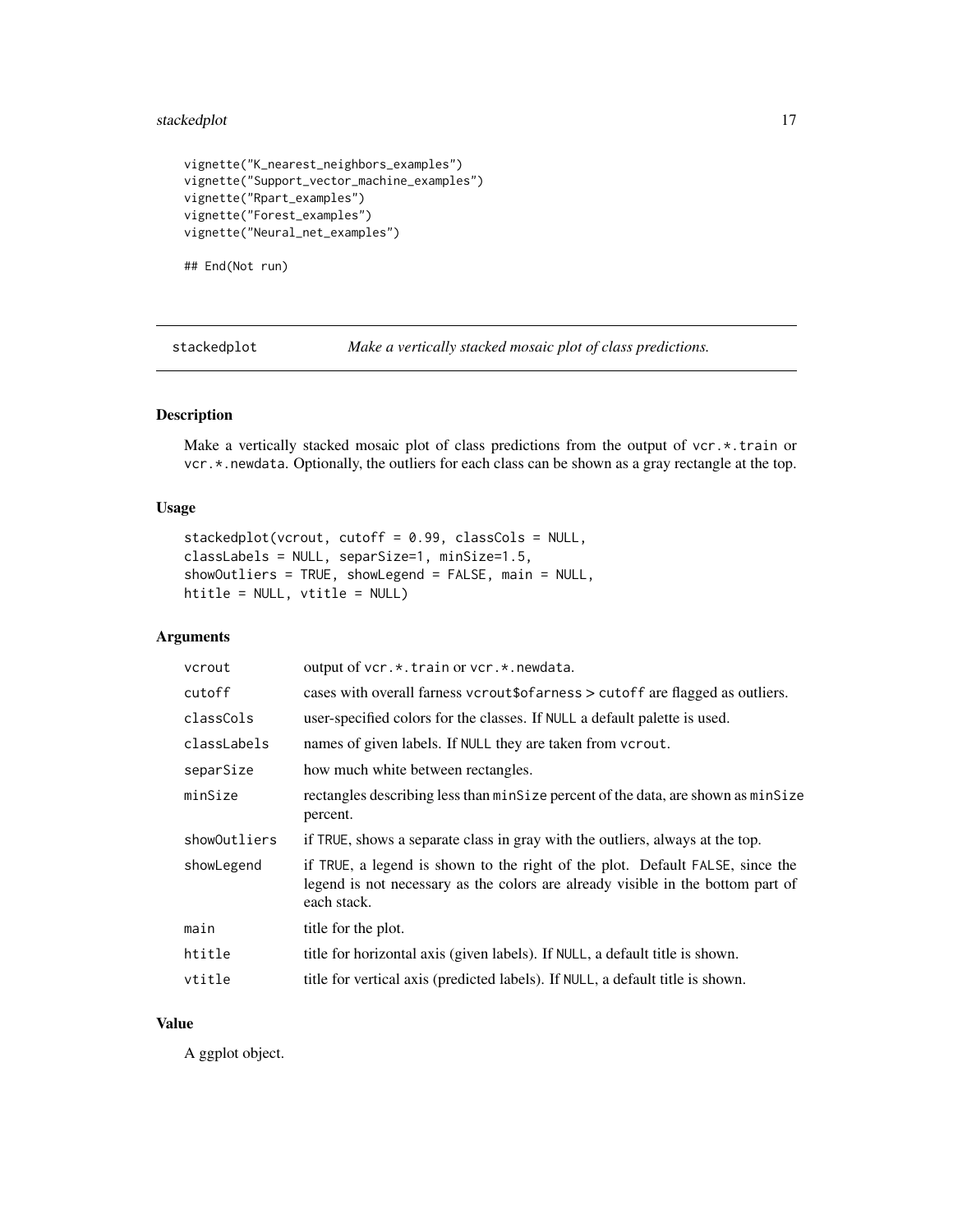#### <span id="page-17-0"></span>Author(s)

Raymaekers J., Rousseeuw P.J.

# References

Raymaekers J., Rousseeuw P.J., Hubert M. (2021). Class maps for visualizing classification results. *Technometrics*, appeared online. doi: [10.1080/00401706.2021.1927849\(](https://doi.org/10.1080/00401706.2021.1927849)link to open access pdf)

#### See Also

```
vcr.da.train, vcr.da.newdata,
vcr.knn.train, vcr.knn.newdata,
vcr.svm.train, vcr.svm.newdata,
vcr.rpart.trainvcr.rpart.newdata,
vcr.forest.trainvcr.forest.newdata,
vcr.neural.trainvcr.neural.newdata
```
#### Examples

```
data("data_floralbuds")
X \leq data_floralbuds[, 1:6]; y \leq data_floralbuds[, 7]
vcrout <- vcr.da.train(X, y)
cols <- c("saddlebrown", "orange", "olivedrab4", "royalblue3")
stackedplot(vcrout, classCols = cols, showLegend = TRUE)
# The legend is not really needed, since we can read the
# color of a class from the bottom of its vertical bar:
stackedplot(vcrout, classCols = cols, main = "Stacked plot of QDA on foral buds data")
# If we do not wish to show outliers:
stackedplot(vcrout, classCols = cols, showOutliers = FALSE)
# For more examples, we refer to the vignettes:
## Not run:
vignette("Discriminant_analysis_examples")
vignette("K_nearest_neighbors_examples")
vignette("Support_vector_machine_examples")
vignette("Rpart_examples")
vignette("Random_forest_examples")
vignette("Neural_net_examples")
## End(Not run)
```
<span id="page-17-1"></span>vcr.da.newdata *Carry out discriminant analysis on new data, and prepare to visualize its results.*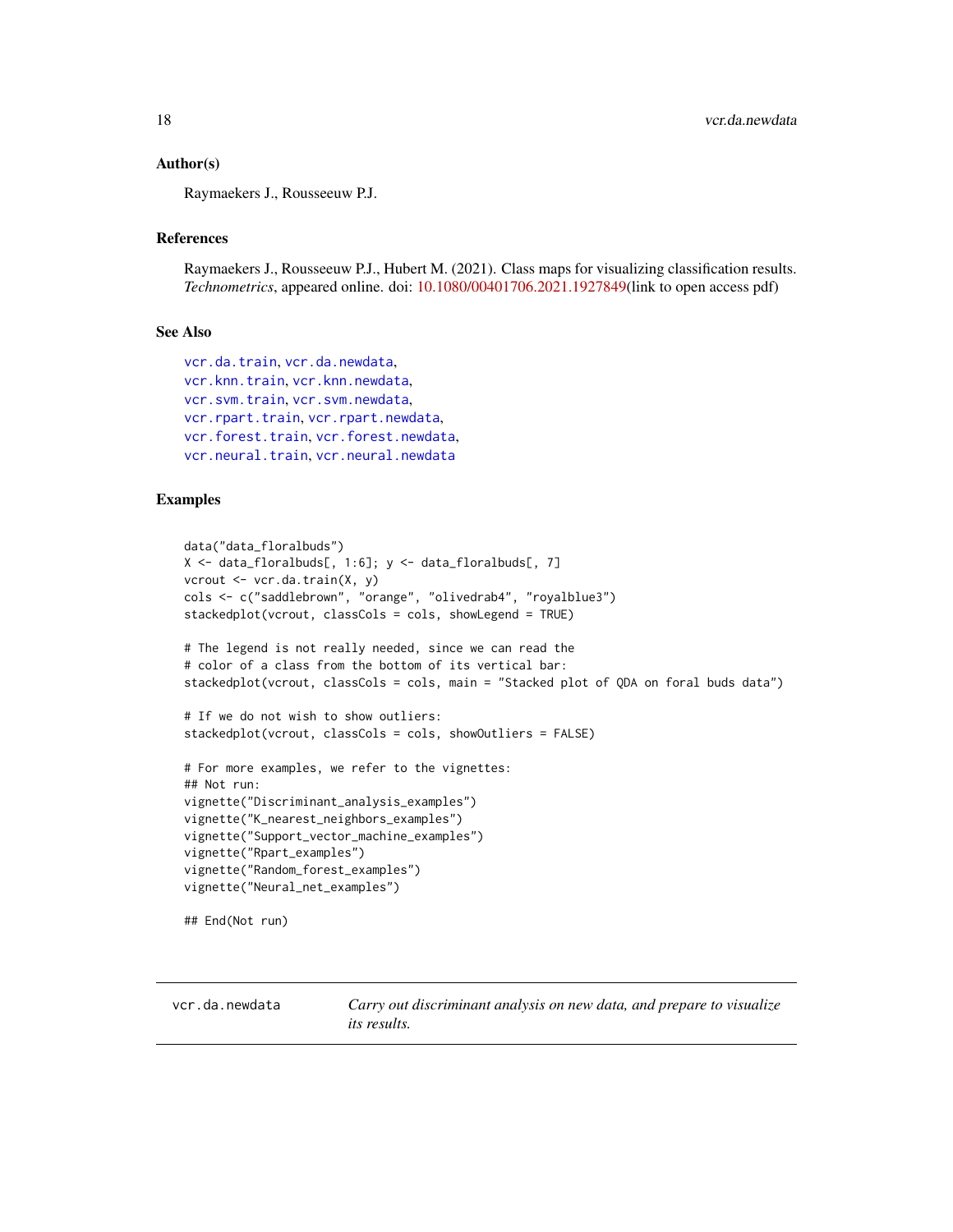# <span id="page-18-0"></span>vcr.da.newdata 19

# Description

Predicts class labels for new data by discriminant analysis, using the output of [vcr.da.train](#page-19-1) on the training data. For new data cases whose label in yintnew is non-missing, additional output is produced for constructing graphical displays such as the [classmap](#page-1-1).

# Usage

vcr.da.newdata(Xnew, ynew=NULL, vcr.da.train.out)

# Arguments

| Xnew             | data matrix of the new data, with the same number of columns as in the training<br>data. Missing values are not allowed.    |
|------------------|-----------------------------------------------------------------------------------------------------------------------------|
| ynew             | factor with class membership of each new case. Can be NA for some or all cases.<br>If NULL, is assumed to be NA everywhere. |
| vcr.da.train.out |                                                                                                                             |
|                  | output of vcr.da.train on the training data.                                                                                |

# Value

A list with components:

| yintnew      | number of the given class of each case. Can contain NA's.                                                                                                                             |
|--------------|---------------------------------------------------------------------------------------------------------------------------------------------------------------------------------------|
| ynew         | given class label of each case. Can contain NA's.                                                                                                                                     |
| levels       | levels of the response, from vcr.da.train.out.                                                                                                                                        |
| predint      | predicted class number of each case. Always exists.                                                                                                                                   |
| pred         | predicted label of each case.                                                                                                                                                         |
| altint       | number of the alternative class. Among the classes different from the given<br>class, it is the one with the highest posterior probability. Is NA for cases whose<br>ynew is missing. |
| altlab       | label of the alternative class. Is NA for cases whose ynew is missing.                                                                                                                |
| <b>PAC</b>   | probability of the alternative class. Is NA for cases whose ynew is missing.                                                                                                          |
| fig          | distance of each case $i$ to each class $g$ . Always exists.                                                                                                                          |
| farness      | farness of each case <i>i</i> from its given class. Is NA for cases whose ynew is missing.                                                                                            |
| ofarness     | For each case i, its lowest $fig[i, g]$ to any class g. Always exists.                                                                                                                |
| classMS      | list with center and covariance matrix of each class, from vcr.da.train.out.                                                                                                          |
| lCurrent     | log of mixture density of each case in its given class. Is NA for cases with missing<br>ynew.                                                                                         |
| <b>lPred</b> | log of mixture density of each case in its predicted class. Always exists.                                                                                                            |
| lAlt         | log of mixture density of each case in its alternative class. Is NA for cases with<br>missing ynew.                                                                                   |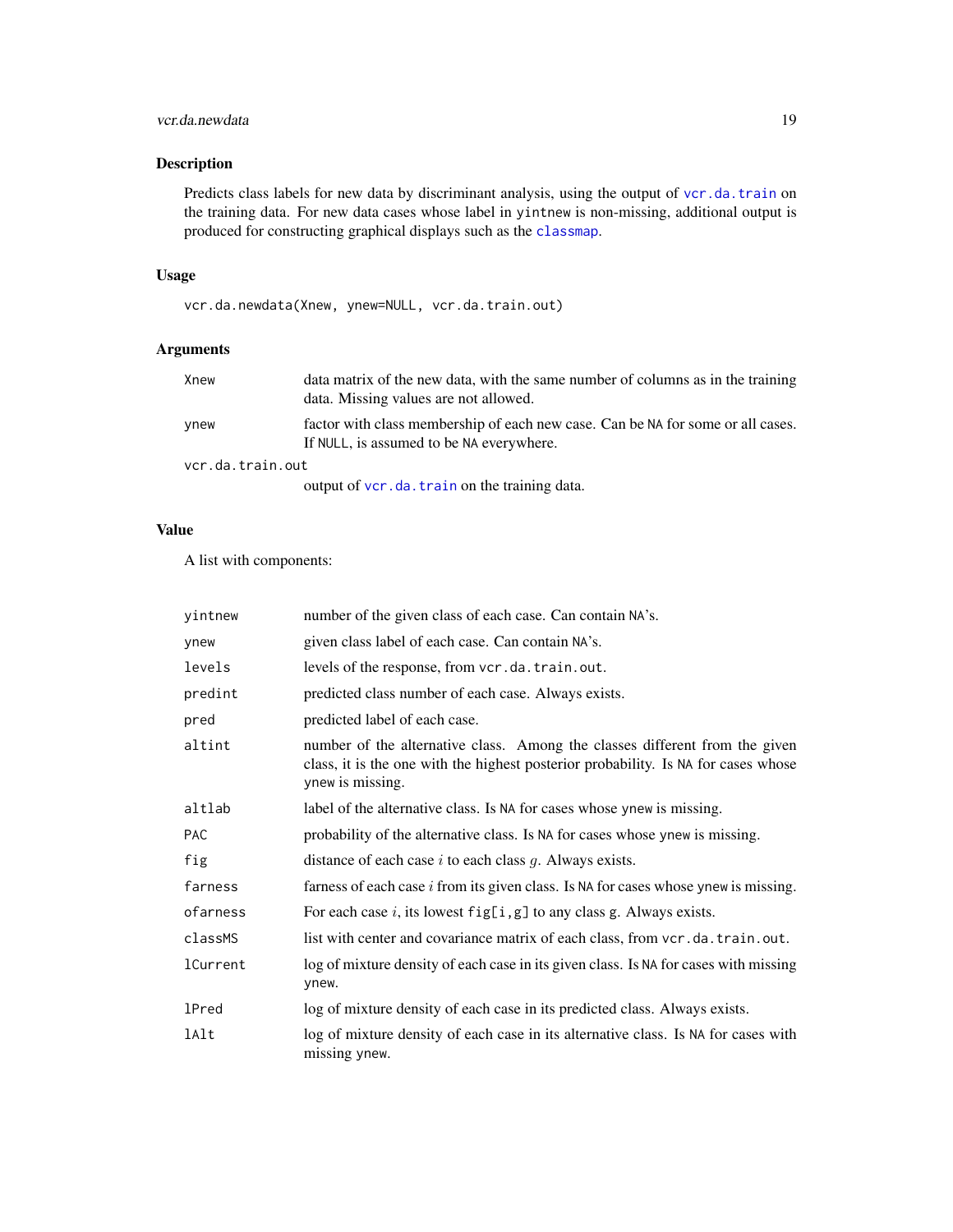#### <span id="page-19-0"></span>Author(s)

Raymaekers J., Rousseeuw P.J.

#### References

Raymaekers J., Rousseeuw P.J., Hubert M. (2021). Class maps for visualizing classification results. *Technometrics*, appeared online. doi: [10.1080/00401706.2021.1927849\(](https://doi.org/10.1080/00401706.2021.1927849)link to open access pdf)

#### See Also

[vcr.da.train](#page-19-1), [classmap](#page-1-1), [silplot](#page-14-1), [stackedplot](#page-16-1)

#### Examples

```
vcr.train <- vcr.da.train(iris[, 1:4], iris[, 5])
inds <- c(51:150) # a subset, containing only 2 classes
iris2 <- iris[inds, ] # fake "new" data
iris2[c(1:10, 51:60), 5] <- NA
vcr.test <- vcr.da.newdata(iris2[, 1:4], iris2[, 5], vcr.train)
vcr.test$PAC[1:25] # between 0 and 1. Is NA where the response is.
plot(vcr.test$PAC, vcr.train$PAC[inds]); abline(0, 1) # match
plot(vcr.test$farness, vcr.train$farness[inds]); abline(0, 1) # match
confmat.vcr(vcr.train) # for comparison
confmat.vcr(vcr.test)
stackedplot(vcr.train) # for comparison
stackedplot(vcr.test)
classmap(vcr.train, "versicolor", classCols = 2:4) # for comparison
classmap(vcr.test, "versicolor", classCols = 2:4) # has fewer points
# For more examples, we refer to the vignette:
## Not run:
vignette("Discriminant_analysis_examples")
## End(Not run)
```
<span id="page-19-1"></span>vcr.da.train *Carry out discriminant analysis on training data, and prepare to visualize its results.*

#### Description

Custom DA function which prepares for graphical displays such as the [classmap](#page-1-1). The disciminant analysis itself is carried out by the maximum a posteriori rule, which maximizes the density of the mixture.

#### Usage

```
vcr.da.train(X, y, rule = "QDA", estmethod = "meancov")
```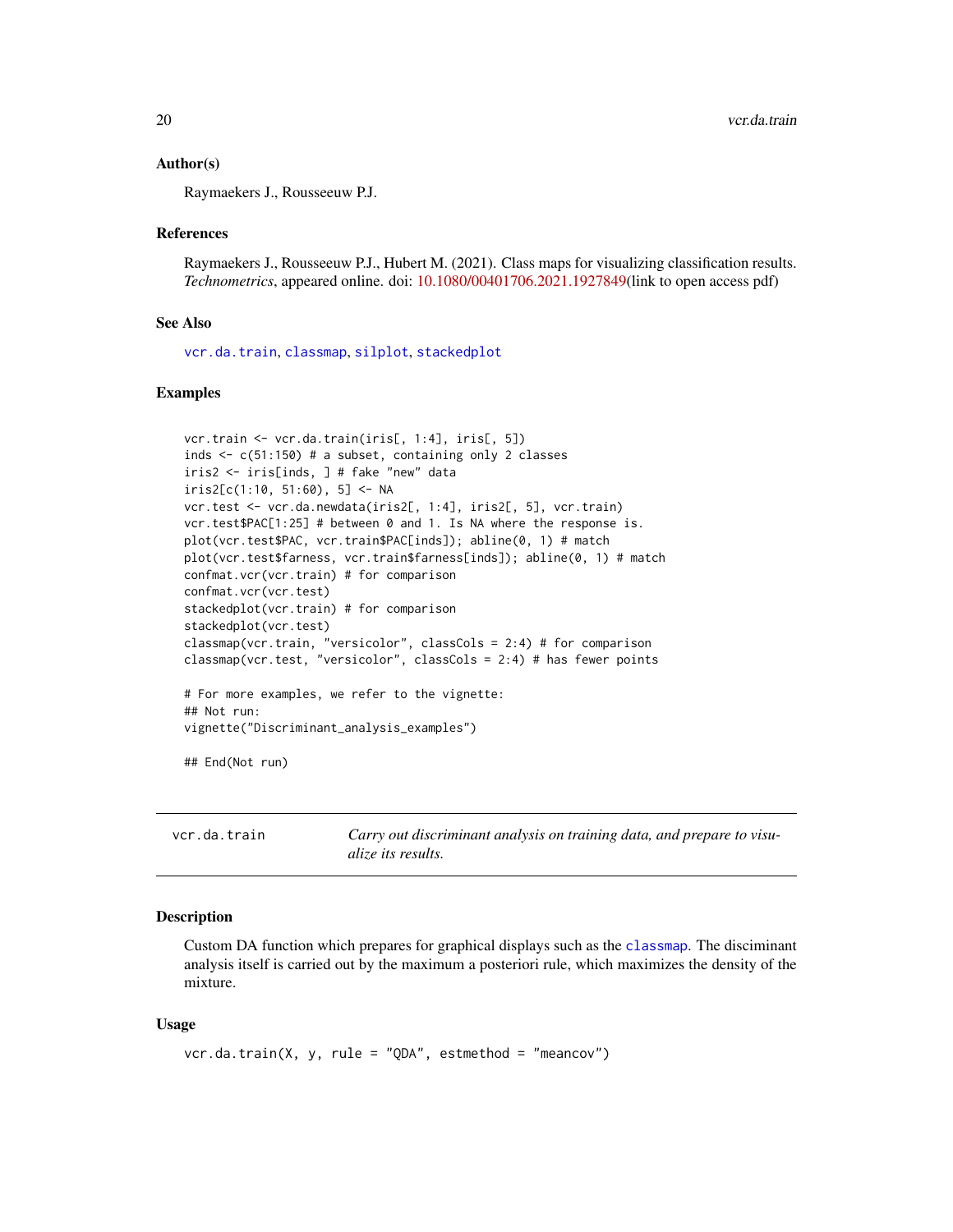# <span id="page-20-0"></span>vcr.da.train 21

# Arguments

| $\mathsf{X}$ | a numerical matrix containing the predictors in its columns. Missing values are<br>not allowed.                                                                                                                                                                            |
|--------------|----------------------------------------------------------------------------------------------------------------------------------------------------------------------------------------------------------------------------------------------------------------------------|
| У            | a factor with the given class labels.                                                                                                                                                                                                                                      |
| rule         | either "QDA" for quadratic discriminant analysis or "LDA" for linear discriminant<br>analysis.                                                                                                                                                                             |
| estmethod    | function for location and covariance estimation. Should return a list with the<br>center \$m and the covariance matrix \$S. The default is "meancov" (classical<br>mean and covariance matrix), and the option "DetMCD" (based on robustbase::covMcd)<br>is also provided. |

# Value

A list with components:

| yint            | number of the given class of each case. Can contain NA's.                                                                                                                          |
|-----------------|------------------------------------------------------------------------------------------------------------------------------------------------------------------------------------|
| y               | given class label of each case. Can contain NA's.                                                                                                                                  |
| levels          | levels of $v$                                                                                                                                                                      |
| predint         | predicted class number of each case. For each case this is the class with the<br>highest posterior probability. Always exists.                                                     |
| pred            | predicted label of each case.                                                                                                                                                      |
| altint          | number of the alternative class. Among the classes different from the given<br>class, it is the one with the highest posterior probability. Is NA for cases whose y<br>is missing. |
| altlab          | label of the alternative class. Is NA for cases whose y is missing.                                                                                                                |
| <b>PAC</b>      | probability of the alternative class. Is NA for cases whose y is missing.                                                                                                          |
| figparams       | parameters for computing fig, can be used for new data.                                                                                                                            |
| fig             | distance of each case $i$ from each class $g$ . Always exists.                                                                                                                     |
| farness         | farness of each case from its given class. Is NA for cases whose y is missing.                                                                                                     |
| ofarness        | for each case i, its lowest $fig[i, g]$ to any class g. Always exists.                                                                                                             |
| classMS         | list with center and covariance matrix of each class                                                                                                                               |
| <b>lCurrent</b> | log of mixture density of each case in its given class. Is NA for cases with missing<br>у.                                                                                         |
| <b>1Pred</b>    | log of mixture density of each case in its predicted class. Always exists.                                                                                                         |
| lAlt            | log of mixture density of each case in its alternative class. Is NA for cases with<br>missing y.                                                                                   |

# Author(s)

Raymaekers J., Rousseeuw P.J.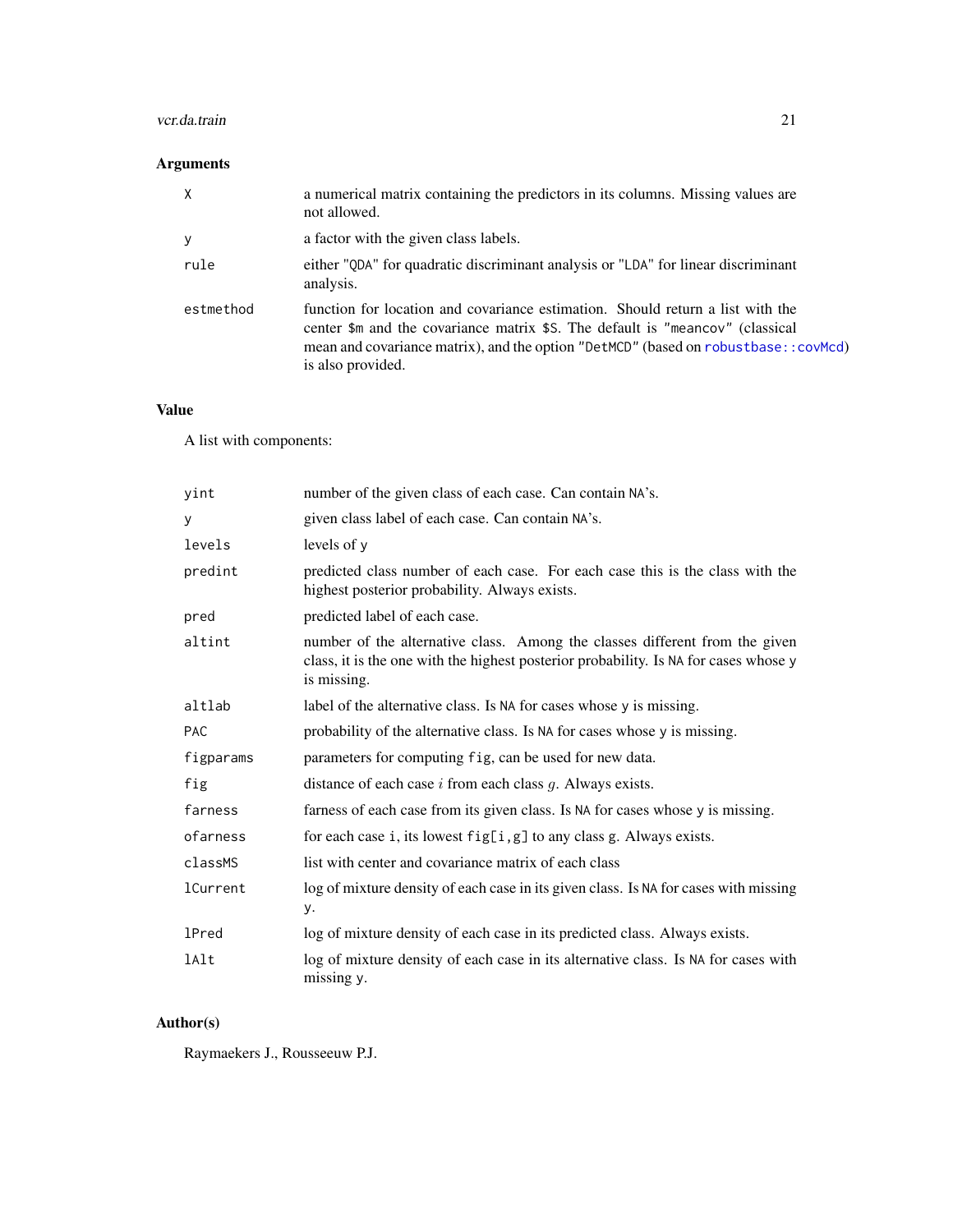# <span id="page-21-0"></span>References

Raymaekers J., Rousseeuw P.J., Hubert M. (2021). Class maps for visualizing classification results. *Technometrics*, appeared online. doi: [10.1080/00401706.2021.1927849\(](https://doi.org/10.1080/00401706.2021.1927849)link to open access pdf)

# See Also

[vcr.da.newdata](#page-17-1), [classmap](#page-1-1), [silplot](#page-14-1), [stackedplot](#page-16-1)

# Examples

```
data("data_floralbuds")
X <- data_floralbuds[, 1:6]; y <- data_floralbuds[, 7]
vcrout <- vcr.da.train(X, y, rule = "QDA")
# For linear discriminant analysis, put rule = "LDA".
confmat.vcr(vcrout) # There are a few outliers
cols <- c("saddlebrown", "orange", "olivedrab4", "royalblue3")
stackedplot(vcrout, classCols = cols)
classmap(vcrout, "bud", classCols = cols)
# For more examples, we refer to the vignette:
## Not run:
vignette("Discriminant_analysis_examples")
```

```
## End(Not run)
```
<span id="page-21-1"></span>vcr.forest.newdata *Prepare for visualization of a random forest classification on new data.*

#### Description

Produces output for the purpose of constructing graphical displays such as the [classmap](#page-1-1) on new data. Requires the output of vcr. forest. train as an argument.

# Usage

```
vcr.forest.newdata(Xnew, ynew = NULL, vcr.forest.train.out,
                   LOO = FALSE)
```
#### Arguments

| Xnew                 | data matrix of the new data, with the same number of columns d as in the training<br>data. Missing values are not allowed.  |  |
|----------------------|-----------------------------------------------------------------------------------------------------------------------------|--|
| ynew                 | factor with class membership of each new case. Can be NA for some or all cases.<br>If NULL, is assumed to be NA everywhere. |  |
| vcr.forest.train.out |                                                                                                                             |  |
|                      | output of vcr. forest. train on the training data.                                                                          |  |
| LOO                  | leave one out. Only used when testing this function on a subset of the training<br>data. Default is LOO=FALSE.              |  |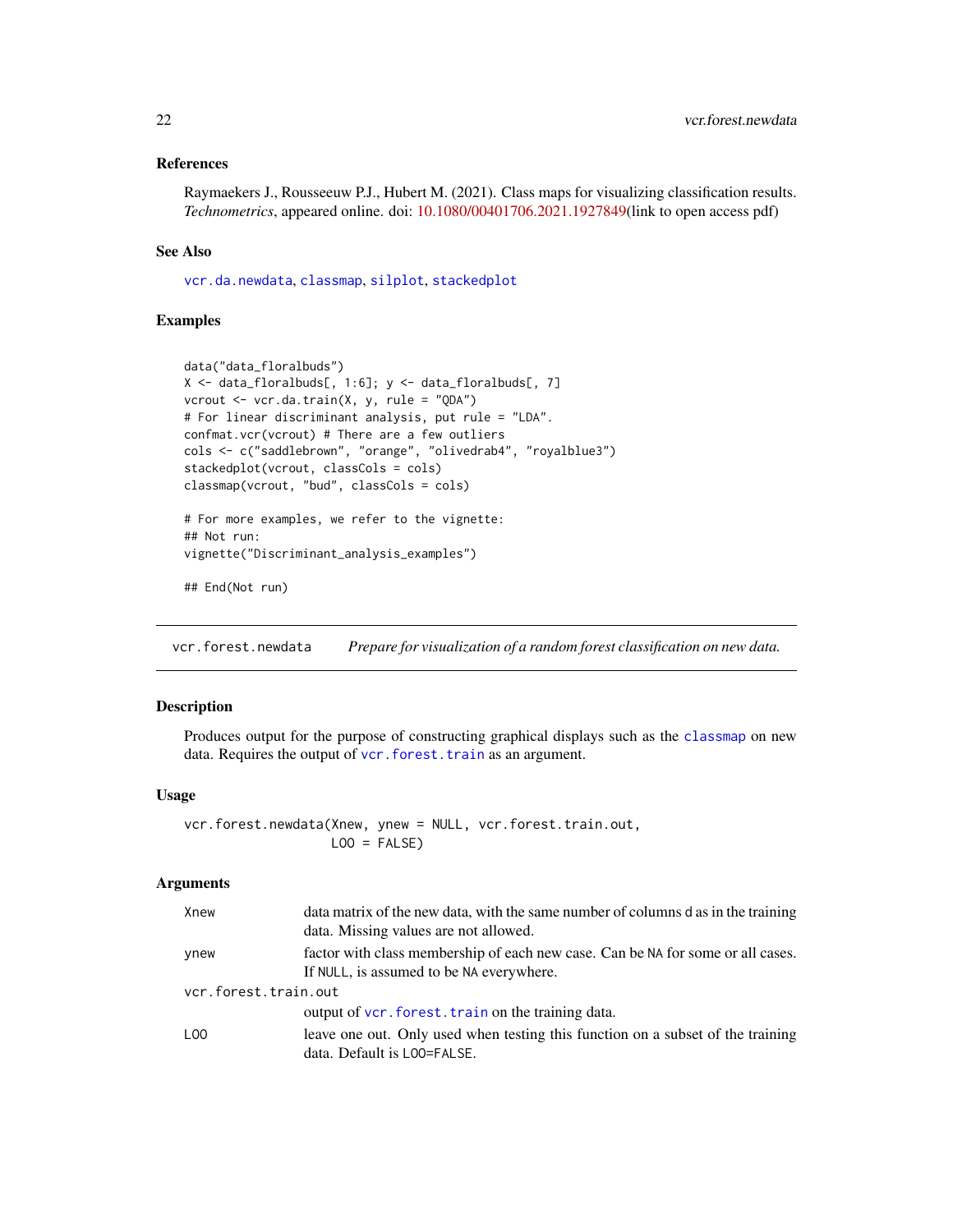# <span id="page-22-0"></span>vcr.forest.newdata 23

# Value

A list with components:

| yintnew    | number of the given class of each case. Can contain NA's.                                                                                                                             |
|------------|---------------------------------------------------------------------------------------------------------------------------------------------------------------------------------------|
| ynew       | given class label of each case. Can contain NA's.                                                                                                                                     |
| levels     | levels of the response, from vcr. forest. train. out.                                                                                                                                 |
| predint    | predicted class number of each case. Always exists.                                                                                                                                   |
| pred       | predicted label of each case.                                                                                                                                                         |
| altint     | number of the alternative class. Among the classes different from the given<br>class, it is the one with the highest posterior probability. Is NA for cases whose<br>ynew is missing. |
| altlab     | alternative label if yintnew was given, else NA.                                                                                                                                      |
| <b>PAC</b> | probability of the alternative class. Is NA for cases whose ynew is missing.                                                                                                          |
| fig        | distance of each case $i$ from each class $q$ . Always exists.                                                                                                                        |
| farness    | farness of each case from its given class. Is NA for cases whose ynew is missing.                                                                                                     |
| ofarness   | for each case i, its lowest $fig[i, g]$ to any class g. Always exists.                                                                                                                |

# Author(s)

Raymaekers J., Rousseeuw P.J.

#### References

Raymaekers J., Rousseeuw P.J.(2021). Silhouettes and quasi residual plots for neural nets and treebased classifiers. [\(link to open access pdf\)](https://arxiv.org/abs/2106.08814)

# See Also

[vcr.forest.train](#page-23-1), [classmap](#page-1-1), [silplot](#page-14-1), [stackedplot](#page-16-1)

# Examples

```
library(randomForest)
data("data_instagram")
traindata <- data_instagram[which(data_instagram$dataType == "train"), -13]
set.seed(71) # randomForest is not deterministic
rfout \leq randomForest(y \sim ., data = traindata, keep.forest = TRUE)
mytype \le list(symm = c(1, 5, 7, 8)) # These 4 columns are
# (symmetric) binary variables. The variables that are not
# listed are interval-scaled by default.
x_train <- traindata[, -12]
y_train <- traindata[, 12]
vcrtrain <- vcr.forest.train(X = x_train, y = y_train,
                            trainfit = rfout, type = mytype)
testdata <- data_instagram[which(data_instagram$dataType == "test"), -13]
Xnew <- testdata[, -12]
```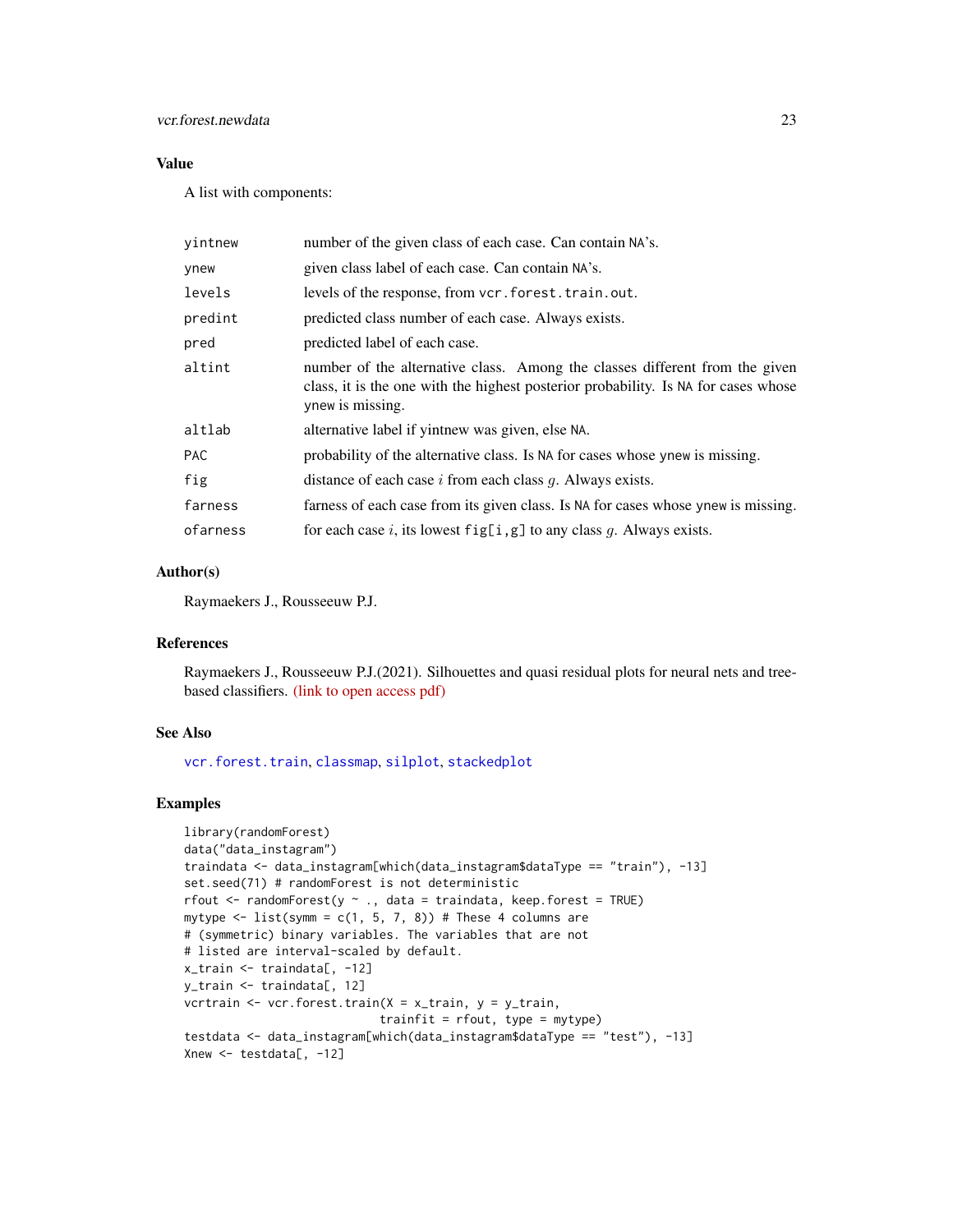```
ynew <- testdata[, 12]
vcrtest <- vcr.forest.newdata(Xnew, ynew, vcrtrain)
confmat.vcr(vcrtest)
stackedplot(vcrtest, classCol = c(4, 2))
silplot(vcret, classCols = c(4, 2))classmap(vcrtest, "genuine", classCols = c(4, 2))
classmap(vcrtest, "fake", classCols = c(4, 2))
# For more examples, we refer to the vignette:
## Not run:
vignette("Random_forest_examples")
## End(Not run)
```
<span id="page-23-1"></span>

| vcr.forest.train | Prepare for visualization of a random forest classification on training |
|------------------|-------------------------------------------------------------------------|
|                  | data                                                                    |

# Description

Produces output for the purpose of constructing graphical displays such as the [classmap](#page-1-1) and [silplot](#page-14-1). The user first needs to train a random forest on the data by randomForest:: randomForest. This then serves as an argument to [vcr.forest.train](#page-23-1).

# Usage

vcr.forest.train(X, y, trainfit, type = list(),  $k = 5$ , stand = TRUE)

# Arguments

| X        | A rectangular matrix or data frame, where the columns (variables) may be of<br>mixed type.                                                                                                                                                                                                                                                                                                                                                                                                                                                                                                                                                             |
|----------|--------------------------------------------------------------------------------------------------------------------------------------------------------------------------------------------------------------------------------------------------------------------------------------------------------------------------------------------------------------------------------------------------------------------------------------------------------------------------------------------------------------------------------------------------------------------------------------------------------------------------------------------------------|
| y        | factor with the given class labels. It is crucial that X and y are exactly the same<br>as in the call to randomForest:: randomForest. y is allowed to contain NA's.                                                                                                                                                                                                                                                                                                                                                                                                                                                                                    |
| trainfit | the output of a random Forest:: random Forest training run.                                                                                                                                                                                                                                                                                                                                                                                                                                                                                                                                                                                            |
| k        | the number of nearest neighbors used in the farness computation.                                                                                                                                                                                                                                                                                                                                                                                                                                                                                                                                                                                       |
| type     | list for specifying some (or all) of the types of the variables (columns) in X,<br>used for computing the dissimilarity matrix, as in cluster: : daisy. The list<br>may contain the following components: "ordratio" (ratio scaled variables to<br>be treated as ordinal variables), "logratio" (ratio scaled variables that must be<br>logarithmically transformed), "asymm" (asymmetric binary) and "symm" (sym-<br>metric binary variables). Each component's value is a vector, containing the<br>names or the numbers of the corresponding columns of X. Variables not men-<br>tioned in the type list are interpreted as usual (see argument X). |
| stand    | whether or not to standardize numerical (interval scaled) variables by their range<br>as in the original cluster: : daisy code for the farness computation. Defaults<br>to TRUE.                                                                                                                                                                                                                                                                                                                                                                                                                                                                       |

<span id="page-23-0"></span>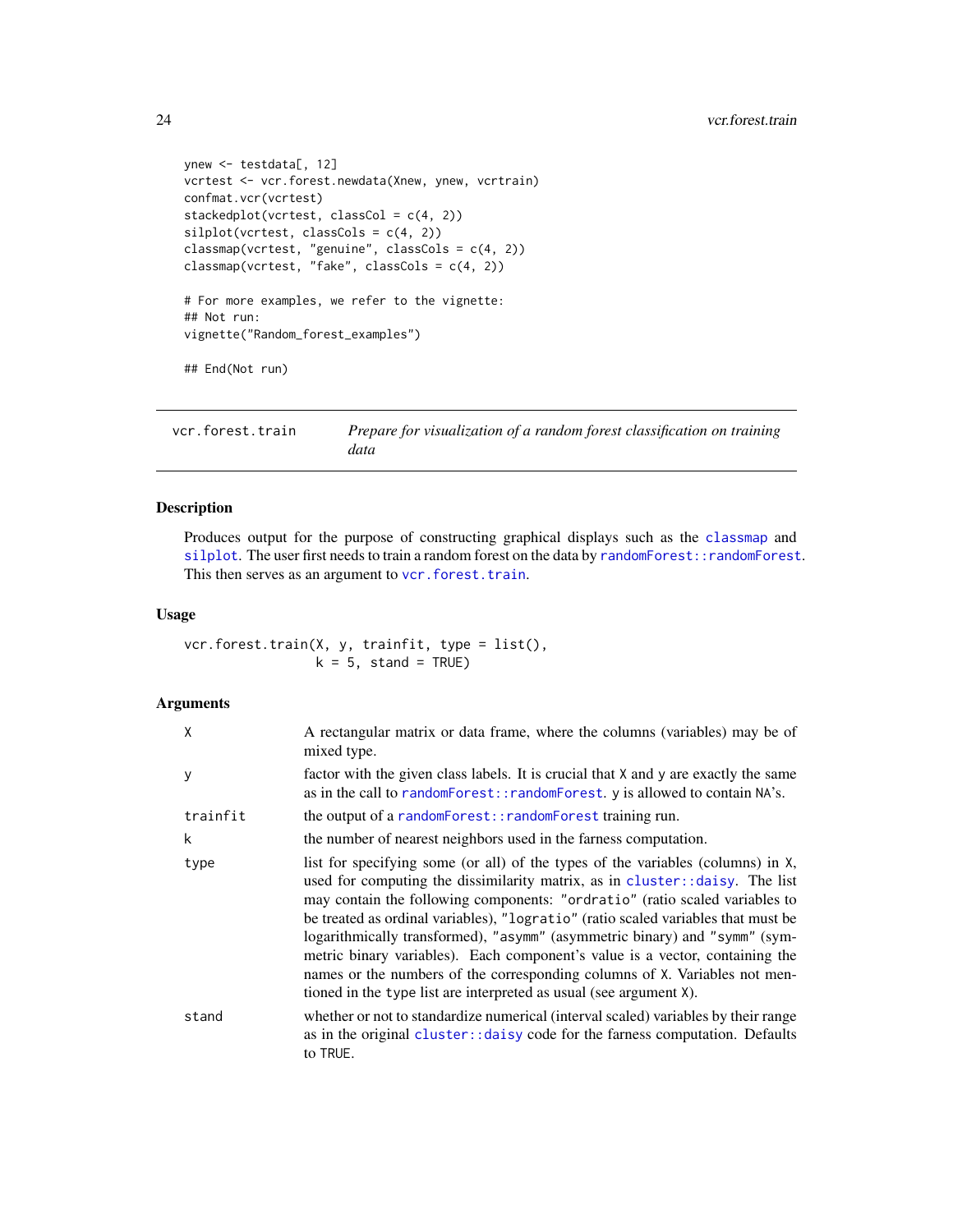# <span id="page-24-0"></span>vcr.forest.train 25

# Value

A list with components:

| X          | The data used to train the forest.                                                                                                                                                 |
|------------|------------------------------------------------------------------------------------------------------------------------------------------------------------------------------------|
| yint       | number of the given class of each case. Can contain NA's.                                                                                                                          |
| У          | given class label of each case. Can contain NA's.                                                                                                                                  |
| levels     | levels of y                                                                                                                                                                        |
| predint    | predicted class number of each case. For each case this is the class with the<br>highest posterior probability. Always exists.                                                     |
| pred       | predicted label of each case.                                                                                                                                                      |
| altint     | number of the alternative class. Among the classes different from the given<br>class, it is the one with the highest posterior probability. Is NA for cases whose y<br>is missing. |
| altlab     | label of the alternative class. Is NA for cases whose y is missing.                                                                                                                |
| <b>PAC</b> | probability of the alternative class. Is NA for cases whose y is missing.                                                                                                          |
| figparams  | parameters for computing fig, can be used for new data.                                                                                                                            |
| fig        | distance of each case $i$ from each class $g$ . Always exists.                                                                                                                     |
| farness    | farness of each case from its given class. Is NA for cases whose y is missing.                                                                                                     |
| ofarness   | for each case i, its lowest $fig[i,g]$ to any class g. Always exists.                                                                                                              |
| trainfit   | The trained random forest which was given as an input to this function.                                                                                                            |

# Author(s)

Raymaekers J., Rousseeuw P.J.

# References

Raymaekers J., Rousseeuw P.J.(2021). Silhouettes and quasi residual plots for neural nets and treebased classifiers. [\(link to open access pdf\)](https://arxiv.org/abs/2106.08814)

# See Also

[vcr.forest.newdata](#page-21-1), [classmap](#page-1-1), [silplot](#page-14-1), [stackedplot](#page-16-1)

# Examples

```
library(randomForest)
data("data_instagram")
traindata <- data_instagram[which(data_instagram$dataType == "train"), -13]
set.seed(71) # randomForest is not deterministic
rfout <- randomForest(y~., data = traindata, keep.forest = TRUE)
mytype \le list(symm = c(1, 5, 7, 8)) # These 4 columns are
# (symmetric) binary variables. The variables that are not
# listed are interval-scaled by default.
x_train <- traindata[, -12]
```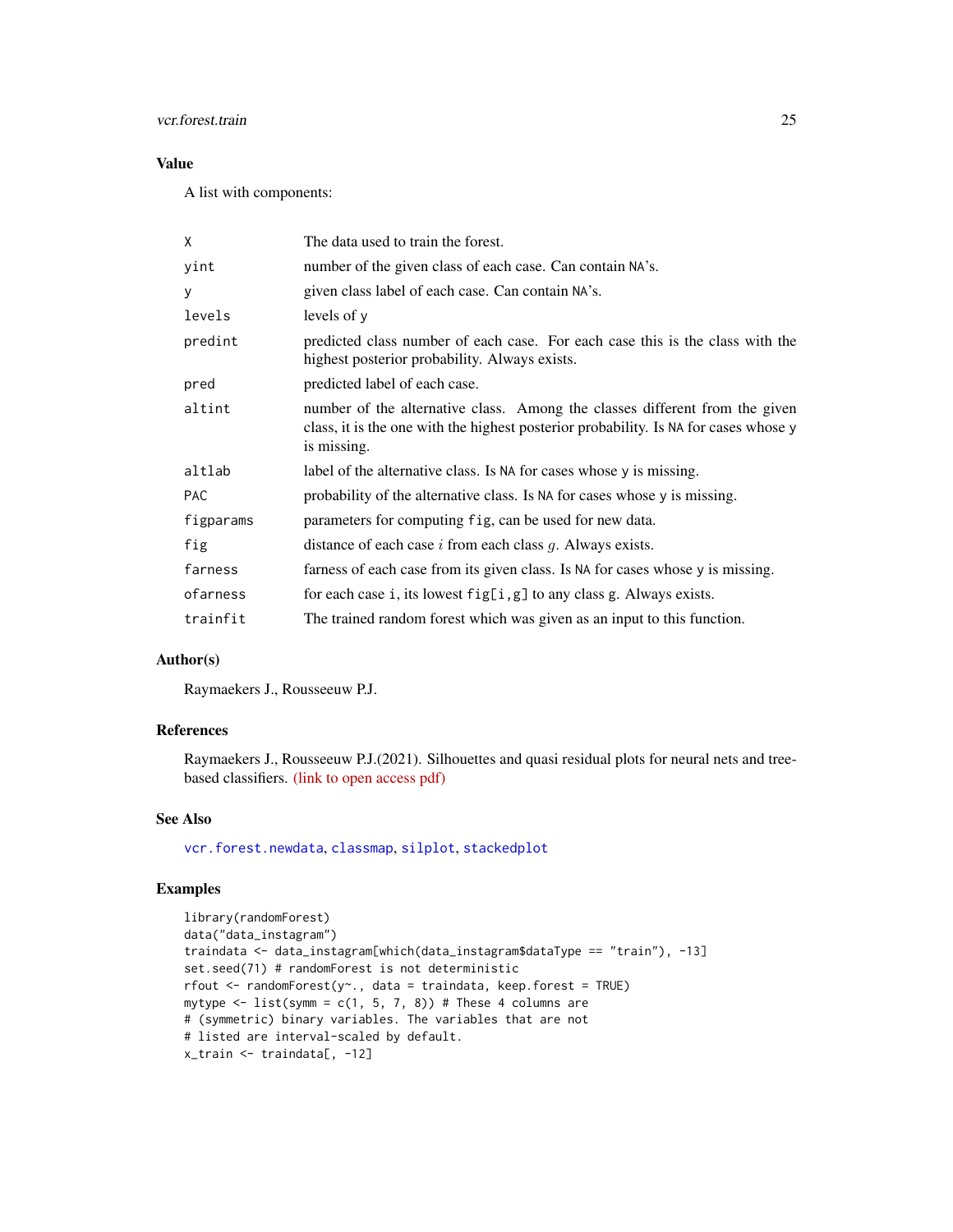```
y_train <- traindata[, 12]
# Prepare for visualization:
vcrtrain <- vcr.forest.train(X = x_train, y = y_train,
                            trainfit = rfout, type = mytype)
confmat.vcr(vcrtrain)
stackedplot(vcrtrain, classCols = c(4, 2))
silplot(vcrtrain, classCols = c(4, 2))classmap(vcrtrain, "genuine", classCols = c(4, 2))
classmap(vcrtrain, "fake", classCols = c(4, 2))
# For more examples, we refer to the vignette:
## Not run:
vignette("Random_forest_examples")
## End(Not run)
```
<span id="page-25-1"></span>vcr.knn.newdata *Carry out a k-nearest neighbor classification on new data, and prepare to visualize its results.*

# Description

Predicts class labels for new data by k nearest neighbors, using the output of [vcr.knn.train](#page-27-1) on the training data. For cases in the new data whose given label ynew is not NA, additional output is produced for constructing graphical displays such as the [classmap](#page-1-1).

#### Usage

```
vcr.knn.newdata(Xnew, ynew = NULL, vcr.knn.train.out, LOO = FALSE)
```
# Arguments

| Xnew              | If the training data was a matrix of coordinates, Xnew must be such a matrix with<br>the same number of columns. If the training data was a set of dissimilarities,<br>Xnew must be a rectangular matrix of dissimilarities, with each row containing<br>the dissmilarities of a new case to all training cases. Missing values are not<br>allowed. |  |
|-------------------|-----------------------------------------------------------------------------------------------------------------------------------------------------------------------------------------------------------------------------------------------------------------------------------------------------------------------------------------------------|--|
| ynew              | factor with class membership of each new case. Can be NA for some or all cases.<br>If NULL, is assumed to be NA everywhere.                                                                                                                                                                                                                         |  |
| vcr.knn.train.out |                                                                                                                                                                                                                                                                                                                                                     |  |
|                   | output of vcr. knn. train on the training data.                                                                                                                                                                                                                                                                                                     |  |
| L <sub>00</sub>   | leave one out. Only used when testing this function on a subset of the training<br>data. Default is LOO=FALSE.                                                                                                                                                                                                                                      |  |

<span id="page-25-0"></span>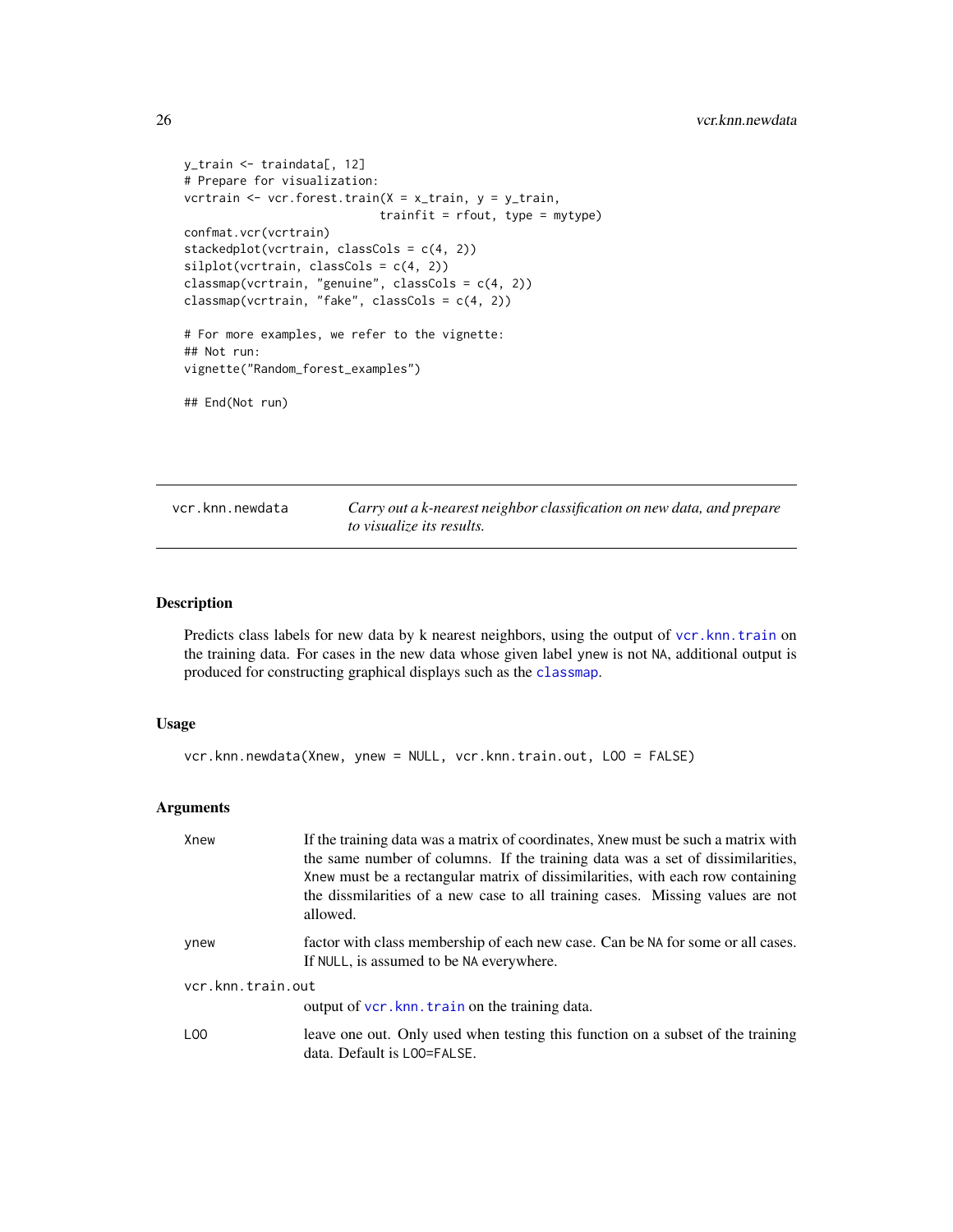# <span id="page-26-0"></span>vcr.knn.newdata 27

# Value

A list with components:

| yintnew    | number of the given class of each case. Can contain NA's.                                                                                                                                                                                                                |
|------------|--------------------------------------------------------------------------------------------------------------------------------------------------------------------------------------------------------------------------------------------------------------------------|
| ynew       | given class label of each case. Can contain NA's.                                                                                                                                                                                                                        |
| levels     | levels of the response, from vcr.knn.train.out.                                                                                                                                                                                                                          |
| predint    | predicted class number of each case. Always exists.                                                                                                                                                                                                                      |
| pred       | predicted label of each case.                                                                                                                                                                                                                                            |
| altint     | number of the alternative class. Among the classes different from the given<br>class, it is the one with the highest posterior probability. Is NA for cases whose<br>ynew is missing.                                                                                    |
| altlab     | label of the alternative class. Is NA for cases whose ynew is missing.                                                                                                                                                                                                   |
| <b>PAC</b> | probability of the alternative class. Is NA for cases whose ynew is missing.                                                                                                                                                                                             |
| fig        | distance of each case $i$ from each class $g$ . Always exists.                                                                                                                                                                                                           |
| farness    | farness of each case from its given class. Is NA for cases whose ynew is missing.                                                                                                                                                                                        |
| ofarness   | for each case i, its lowest $fig[i, g]$ to any class g. Always exists.                                                                                                                                                                                                   |
| k          | the requested number of nearest neighbors, from vcr.knn.train.out.                                                                                                                                                                                                       |
| ktrues     | for each case this contains the actual number of elements in its neighborhood.<br>This can be higher than k due to ties.                                                                                                                                                 |
| counts     | a matrix with 3 columns, each row representing a case. For the neighborhood of<br>each case it says how many members it has from the given class, the predicted<br>class, and the alternative class. The first and third entry is NA for cases whose<br>ynew is missing. |

# Author(s)

Raymaekers J., Rousseeuw P.J.

# References

Raymaekers J., Rousseeuw P.J., Hubert M. (2021). Class maps for visualizing classification results. *Technometrics*, appeared online. doi: [10.1080/00401706.2021.1927849\(](https://doi.org/10.1080/00401706.2021.1927849)link to open access pdf)

#### See Also

[vcr.knn.train](#page-27-1), [classmap](#page-1-1), [silplot](#page-14-1), [stackedplot](#page-16-1)

# Examples

```
data("data_floralbuds")
X \leftarrow data_floralbuds[, 1:6]; y \leftarrow data_floralbuds[, 7]
set.seed(12345); trainset <- sample(1:550, 275)
vcr.train <- vcr.knn.train(X[trainset, ], y[trainset], k = 5)
vcr.test <- vcr.knn.newdata(X[-trainset, ], y[-trainset], vcr.train)
```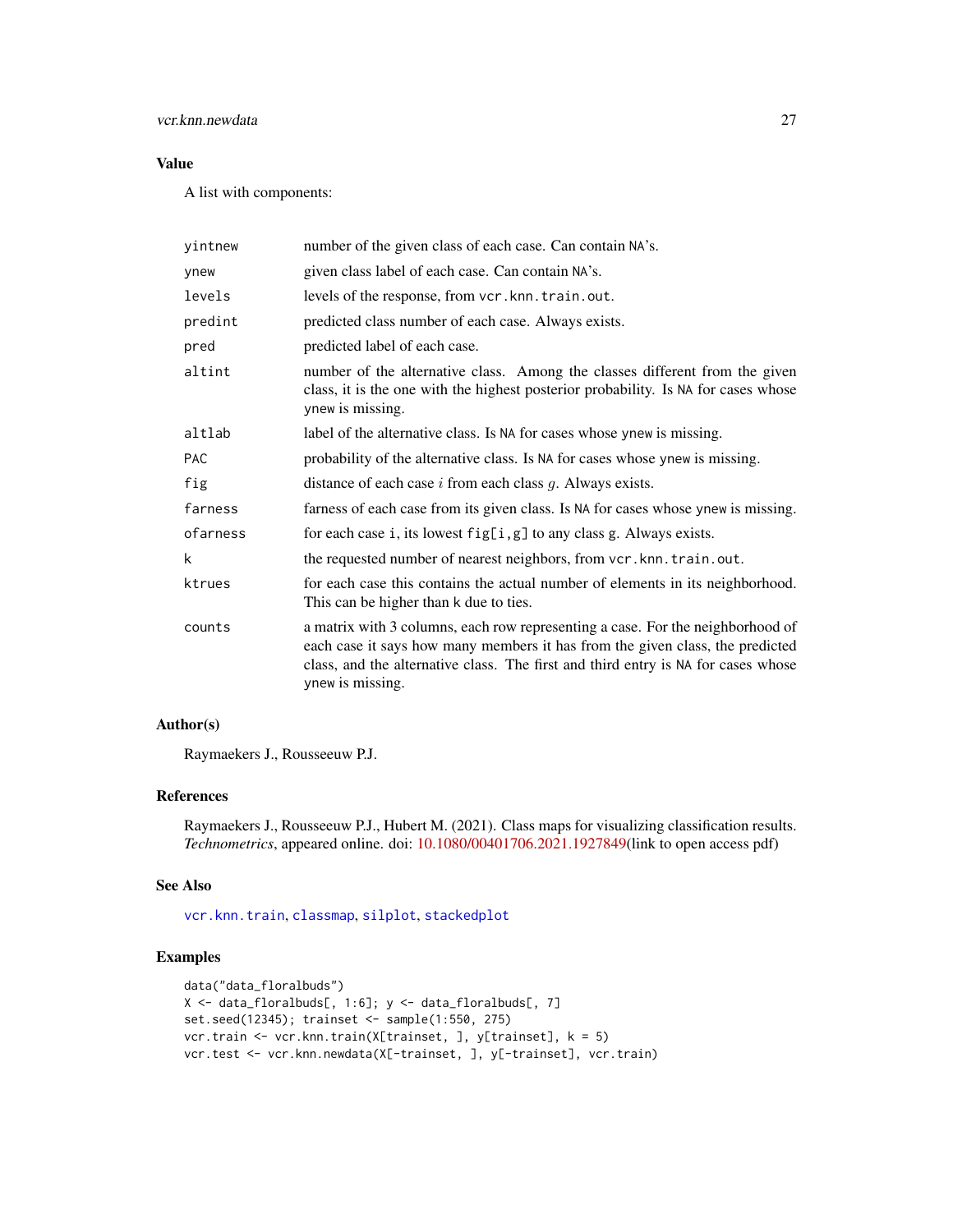```
confmat.vcr(vcr.train) # for comparison
confmat.vcr(vcr.test)
cols <- c("saddlebrown", "orange", "olivedrab4", "royalblue3")
stackedplot(vcr.train, classCols = cols) # for comparison
stackedplot(vcr.test, classCols = cols)
classmap(vcr.train, "bud", classCols = cols) # for comparison
classmap(vcr.test, "bud", classCols = cols)
# For more examples, we refer to the vignette:
## Not run:
vignette("K_nearest_neighbors_examples")
## End(Not run)
```
<span id="page-27-1"></span>vcr.knn.train *Carry out a k-nearest neighbor classification on training data, and prepare to visualize its results.*

# Description

Carries out a k-nearest neighbor classification on the training data. Various additional output is produced for the purpose of constructing graphical displays such as the [classmap](#page-1-1).

#### Usage

```
vcr.knn.train(X, y, k)
```
#### Arguments

|   | This can be a rectangular matrix or data frame of (already standardized) mea-<br>surements, or a dist object obtained from stats: : dist or cluster: : daisy.<br>Missing values are not allowed. |
|---|--------------------------------------------------------------------------------------------------------------------------------------------------------------------------------------------------|
| y | factor with the given (observed) class labels. There need to be non-missing y in<br>order to be able to train the classifier.                                                                    |
| k | the number of nearest neighbors used. It can be selected by running cross-<br>validation using a different package.                                                                              |

#### Value

A list with components:

| vint    | number of the given class of each case. Can contain NA's. |
|---------|-----------------------------------------------------------|
|         | given class label of each case. Can contain NA's.         |
| levels  | levels of y                                               |
| predint | predicted class number of each case. Always exists.       |
| pred    | predicted label of each case.                             |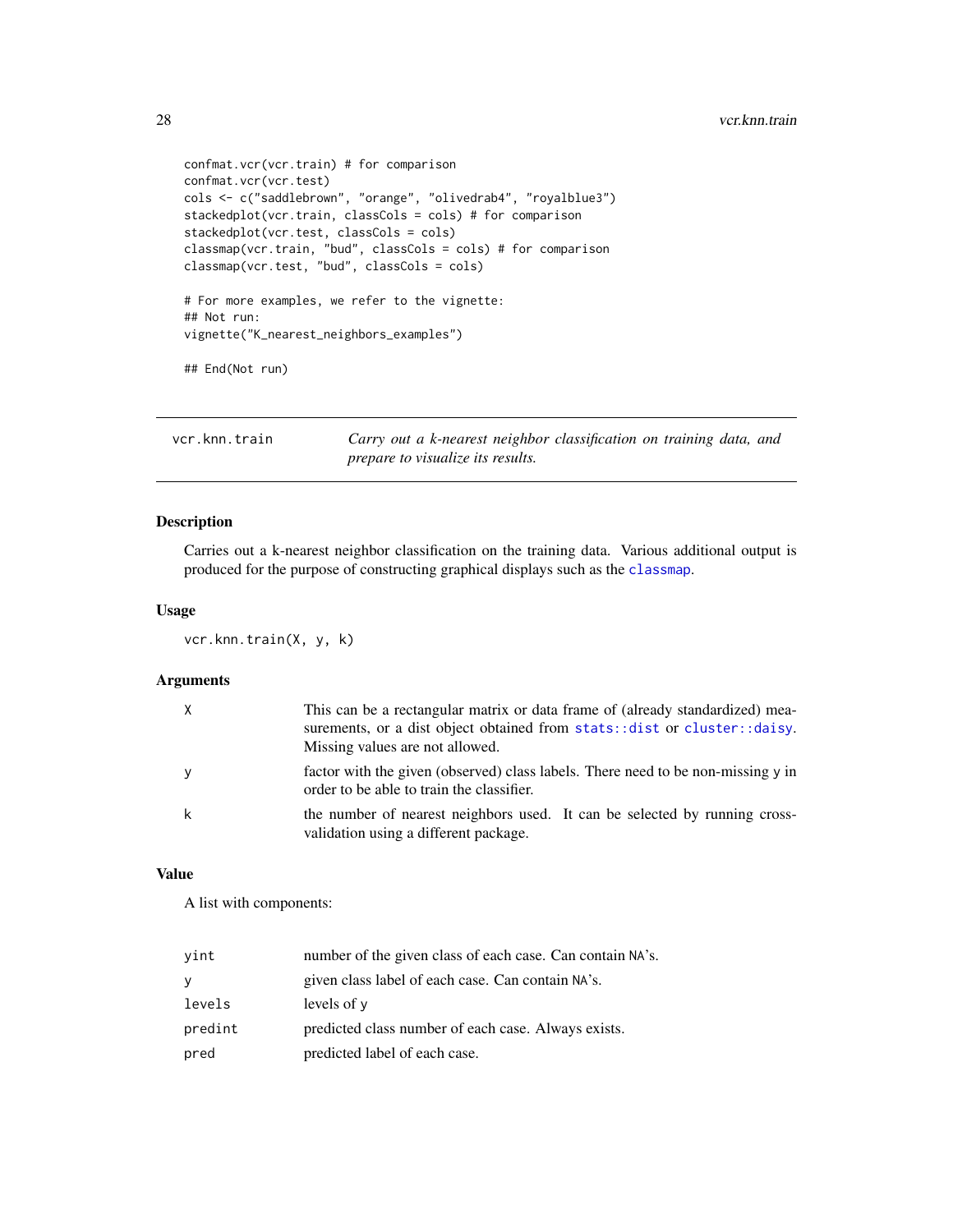#### <span id="page-28-0"></span>vcr.knn.train 29

| altint     | number of the alternative class. Among the classes different from the given<br>class, it is the one with the highest posterior probability. Is NA for cases whose y<br>is missing.                                                                                    |
|------------|-----------------------------------------------------------------------------------------------------------------------------------------------------------------------------------------------------------------------------------------------------------------------|
| altlab     | label of the alternative class. Is NA for cases whose y is missing.                                                                                                                                                                                                   |
| <b>PAC</b> | probability of the alternative class. Is NA for cases whose y is missing.                                                                                                                                                                                             |
| figparams  | parameters used to compute fig.                                                                                                                                                                                                                                       |
| fig        | distance of each case $i$ from each class $g$ . Always exists.                                                                                                                                                                                                        |
| farness    | farness of each case from its given class. Is NA for cases whose y is missing.                                                                                                                                                                                        |
| ofarness   | for each case i, its lowest $fig[i, g]$ to any class g. Always exists.                                                                                                                                                                                                |
| k          | the requested number of nearest neighbors, from the arguments. Will also be<br>used for classifying new data.                                                                                                                                                         |
| ktrues     | for each case this contains the actual number of elements in its neighborhood.<br>This can be higher than k due to ties.                                                                                                                                              |
| counts     | a matrix with 3 columns, each row representing a case. For the neighborhood of<br>each case it says how many members it has from the given class, the predicted<br>class, and the alternative class. The first and third entry is NA for cases whose y<br>is missing. |
| X          | If the argument $X$ was a data frame or matrix of coordinates, as $matrix(X)$ is<br>returned here. This is useful for classifying new data.                                                                                                                           |

#### Author(s)

Raymaekers J., Rousseeuw P.J.

# References

Raymaekers J., Rousseeuw P.J., Hubert M. (2021). Class maps for visualizing classification results. *Technometrics*, appeared online. doi: [10.1080/00401706.2021.1927849\(](https://doi.org/10.1080/00401706.2021.1927849)link to open access pdf)

# See Also

[vcr.knn.newdata](#page-25-1), [classmap](#page-1-1), [silplot](#page-14-1), [stackedplot](#page-16-1)

# Examples

```
vcrout \leq vcr.knn.train(iris[, 1:4], iris[, 5], k = 5)
confmat.vcr(vcrout)
stackedplot(vcrout)
classmap(vcrout, "versicolor", classCols = 2:4)
# The cases misclassified as virginica are shown in blue.
# For more examples, we refer to the vignette:
## Not run:
```

```
vignette("K_nearest_neighbors_examples")
```
## End(Not run)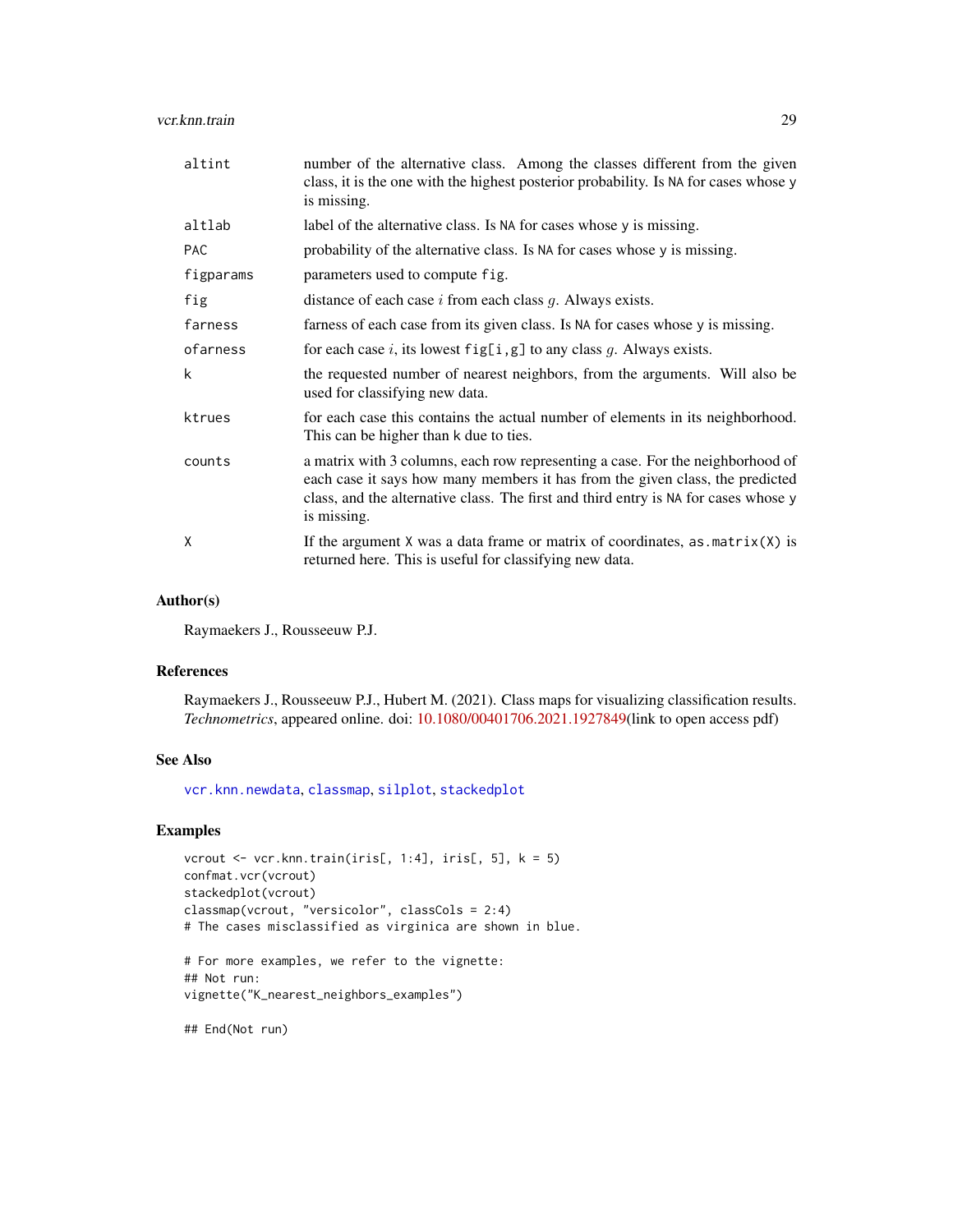<span id="page-29-1"></span><span id="page-29-0"></span>vcr.neural.newdata *Prepare for visualization of a neural network classification on new data.*

# Description

Prepares graphical display of new data fitted by a neural net that was modeled on the training data, using the output of [vcr.neural.train](#page-30-1) on the training data.

# Usage

```
vcr.neural.newdata(Xnew, ynew = NULL, probs,
                   vcr.neural.train.out)
```
# Arguments

| Xnew                 | data matrix of the new data, with the same number of columns as in the training<br>data. Missing values in Xnew are not allowed. |
|----------------------|----------------------------------------------------------------------------------------------------------------------------------|
| ynew                 | factor with class membership of each new case. Can be NA for some or all cases.<br>If NULL, is assumed to be NA everywhere.      |
| probs                | posterior probabilities obtained by running the neural net on the new data.                                                      |
| vcr.neural.train.out |                                                                                                                                  |
|                      | output of vcr. neural. train on the training data.                                                                               |

# Value

A list with components:

| vintnew    | number of the given class of each case. Can contain NA's.                                                                                                                             |
|------------|---------------------------------------------------------------------------------------------------------------------------------------------------------------------------------------|
| ynew       | given class label of each case. Can contain NA's.                                                                                                                                     |
| levels     | levels of the response, from vcr.svm.train.out.                                                                                                                                       |
| predint    | predicted class number of each case. Always exists.                                                                                                                                   |
| pred       | predicted label of each case.                                                                                                                                                         |
| altint     | number of the alternative class. Among the classes different from the given<br>class, it is the one with the highest posterior probability. Is NA for cases whose<br>ynew is missing. |
| altlab     | alternative label if yintnew was given, else NA.                                                                                                                                      |
| <b>PAC</b> | probability of the alternative class. Is NA for cases whose ynew is missing.                                                                                                          |
| fig        | distance of each case $i$ from each class $q$ . Always exists.                                                                                                                        |
| farness    | farness of each case from its given class. Is NA for cases whose ynew is missing.                                                                                                     |
| ofarness   | for each case i, its lowest $fig[i, g]$ to any class g. Always exists.                                                                                                                |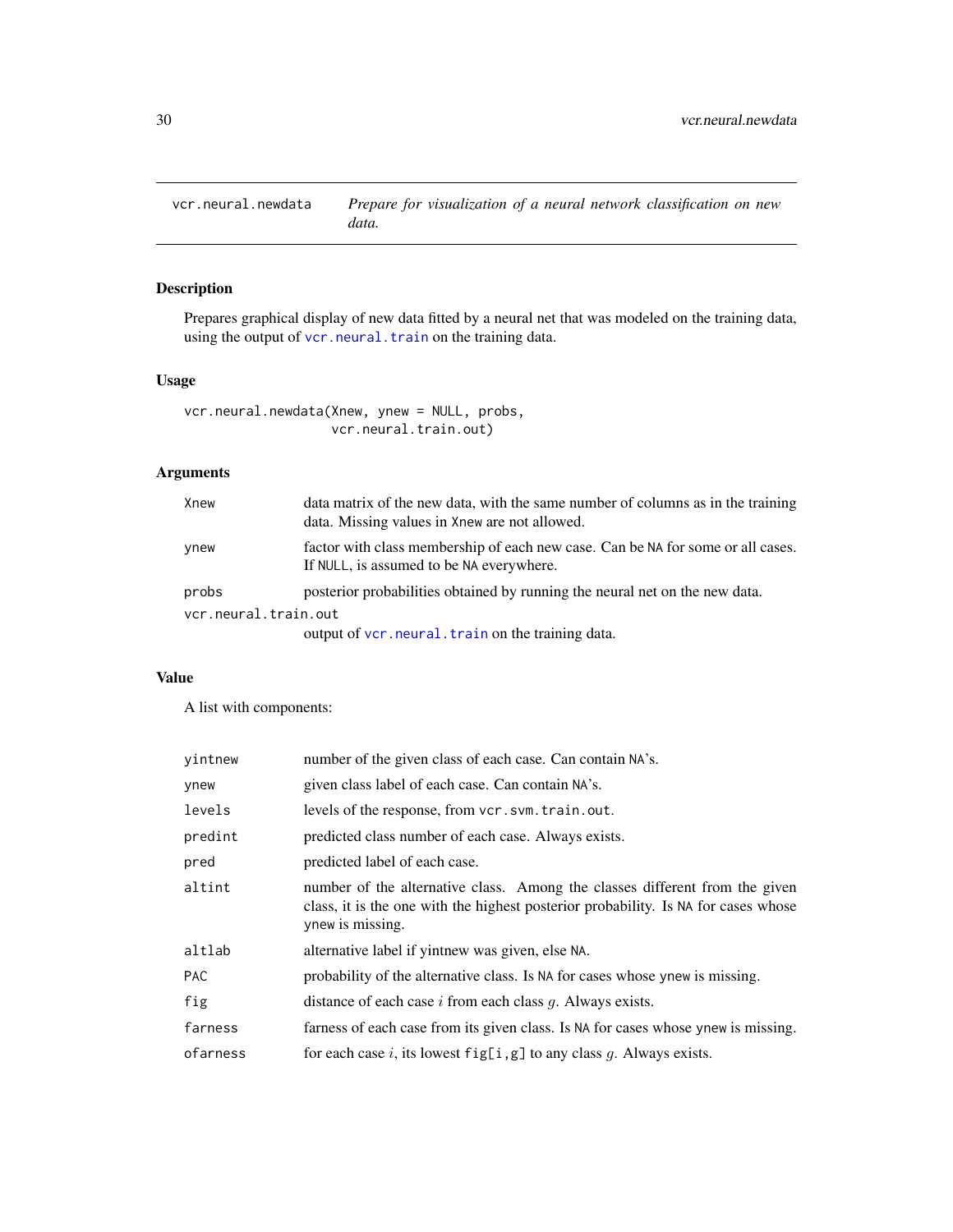# <span id="page-30-0"></span>vcr.neural.train 31

# Author(s)

Raymaekers J., Rousseeuw P.J.

# References

Raymaekers J., Rousseeuw P.J.(2021). Silhouettes and quasi residual plots for neural nets and treebased classifiers. [\(link to open access pdf\)](https://arxiv.org/abs/2106.08814)

#### See Also

[vcr.neural.train](#page-30-1), [classmap](#page-1-1), [silplot](#page-14-1), [stackedplot](#page-16-1)

#### Examples

```
# For examples, we refer to the vignette:
## Not run:
vignette("Neural_net_examples")
```
## End(Not run)

<span id="page-30-1"></span>vcr.neural.train *Prepare for visualization of a neural network classification on training data.*

## Description

Produces output for the purpose of constructing graphical displays such as the [classmap](#page-1-1). The user first needs train a neural network. The representation of the data in a given layer (e.g. the final layer before applying the softmax function) then serves as the argument  $X$  to [vcr.neural.train](#page-30-1).

# Usage

 $vcr.neural.train(X, y, probes, estimated = meancov)$ 

# Arguments

| $\times$  | the coordinates of the n objects of the training data, in the layer chosen by the<br>user. Missing values are not allowed.                                                                                                                                                                                         |
|-----------|--------------------------------------------------------------------------------------------------------------------------------------------------------------------------------------------------------------------------------------------------------------------------------------------------------------------|
| y         | factor with the given class labels of the objects. Make sure that the levels are in<br>the same order as used in the neural net, i.e. the columns of its binary "once-<br>hot-encoded" response vectors.                                                                                                           |
| probs     | posterior probabilities obtained by the neural net, e.g. in keras. For each case<br>(row of X), the classes have probabilities that add up to 1. Each row of the matrix<br>probs contains these probabilities. The columns of probs must be in the same<br>order as the levels of y.                               |
| estmethod | function for location and covariance estimation. Should return a list with \$m and<br>\$S. Can be mean cov (classical mean and covariance matrix) or DetMCD. If one<br>or more classes have a singular covariance matrix, the function automatically<br>switches to the PCA-based farness used in vcr. sym. train. |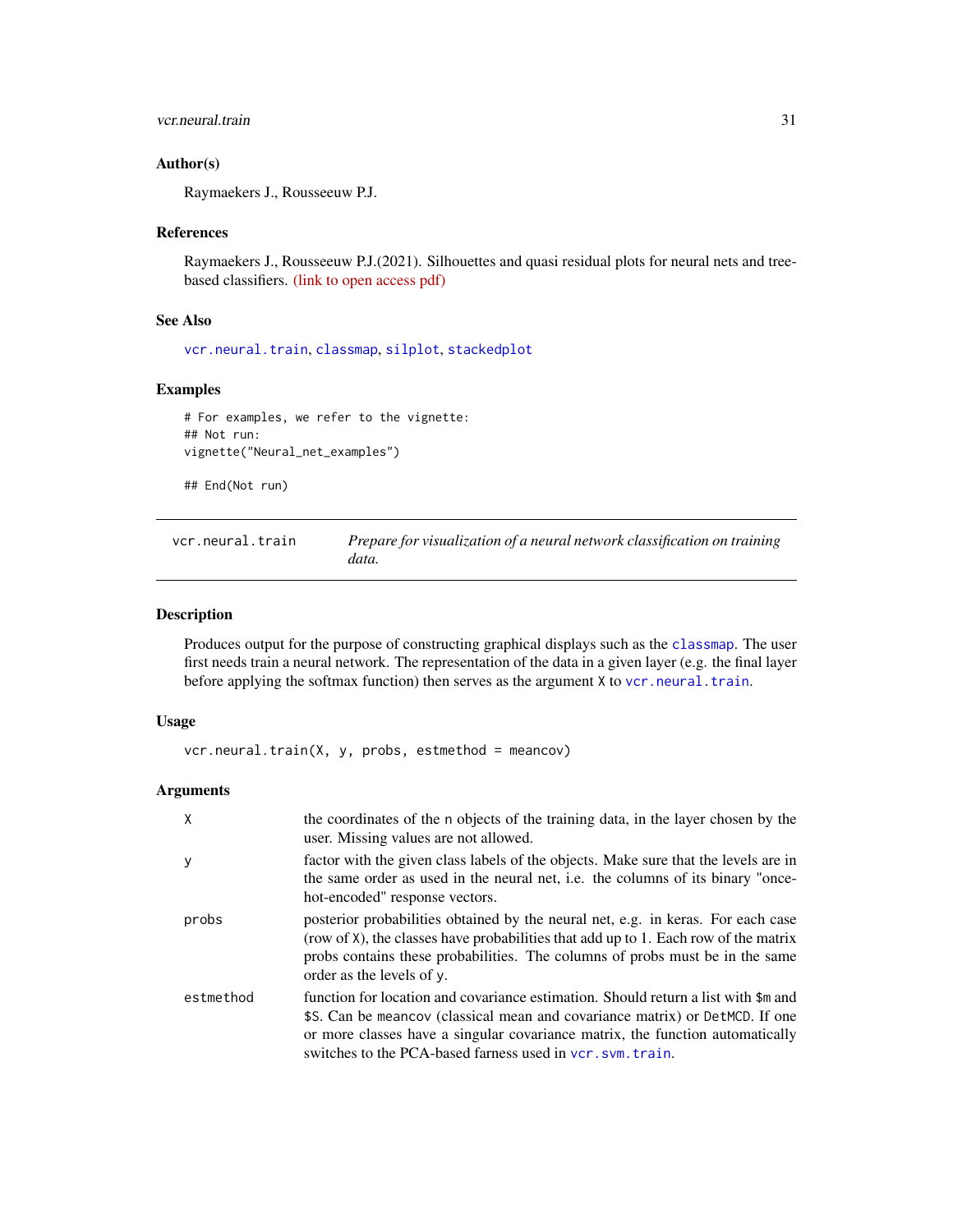# <span id="page-31-0"></span>Value

A list with components:

| X          | the coordinates of the n objects of the training data, in the layer chosen by the<br>user.                                                                                         |
|------------|------------------------------------------------------------------------------------------------------------------------------------------------------------------------------------|
| yint       | number of the given class of each case. Can contain NA's.                                                                                                                          |
| У          | given class label of each case. Can contain NA's.                                                                                                                                  |
| levels     | levels of $v$                                                                                                                                                                      |
| predint    | predicted class number of each case. For each case this is the class with the<br>highest posterior probability. Always exists.                                                     |
| pred       | predicted label of each case.                                                                                                                                                      |
| altint     | number of the alternative class. Among the classes different from the given<br>class, it is the one with the highest posterior probability. Is NA for cases whose y<br>is missing. |
| altlab     | label of the alternative class. Is NA for cases whose y is missing.                                                                                                                |
| ncolX      | number of columns in X. Keep??                                                                                                                                                     |
| <b>PAC</b> | probability of the alternative class. Is NA for cases whose y is missing.                                                                                                          |
| computeMD  | Whether or not the farness is computed using the Mahalanobis distance.                                                                                                             |
| classMS    | list with center and covariance matrix of each class                                                                                                                               |
| PCAfits    | if not NULL, PCA fits to each class, estimated from the training data but also<br>useful for new data.                                                                             |
| figparams  | parameters for computing fig, can be used for new data.                                                                                                                            |
| fig        | distance of each case $i$ from each class $g$ . Always exists.                                                                                                                     |
| farness    | farness of each case from its given class. Is NA for cases whose y is missing.                                                                                                     |
| ofarness   | for each case i, its lowest $fig[i, g]$ to any class g. Always exists.                                                                                                             |

# Author(s)

Raymaekers J., Rousseeuw P.J.

# References

Raymaekers J., Rousseeuw P.J.(2021). Silhouettes and quasi residual plots for neural nets and treebased classifiers. [\(link to open access pdf\)](https://arxiv.org/abs/2106.08814)

#### See Also

[vcr.neural.newdata](#page-29-1), [classmap](#page-1-1), [silplot](#page-14-1), [stackedplot](#page-16-1)

# Examples

```
# For examples, we refer to the vignette:
## Not run:
vignette("Neural_net_examples")
```
## End(Not run)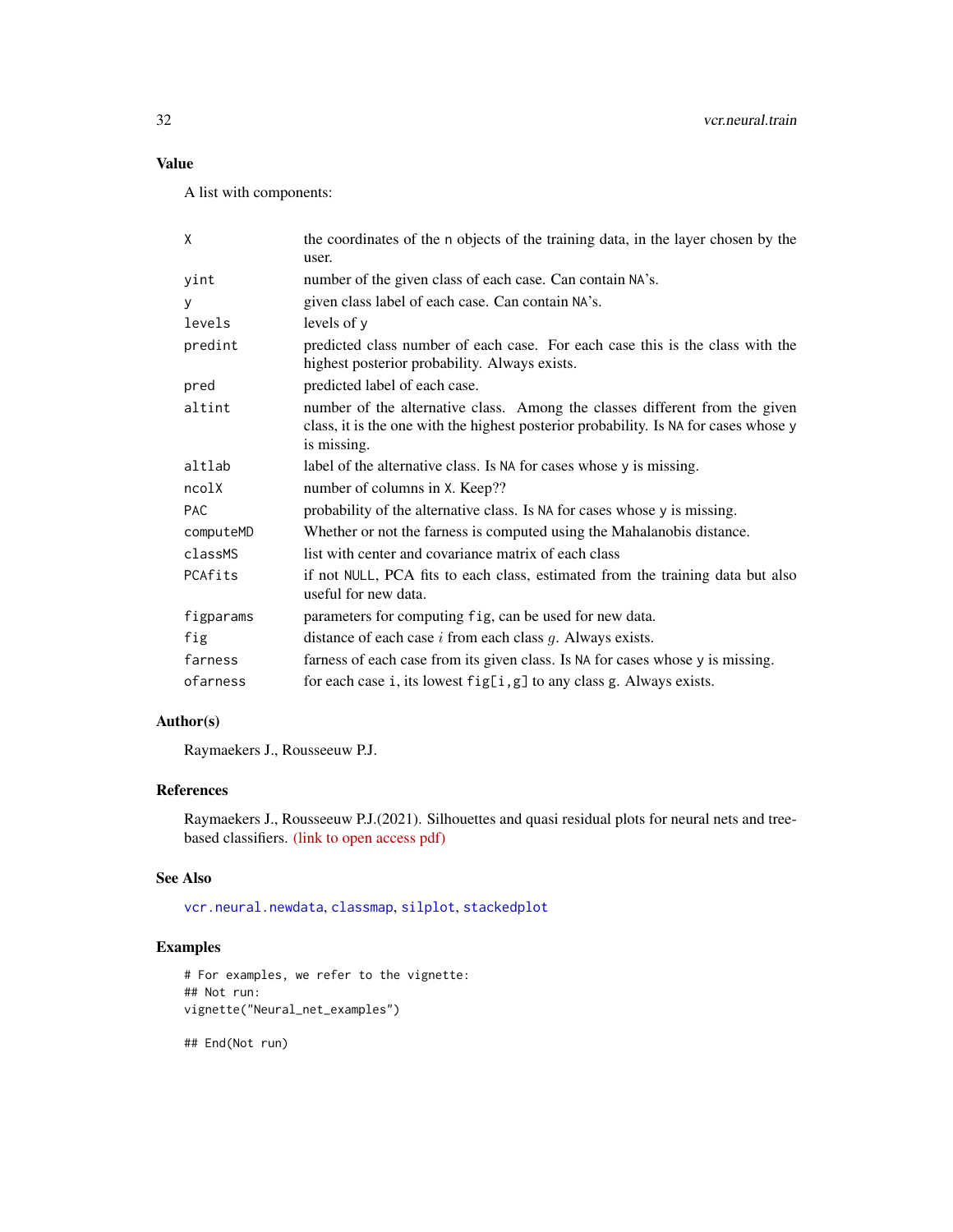<span id="page-32-1"></span><span id="page-32-0"></span>vcr.rpart.newdata *Prepare for visualization of an rpart classification on new data.*

# Description

Produces output for the purpose of constructing graphical displays such as the [classmap](#page-1-1) on new data. Requires the output of [vcr.rpart.train](#page-33-1) as an argument.

# Usage

```
vcr.rpart.newdata(Xnew, ynew = NULL, vcr.rpart.train.out,
                 LOO = FALSE)
```
# Arguments

| Xnew                | data matrix of the new data, with the same number of columns d as in the training<br>data. Missing values are not allowed.  |  |
|---------------------|-----------------------------------------------------------------------------------------------------------------------------|--|
| ynew                | factor with class membership of each new case. Can be NA for some or all cases.<br>If NULL, is assumed to be NA everywhere. |  |
| vcr.rpart.train.out |                                                                                                                             |  |
|                     | output of vcr. rpart. train on the training data.                                                                           |  |
| L <sub>00</sub>     | leave one out. Only used when testing this function on a subset of the training<br>data. Default is LOO=FALSE.              |  |

# Value

A list with components:

| vintnew    | number of the given class of each case. Can contain NA's.                                                                                                                             |
|------------|---------------------------------------------------------------------------------------------------------------------------------------------------------------------------------------|
| ynew       | given class label of each case. Can contain NA's.                                                                                                                                     |
| levels     | levels of the response, from vcr. rpart. train. out.                                                                                                                                  |
| predint    | predicted class number of each case. Always exists.                                                                                                                                   |
| pred       | predicted label of each case.                                                                                                                                                         |
| altint     | number of the alternative class. Among the classes different from the given<br>class, it is the one with the highest posterior probability. Is NA for cases whose<br>ynew is missing. |
| altlab     | alternative label if yintnew was given, else NA.                                                                                                                                      |
| <b>PAC</b> | probability of the alternative class. Is NA for cases whose ynew is missing.                                                                                                          |
| fig        | distance of each case $i$ from each class $q$ . Always exists.                                                                                                                        |
| farness    | farness of each case from its given class. Is NA for cases whose ynew is missing.                                                                                                     |
| ofarness   | for each case i, its lowest $fig[i, g]$ to any class g. Always exists.                                                                                                                |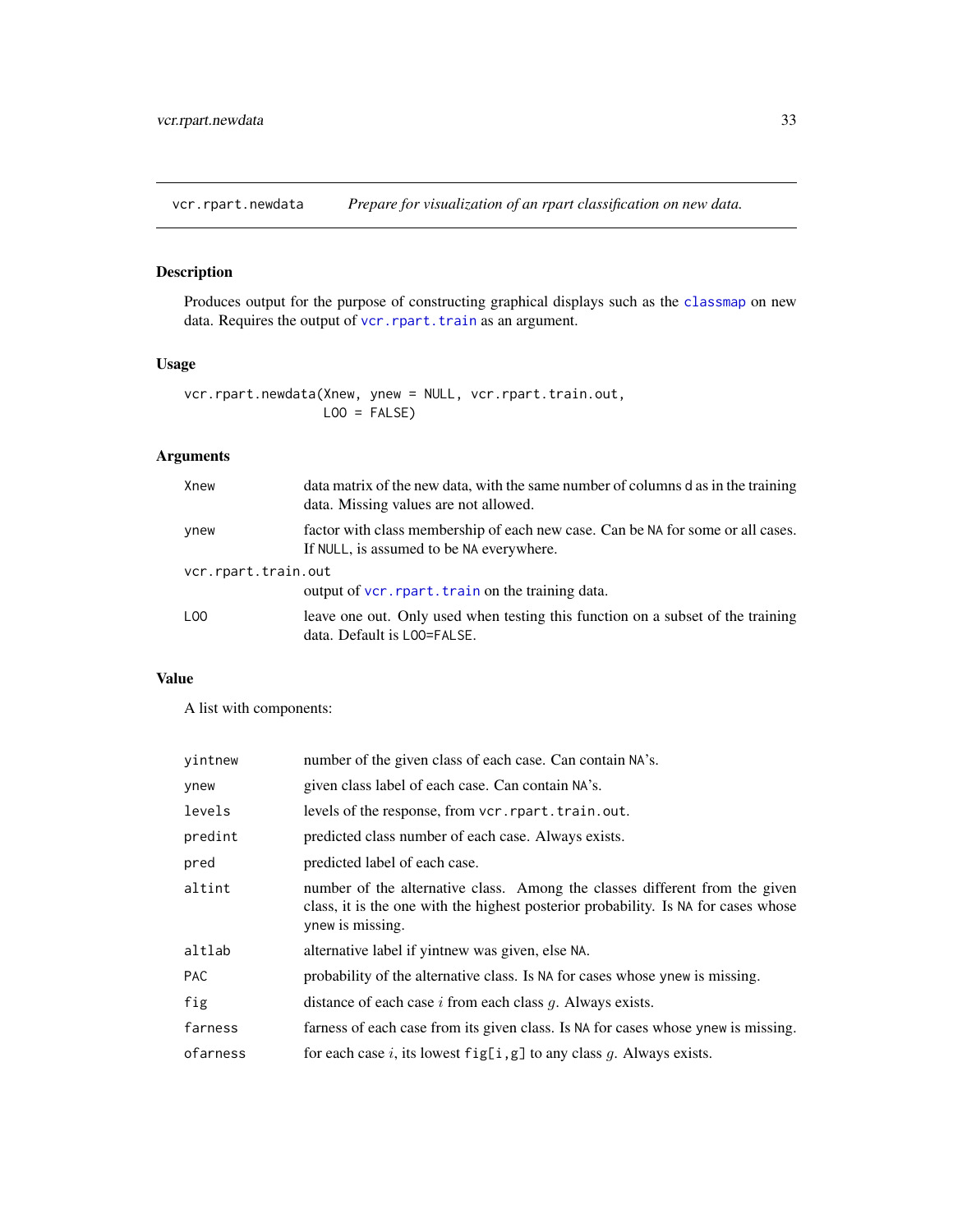#### <span id="page-33-0"></span>Author(s)

Raymaekers J., Rousseeuw P.J.

#### References

Raymaekers J., Rousseeuw P.J.(2021). Silhouettes and quasi residual plots for neural nets and treebased classifiers. [\(link to open access pdf\)](https://arxiv.org/abs/2106.08814)

#### See Also

[vcr.rpart.train](#page-33-1), [classmap](#page-1-1), [silplot](#page-14-1), [stackedplot](#page-16-1)

#### Examples

```
library(rpart)
data("data_titanic")
traindata <- data_titanic[which(data_titanic$dataType == "train"), -13]
str(traindata); table(traindata$y)
set.seed(123) # rpart is not deterministic
rpart.out <- rpart(y ~ Pclass + Sex + SibSp +
                    Parch + Fare + Embarked,
                  data = traindata, method = 'class', model = TRUE)
y_train <- traindata[, 12]
x_train <- traindata[, -12]
mytype <- list(nominal = c("Name", "Sex", "Ticket", "Cabin", "Embarked"), ordratio = c("Pclass"))
# These are 5 nominal columns, and one ordinal.
# The variables not listed are by default interval-scaled.
vcrtrain <- vcr.rpart.train(x_train, y_train, rpart.out, mytype)
testdata <- data_titanic[which(data_titanic$dataType == "test"), -13]
dim(testdata)
x_test <- testdata[, -12]
y_test <- testdata[, 12]
vcrtest <- vcr.rpart.newdata(x_test, y_test, vcrtrain)
confmat.vcr(vcrtest)
silplot(vcret, classCols = c(2, 4))classmap(vcrtest, "casualty", classCols = c(2, 4))
classmap(vcrtest, "survived", classCols = c(2, 4))
# For more examples, we refer to the vignette:
## Not run:
vignette("Rpart_examples")
## End(Not run)
```
<span id="page-33-1"></span>vcr.rpart.train *Prepare for visualization of an rpart classification on training data.*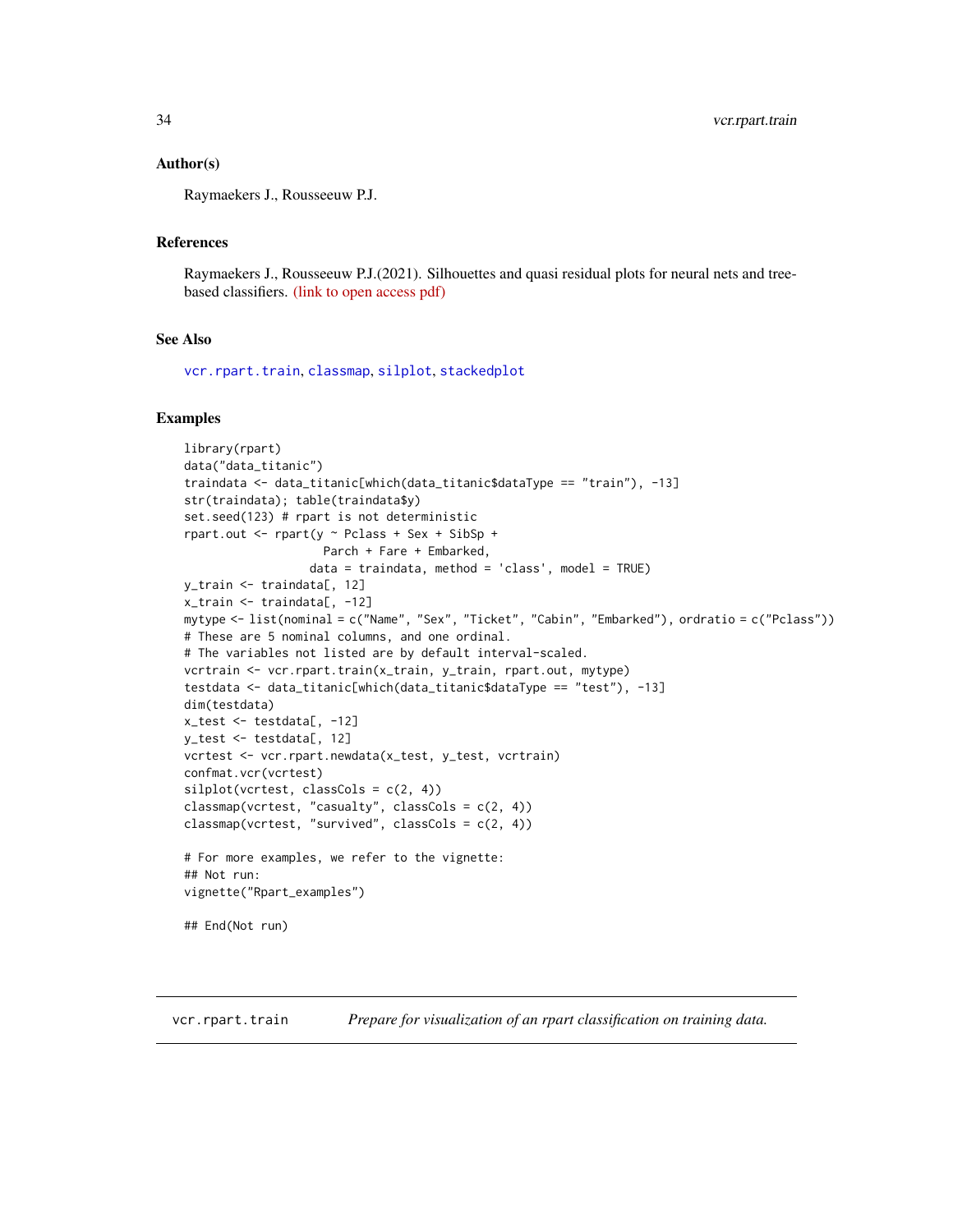# <span id="page-34-0"></span>vcr.rpart.train 35

# Description

Produces output for the purpose of constructing graphical displays such as the [classmap](#page-1-1). The user first needs to train a classification tree on the data by [rpart::rpart](#page-0-0). This then serves as an argument to [vcr.rpart.train](#page-33-1).

# Usage

vcr.rpart.train(X, y, trainfit, type = list(),  $k = 5$ , stand = TRUE)

# Arguments

| X        | A rectangular matrix or data frame, where the columns (variables) may be of<br>mixed type and may contain NA's.                                                                                                                                                                                                                                                                                                                                                                                                                                                                                                                                       |
|----------|-------------------------------------------------------------------------------------------------------------------------------------------------------------------------------------------------------------------------------------------------------------------------------------------------------------------------------------------------------------------------------------------------------------------------------------------------------------------------------------------------------------------------------------------------------------------------------------------------------------------------------------------------------|
| y        | factor with the given class labels. It is crucial that X and y are exactly the same<br>as in the call to rpart:: rpart. y is allowed to contain NA's.                                                                                                                                                                                                                                                                                                                                                                                                                                                                                                 |
| k        | the number of nearest neighbors used in the farness computation.                                                                                                                                                                                                                                                                                                                                                                                                                                                                                                                                                                                      |
| trainfit | the output of an report:: report training cycle.                                                                                                                                                                                                                                                                                                                                                                                                                                                                                                                                                                                                      |
| type     | list for specifying some (or all) of the types of the variables (columns) in X,<br>used for computing the dissimilarity matrix, as in cluster:: daisy. The list<br>may contain the following components: "ordratio" (ratio scaled variables to<br>be treated as ordinal variables), "logratio" (ratio scaled variables that must be<br>logarithmically transformed), "asymm" (asymmetric binary) and "symm" (sym-<br>metric binary variables). Each component's value is a vector, containing the<br>names or the numbers of the corresponding columns of X. Variables not men-<br>tioned in the type list are interpreted as usual (see argument X). |
| stand    | whether or not to standardize numerical (interval scaled) variables by their range<br>as in the original cluster:: daisy code for the farness computation. Defaults<br>to TRUE.                                                                                                                                                                                                                                                                                                                                                                                                                                                                       |

# Value

A list with components:

| X       | The input data X. Keep??                                                                                                                                                           |
|---------|------------------------------------------------------------------------------------------------------------------------------------------------------------------------------------|
| yint    | number of the given class of each case. Can contain NA's.                                                                                                                          |
| У       | given class label of each case. Can contain NA's.                                                                                                                                  |
| levels  | levels of y                                                                                                                                                                        |
| predint | predicted class number of each case. For each case this is the class with the<br>highest posterior probability. Always exists.                                                     |
| pred    | predicted label of each case.                                                                                                                                                      |
| altint  | number of the alternative class. Among the classes different from the given<br>class, it is the one with the highest posterior probability. Is NA for cases whose y<br>is missing. |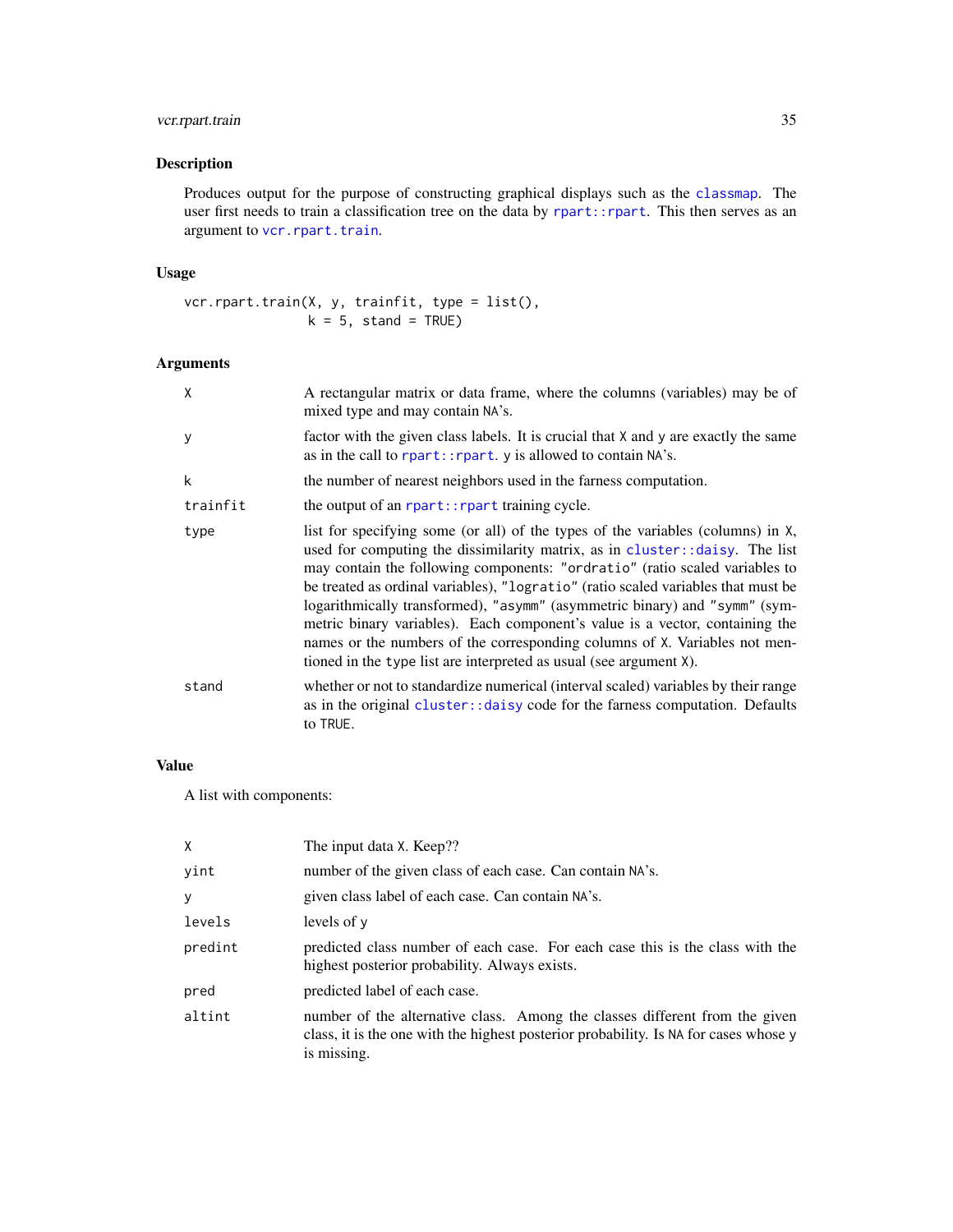<span id="page-35-0"></span>

| altlab     | label of the alternative class. Is NA for cases whose y is missing.            |
|------------|--------------------------------------------------------------------------------|
| <b>PAC</b> | probability of the alternative class. Is NA for cases whose y is missing.      |
| figparams  | parameters for computing fig, can be used for new data.                        |
| fig        | distance of each case $i$ from each class $q$ . Always exists.                 |
| farness    | farness of each case from its given class. Is NA for cases whose y is missing. |
| ofarness   | for each case i, its lowest $fig[i, g]$ to any class g. Always exists.         |
| trainfit   | the trainfit used to build the VCR object.                                     |

#### Author(s)

Raymaekers J., Rousseeuw P.J.

# References

Raymaekers J., Rousseeuw P.J.(2021). Silhouettes and quasi residual plots for neural nets and treebased classifiers. [\(link to open access pdf\)](https://arxiv.org/abs/2106.08814)

#### See Also

[vcr.rpart.newdata](#page-32-1), [classmap](#page-1-1), [silplot](#page-14-1), [stackedplot](#page-16-1)

# Examples

```
library(rpart)
data("data_titanic")
traindata <- data_titanic[which(data_titanic$dataType == "train"), -13]
str(traindata); table(traindata$y)
set.seed(123) # rpart is not deterministic
rpart.out <- rpart(y ~ Pclass + Sex + SibSp +
                    Parch + Fare + Embarked,
                  data = traindata, method = 'class', model = TRUE)y_train <- traindata[, 12]
x_train <- traindata[, -12]
mytype <- list(nominal = c("Name", "Sex", "Ticket", "Cabin", "Embarked"), ordratio = c("Pclass"))
# These are 5 nominal columns, and one ordinal.
# The variables not listed are by default interval-scaled.
vcrtrain <- vcr.rpart.train(x_train, y_train, rpart.out, mytype)
confmat.vcr(vcrtrain)
silplot(vcrtrain, classCols = c(2, 4))classmap(vcrtrain, "casualty", classCols = c(2, 4))
classmap(vcrtrain, "survived", classCols = c(2, 4))
# For more examples, we refer to the vignette:
## Not run:
vignette("Rpart_examples")
## End(Not run)
```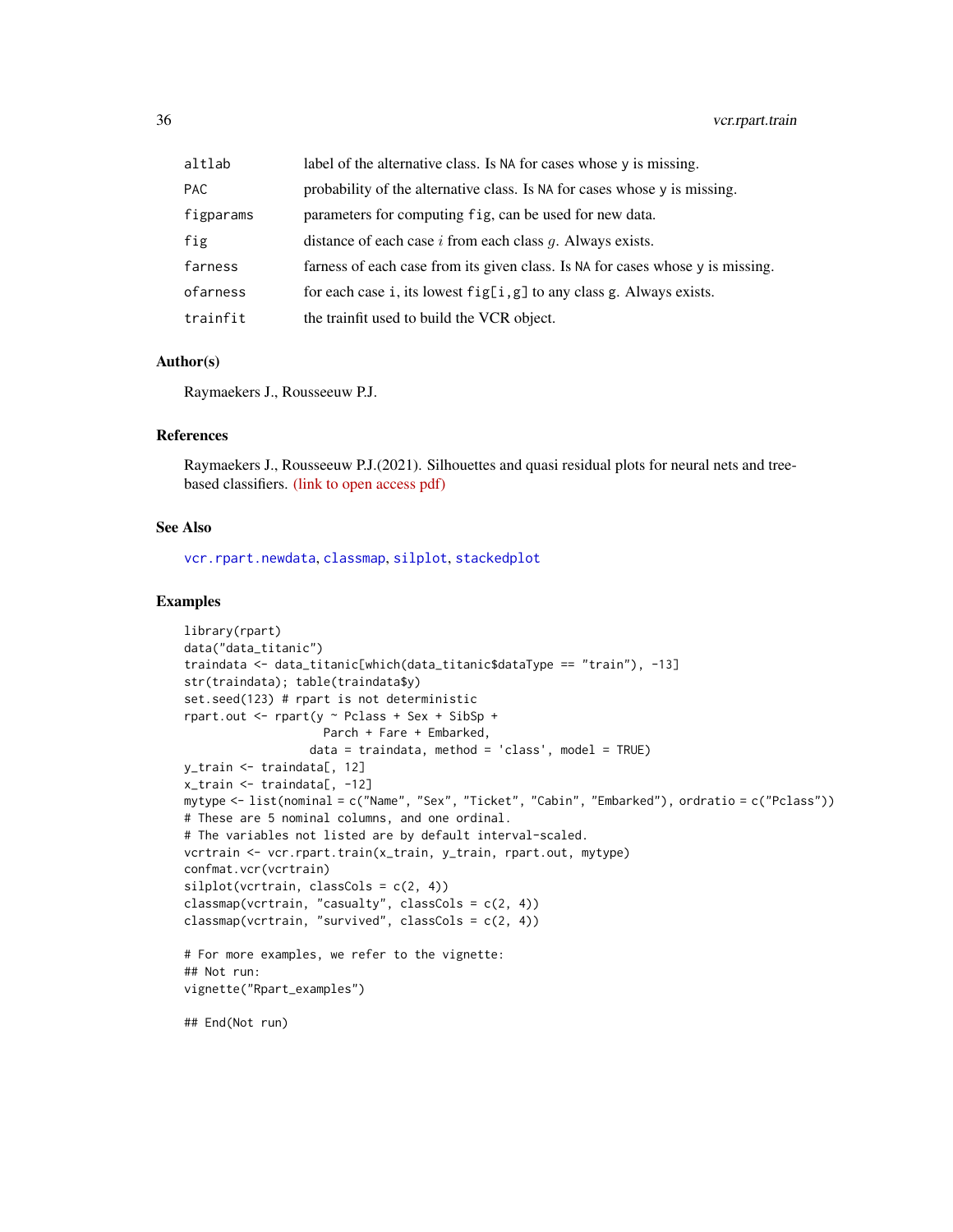<span id="page-36-1"></span><span id="page-36-0"></span>vcr.svm.newdata *Prepare for visualization of a support vector machine classification on new data.*

# Description

Carries out a support vector machine classification of new data using the output of [vcr.svm.train](#page-37-1) on the training data, and computes the quantities needed for its visualization.

# Usage

vcr.svm.newdata(Xnew, ynew = NULL, vcr.svm.train.out)

# Arguments

| Xnew              | data matrix of the new data, with the same number of columns as in the training<br>data. Missing values in Xnew are not allowed. |  |
|-------------------|----------------------------------------------------------------------------------------------------------------------------------|--|
| ynew              | factor with class membership of each new case. Can be NA for some or all cases.<br>If NULL, is assumed to be NA everywhere.      |  |
| vcr.svm.train.out |                                                                                                                                  |  |
|                   | output of vcr.svm.train on the training data.                                                                                    |  |

# Value

A list with components:

| number of the given class of each case. Can contain NA's.                                                                                                                             |
|---------------------------------------------------------------------------------------------------------------------------------------------------------------------------------------|
| given class label of each case. Can contain NA's.                                                                                                                                     |
| levels of the response, from vcr.svm.train.out.                                                                                                                                       |
| predicted class number of each case. Always exists.                                                                                                                                   |
| predicted label of each case.                                                                                                                                                         |
| number of the alternative class. Among the classes different from the given<br>class, it is the one with the highest posterior probability. Is NA for cases whose<br>ynew is missing. |
| alternative label if yintnew was given, else NA.                                                                                                                                      |
| probability of the alternative class. Is NA for cases whose ynew is missing.                                                                                                          |
| distance of each case $i$ from each class $g$ . Always exists.                                                                                                                        |
| farness of each case from its given class. Is NA for cases whose ynew is missing.                                                                                                     |
| for each case i, its lowest $fig[i, g]$ to any class g. Always exists.                                                                                                                |
|                                                                                                                                                                                       |

# Author(s)

Raymaekers J., Rousseeuw P.J.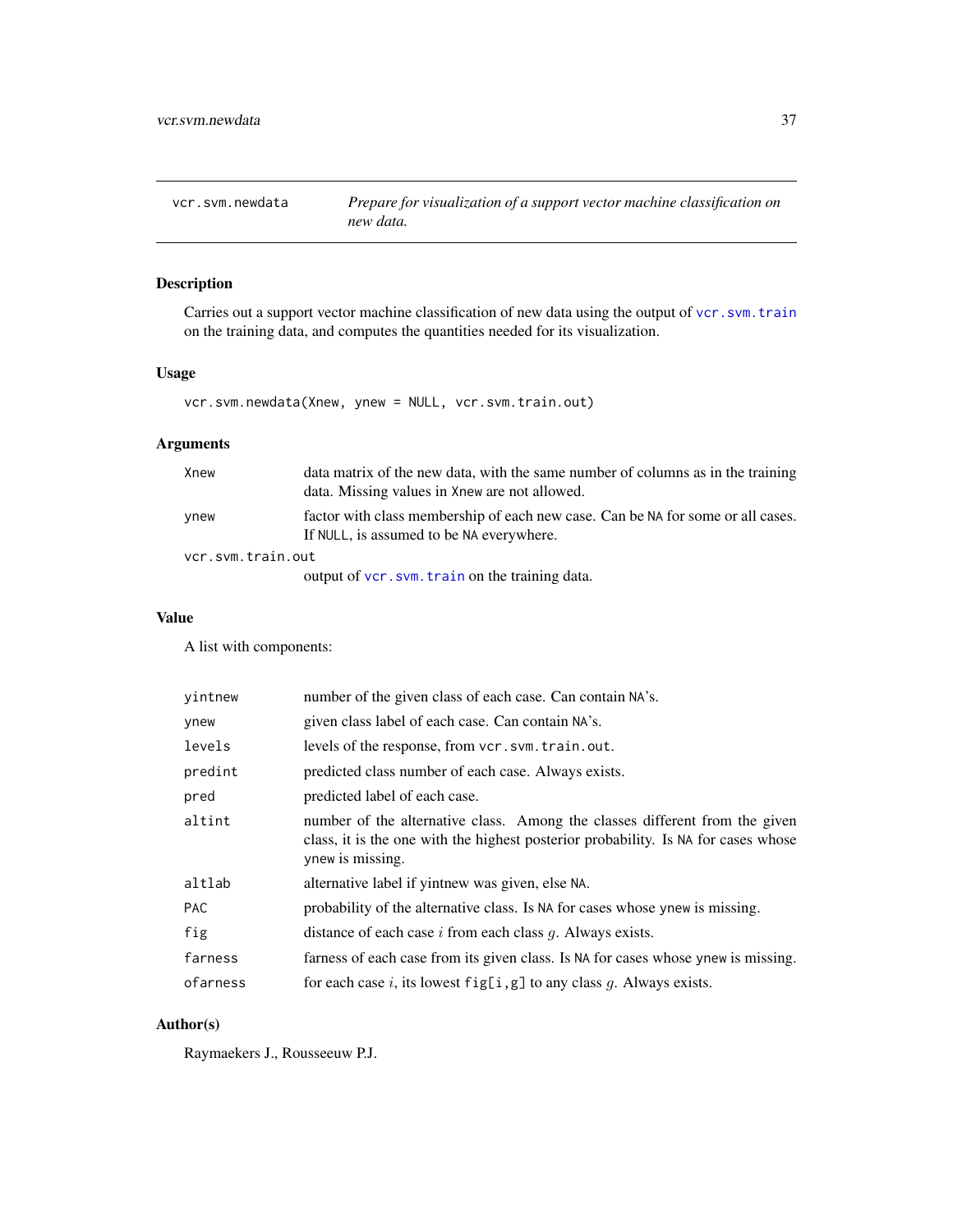#### <span id="page-37-0"></span>References

Raymaekers J., Rousseeuw P.J., Hubert M. (2021). Class maps for visualizing classification results. *Technometrics*, appeared online. doi: [10.1080/00401706.2021.1927849\(](https://doi.org/10.1080/00401706.2021.1927849)link to open access pdf)

#### See Also

[vcr.svm.train](#page-37-1), [classmap](#page-1-1), [silplot](#page-14-1), [stackedplot](#page-16-1), [e1071::svm](#page-0-0)

# Examples

```
library(e1071)
set.seed(1); X \leq -\text{matrix}(rnorm(200 \times 2), ncol = 2)X[1:100, ] \leftarrow X[1:100, ] + 2X[101:150, ] < X[101:150, ] - 2y <- as.factor(c(rep("blue", 150), rep("red", 50)))
# We now fit an SVM with radial basis kernel to the data:
set.seed(1) # to make the result of svm() reproducible.
svmfit \leq svm(y\leq., data = data.frame(X = X, y = y),
scale = FALSE, kernel = "radial", cost = 10,
gamma = 1, probability = TRUE)
vcr.train <- vcr.svm.train(X, y, svfit = svmfit)
# As "new" data we take a subset of the training data:
inds <- c(1:25, 101:125, 151:175)
vcr.test <- vcr.svm.newdata(X[inds, ], y[inds], vcr.train)
plot(vcr.test$PAC, vcr.train$PAC[inds]); abline(0, 1) # match
plot(vcr.test$farness, vcr.train$farness[inds]); abline(0, 1)
confmat.vcr(vcr.test)
cols <- c("deepskyblue3", "red")
stackedplot(vcr.test, classCols = cols)
classmap(vcr.train, "blue", classCols = cols) # for comparison
classmap(vcr.test, "blue", classCols = cols)
classmap(vcr.train, "red", classCols = cols) # for comparison
classmap(vcr.test, "red", classCols = cols)
```

```
# For more examples, we refer to the vignette:
## Not run:
vignette("Support_vector_machine_examples")
```
## End(Not run)

<span id="page-37-1"></span>vcr.svm.train *Prepare for visualization of a support vector machine classification on training data.*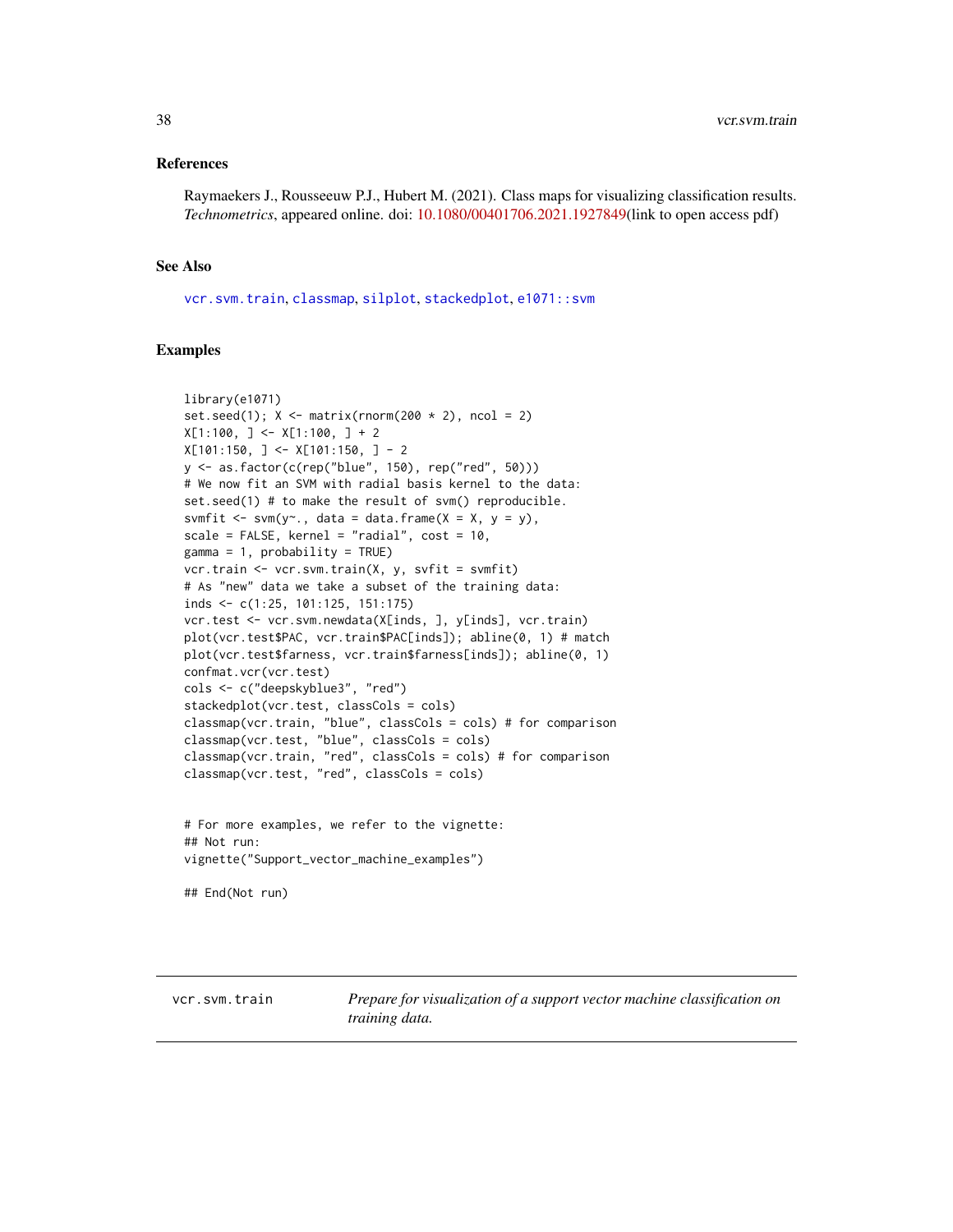# <span id="page-38-0"></span>vcr.svm.train 39

# Description

Produces output for the purpose of constructing graphical displays such as the [classmap](#page-1-1). The user first needs to run a support vector machine classification on the data by [e1071::svm](#page-0-0), with the option probability = TRUE. This classification can be with two or more classes. The output of e1071:: svm is then an argument to [vcr.svm.train](#page-37-1). As e1071:: svm does not output the data itself, it needs to be given as well, in the arguments X and y.

# Usage

vcr.svm.train(X, y, svfit, ortho = FALSE)

# Arguments

| $\times$ | matrix of data coordinates, as used in $e1071$ : svm. Missing values are not al-<br>lowed.                                                                                               |
|----------|------------------------------------------------------------------------------------------------------------------------------------------------------------------------------------------|
| y        | factor with the given (observed) class labels. It is crucial that X and y are exactly<br>the same as in the call to $e1071$ : svm.                                                       |
| svfit    | an object returned by $e1071$ :: svm, called with exactly the same X and y as<br>above.                                                                                                  |
| ortho    | If TRUE, will compute farness in the orthogonal complement of the vector beta<br>given by $e1071$ : $svm$ . Is only possible for 2 classes, else there would be several<br>beta vectors. |

#### Value

A list with components:

| yint       | number of the given class of each case. Can contain NA's.                                                                                                                          |
|------------|------------------------------------------------------------------------------------------------------------------------------------------------------------------------------------|
| y          | given class label of each case. Can contain NA's.                                                                                                                                  |
| levels     | levels of the response y.                                                                                                                                                          |
| predint    | predicted class number of each case. Always exists.                                                                                                                                |
| pred       | predicted label of each case.                                                                                                                                                      |
| altint     | number of the alternative class. Among the classes different from the given<br>class, it is the one with the highest posterior probability. Is NA for cases whose y<br>is missing. |
| altlab     | label of the alternative class. Is NA for cases whose y is missing.                                                                                                                |
| <b>PAC</b> | probability of the alternative class. Is NA for cases whose y is missing.                                                                                                          |
| figparams  | parameters used in fig. can be used for new data.                                                                                                                                  |
| fig        | distance of each case $i$ from each class $g$ . Always exists.                                                                                                                     |
| farness    | farness of each case from its given class. Is NA for cases whose y is missing.                                                                                                     |
| ofarness   | for each case i, its lowest $fig[i, g]$ to any class g. Always exists.                                                                                                             |
| svfit      | as it was input, will be useful for new data.                                                                                                                                      |
| X          | the matrix of data coordinates from the arguments. This is useful for classifying<br>new data.                                                                                     |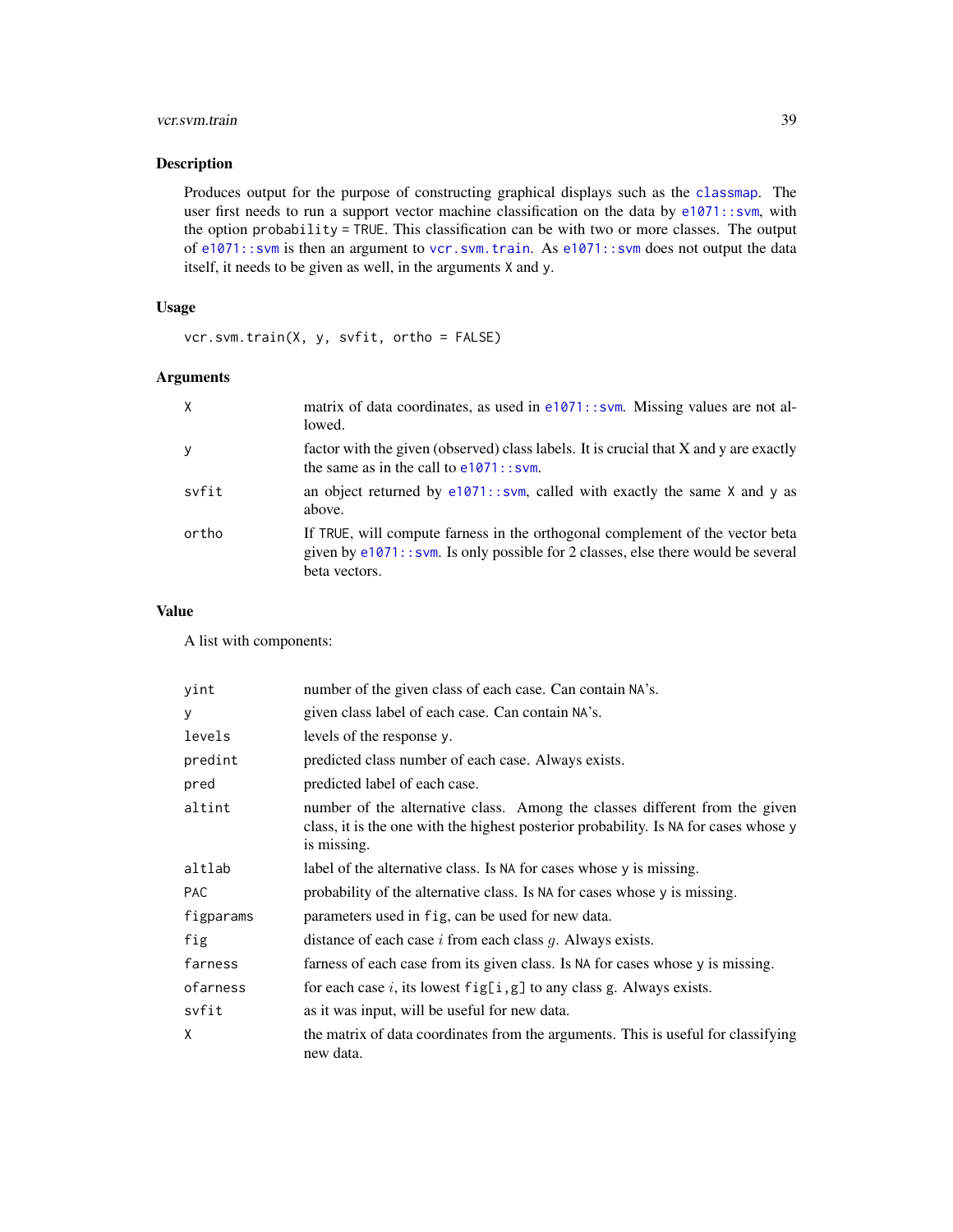#### <span id="page-39-0"></span>Author(s)

Raymaekers J., Rousseeuw P.J.

#### References

Raymaekers J., Rousseeuw P.J., Hubert M. (2021). Class maps for visualizing classification results. *Technometrics*, appeared online. doi: [10.1080/00401706.2021.1927849\(](https://doi.org/10.1080/00401706.2021.1927849)link to open access pdf)

#### See Also

[vcr.knn.newdata](#page-25-1), [classmap](#page-1-1), [silplot](#page-14-1), [stackedplot](#page-16-1), [e1071::svm](#page-0-0)

#### Examples

```
library(e1071)
set.seed(1); X \leq -\text{matrix}(rnorm(200 \times 2), ncol = 2)X[1:100, ] \leftarrow X[1:100, ] + 2X[101:150, ] \leftarrow X[101:150, ] - 2y <- as.factor(c(rep("blue", 150), rep("red", 50)))
cols <- c("deepskyblue3", "red")
plot(X, col = cols[as.numeric(y)], pch = 19)# We now fit an SVM with radial basis kernel to the data:
set.seed(1) # to make the result of svm() reproducible.
svmfit \leq svm(y\leq, data = data.frame(X = X, y = y),
scale = FALSE, kernel = "radial", cost = 10,
gamma = 1, probability = TRUE)
plot(symfit$decision.values, col = colspan[as.numeric(y)]); abline(h = 0)# so the decision values separate the classes reasonably well.
plot(svmfit, data = data.frame(X = X, y = y), X.2-X.1, col = cols)
# The boundary is far from linear (but in feature space it is).
vcr.train <- vcr.svm.train(X, y, svfit = svmfit)
confmat.vcr(vcr.train)
stackedplot(vcr.train, classCols = cols)
classmap(vcr.train, "blue", classCols = cols)
classmap(vcr.train, "red", classCols = cols)
# For more examples, we refer to the vignette:
## Not run:
vignette("Support_vector_machine_examples")
```
## End(Not run)